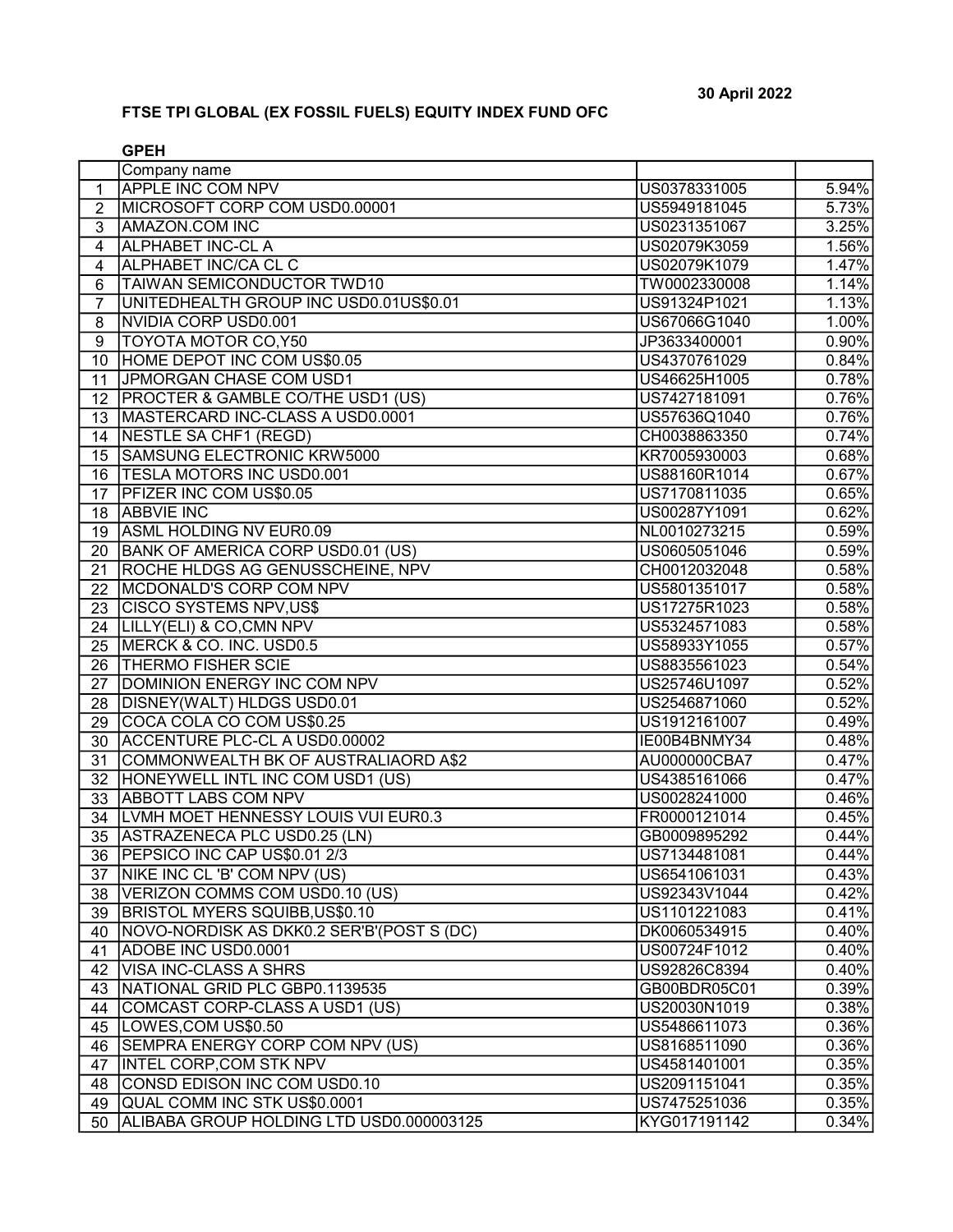| 51       | MEDTRONIC PLC USD0.1                       | IE00BTN1Y115 | 0.34%               |
|----------|--------------------------------------------|--------------|---------------------|
| 52       | UNITED PARCEL SERVICE - CL BUSD0.01        | US9113121068 | 0.33%               |
| 53       | SALESFORCE.COM INC COM USD0.001            | US79466L3024 | 0.33%               |
| 54       | <b>WASTE MANAGEMENT INC USD0.01</b>        | US94106L1098 | 0.33%               |
| 55       | UNILEVER PLC ORD GBP0.031111 (LN)          | GB00B10RZP78 | 0.32%               |
| 56       | <b>AMGEN INC</b>                           | US0311621009 | 0.32%               |
| 57       | ADVANCED MICRO DEV COM USD0.01             | US0079031078 | 0.31%               |
| 58       | <b>TORONTO-DOMINION BANK (CT)</b>          | CA8911605092 | 0.30%               |
| 59       | <b>TEXAS INSTRUMENTS INC USD1 (US)</b>     | US8825081040 | 0.30%               |
| 60       | <b>SAP AG NPV</b>                          | DE0007164600 | 0.30%               |
| 61       | <b>PROLOGIS INC USD0.01</b>                | US74340W1036 | 0.29%               |
| 62       | <b>AT&amp;T INC USD1</b>                   | US00206R1023 | 0.29%               |
| 63       | <b>ANTHEM INC USD0.01</b>                  | US0367521038 | $\overline{0.29\%}$ |
| 64       | <b>TARGET CORP USD0.1669</b>               | US87612E1064 | 0.29%               |
| 65       | CATERPILLAR INC, US\$1                     | US1491231015 | 0.29%               |
| 66       | MERCEDES-BENZ GROUP AG                     | DE0007100000 | 0.29%               |
| 67       | COSTCO INC COM STK US\$0.01                | US22160K1051 | 0.29%               |
| 68       | TOKYO ELECTRON, Y50                        | JP3571400005 | 0.28%               |
| 69       | <b>ORACLE CORP COM STK NPV</b>             | US68389X1054 | 0.27%               |
| 70       | SCHNEIDER SA ELECTRIC EUR8.0 (FP)          | FR0000121972 | 0.27%               |
| 71       | AMERICAN EXPRESS COM US\$0.60              | US0258161092 | 0.27%               |
| 72       | <b>STARBUCKS CORP</b>                      | US8552441094 | 0.27%               |
| 73       | DEERE & CO, COM US\$1                      | US2441991054 | 0.27%               |
|          | <b>GENERAL ELECTRIC CO USD0.06</b>         | US3696043013 | $\overline{0.27\%}$ |
| 74<br>75 | CVS HEALTH CORP USD0.01                    | US1266501006 | 0.26%               |
|          |                                            |              |                     |
| 76       | <b>INTL BUSINESS MACH COM US\$0.5</b>      | US4592001014 | 0.26%               |
| 77       | <b>PUBLIC SERVICE ENTCOM STK NPV</b>       | US7445731067 | 0.26%               |
| 78       | SIEMENS AG-REG (GY)                        | DE0007236101 | 0.26%               |
| 79       | CHUBB LTD CHF24.77                         | CH0044328745 | 0.26%               |
| 80       | <b>CSL LTD ORD A\$1</b>                    | AU000000CSL8 | 0.25%               |
| 81       | SANOFI EUR2 (FP)                           | FR0000120578 | 0.25%               |
| 82       | SONY CORP, Y50                             | JP3435000009 | 0.25%               |
| 83       | MORGAN STANLEY COM USD0.01                 | US6174464486 | 0.25%               |
| 84       | <b>S&amp;P GLOBAL INC USD1</b>             | US78409V1044 | 0.25%               |
| 85       | 3M CO USD0.01 (US)                         | US88579Y1010 | 0.24%               |
| 86       | <b>APPLIED MATERIALSCOM STK NPV</b>        | US0382221051 | 0.24%               |
|          | 87 GLAXOSMITHKLINE PLC GBp0.25 (LN)        | GB0009252882 | $0.24\%$            |
|          | 88 BANK OF NOVA SCOTIA (CT)                | CA0641491075 | 0.23%               |
|          | 89 ALLIANZ SE-REG (GY)                     | DE0008404005 | 0.23%               |
| 90       | <b>INTUIT COM US\$0.01</b>                 | US4612021034 | 0.23%               |
| 91       | CITIGROUP COM USD0.01                      | US1729674242 | 0.22%               |
| 92       | <b>IGOLDMAN SACHS GROUP INCPAR USD .01</b> | US38141G1040 | 0.22%               |
| 93       | <b>WESTPAC BANKING CORP (AU)</b>           | AU000000WBC1 | 0.22%               |
| 94       | NATIONAL AUSTRALIA BANK, A\$1              | AU000000NAB4 | 0.21%               |
|          | 95 ZOETIS INC USD0.01                      | US98978V1035 | 0.21%               |
|          | 96 INFOSYS LTD INR5                        | INE009A01021 | 0.21%               |
| 97       | DANAHER CORP US\$0.01                      | US2358511028 | 0.21%               |
| 98       | UNION PACIFIC CORP COM US\$2.50            | US9078181081 | 0.20%               |
| 99       | BOEING CO, CMN US\$5                       | US0970231058 | 0.20%               |
|          | 100 BLACKROCK INC USD0.01                  | US09247X1019 | 0.20%               |
|          | 101 AMERICAN WATER WORKS CO INC USD0.01    | US0304201033 | 0.20%               |
|          | 102 CIGNA CORP USD0.01                     | US1255231003 | 0.19%               |
|          | 103 TJX CO COM US\$1                       | US8725401090 | 0.19%               |
|          | 104   L'OREAL EUR0.2                       | FR0000120321 | 0.19%               |
|          | 105 ANALOG DEVICES INC USD0.167            | US0326541051 | 0.19%               |
|          |                                            |              |                     |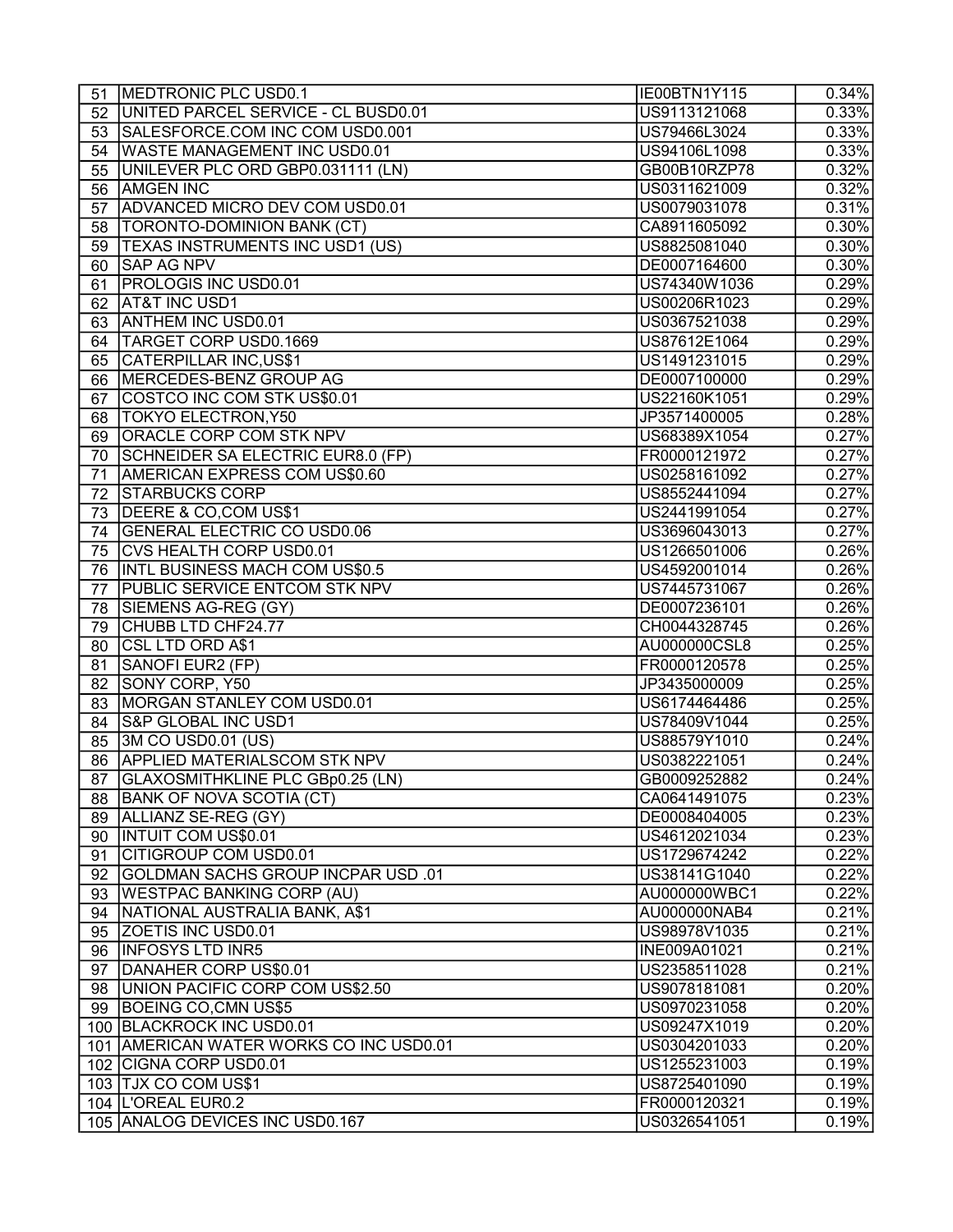| 106 AUST & NEW ZEALAND BK GRP NPV       | AU000000ANZ3 | 0.19%    |
|-----------------------------------------|--------------|----------|
| 107 SHERWIN WILLIAMS, CMN US\$1         | US8243481061 | 0.19%    |
| 108 GILEAD SCIENCES USD0.001            | US3755581036 | 0.18%    |
| 109 ECOLAB INV COM US\$1.00             | US2788651006 | 0.18%    |
| 110 MARSH & MCLENNAN COM US\$1          | US5717481023 | 0.18%    |
| 111 CROWN CASTLE INTL CORP USD0.01      | US22822V1017 | 0.18%    |
| 112 MACQUARIE GP LTD NPV                | AU000000MQG1 | 0.18%    |
| 113 MONDELEZ INTL INC COM USD0.01       | US6092071058 | 0.18%    |
| 114 EXELON CORP COM NPV                 | US30161N1019 | 0.18%    |
| 115 CANADIAN NATL RAILWAY CO (CT)       | CA1363751027 | 0.17%    |
| 116 ILLINOIS TOOL WKSCOM STK NPV        | US4523081093 | 0.17%    |
| 117 ZURICH FINANCIAL SERVICES AG CHF0.1 | CH0011075394 | 0.17%    |
| 118 VINCI EUR 2.50                      | FR0000125486 | 0.17%    |
| 119   VERTEX PHARMACEUTICALS USD0.01    | US92532F1003 | 0.17%    |
| 120 BAYER AG NPV                        | DE000BAY0017 | 0.16%    |
| 121 FIRST ENERGY CORP COM NPV (US)      | US3379321074 | 0.16%    |
| 122 BECTON DICKINSON & CO, COM US\$1    | US0758871091 | 0.16%    |
| 123 NORTHROP GRUMMAN CORP COM NP (US)   | US6668071029 | 0.16%    |
| 124 BANK OF MONTREAL (CT)               | CA0636711016 | 0.16%    |
| 125 EATON CORP PLC USD0.5               | IE00B8KQN827 | 0.16%    |
| 126 LAM RESEARCH CORP COM NPV           | US5128071082 | 0.16%    |
| 127 ESTEE LAUDER COMPANIES CL A USD0.01 | US5184391044 | 0.16%    |
| 128 EDWARDS LIFESCIENCES CORP           | US28176E1082 | 0.16%    |
| 129 HONDA MOTOR CO., Y50                | JP3854600008 | 0.16%    |
| 130 AIA GROUP LTD USD1                  | HK0000069689 | 0.15%    |
| 131   PNC FINANCIAL SVCS COM USD5       |              | 0.15%    |
|                                         | US6934751057 |          |
| 132 SSE PLC GBP 0.5                     | GB0007908733 | 0.15%    |
| 133 MITSUBISHI UFJ FINANCIAL            | JP3902900004 | 0.15%    |
| 134  T MOBILE US INC USD0.0001          | US8725901040 | 0.15%    |
| 135 SHINETSU CHEMICAL, Y50              | JP3371200001 | 0.15%    |
| 136   US BANCORP COM USD0.01            | US9029733048 | 0.14%    |
| 137 AON PLC/IRELAND A                   | IE00BLP1HW54 | 0.14%    |
| 138 NEWMONT GOLDCORP CORP USD1.6 (US)   | US6516391066 | 0.14%    |
| 139 AIRBUS SE (FP)                      | NL0000235190 | 0.14%    |
| 140 BNP PARIBAS EUR2 (FP)               | FR0000131104 | 0.14%    |
| 141 CMS ENERGY US\$0.01 (US)            | US1258961002 | 0.14%    |
| 142 CSX, COM STK US\$1                  | US1264081035 | $0.14\%$ |
| 143 HUMANA INC COM US\$0.166            | US4448591028 | 0.14%    |
| 144 TRANSURBAN GROUP                    | AU000000TCL6 | 0.13%    |
| 145 CBRE GROUP INC - A                  | US12504L1098 | 0.13%    |
| 146 VESTAS WIND SYSTEMS A/S DKK1        | DK0061539921 | 0.13%    |
| 147 E.ON SE NPV                         | DE000ENAG999 | 0.13%    |
| 148 COLGATE-PALMOLIVE COM US\$1         | US1941621039 | 0.13%    |
| 149 GIVAUDAN AG CHF10                   | CH0010645932 | 0.13%    |
| 150 EMERSON ELEC, CMN \$1               | US2910111044 | 0.13%    |
| 151   AMERICAN TOWER CORP CL A USD0.01  | US03027X1000 | 0.13%    |
| 152 CAPITAL ONE FINANCIAL US\$0.01      | US14040H1059 | 0.13%    |
| 153 CRH PLC EUR0.32 UK LINE (LN)        | IE0001827041 | 0.13%    |
| 154 HITACHI, Y50                        | JP3788600009 | 0.13%    |
| 155 WOOLWORTHS A\$0.25                  | AU000000WOW2 | 0.13%    |
| 156 DBS GROUP HOLDINGS SGD1             | SG1L01001701 | 0.13%    |
| 157 AXA SA                              | FR0000120628 | 0.13%    |
| 158 DAIKIN INDUSTRIES Y50               | JP3481800005 | 0.13%    |
| 159   TRANE TECHNOLOGIES PLC USD1       | IE00BK9ZQ967 | 0.13%    |
| 160 BANCO SANTANDER SA EUR0.5 (SQ)      | ES0113900J37 | 0.13%    |
|                                         |              |          |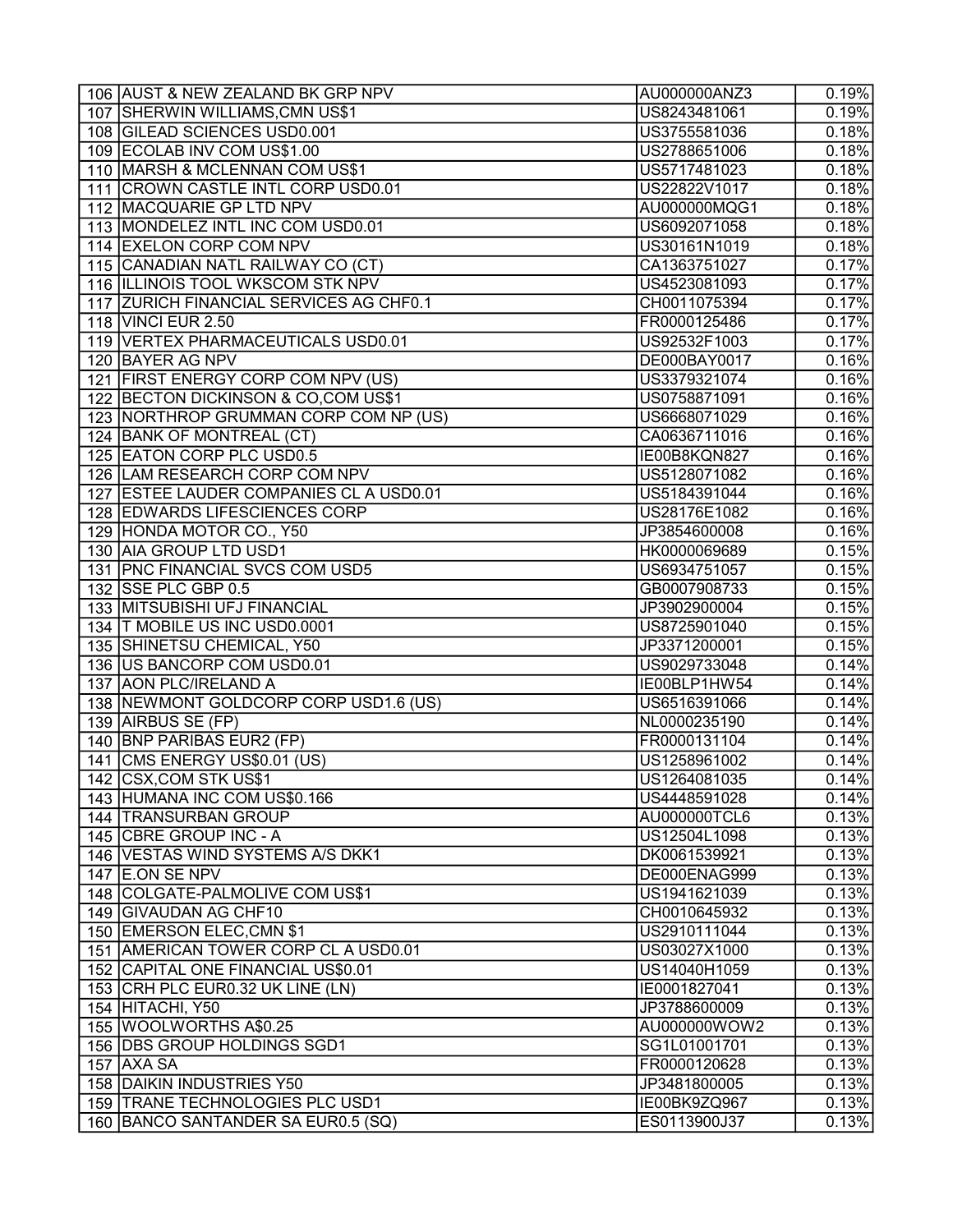| 161 DOW INC USD0.01                     | US2605571031 | 0.12%               |
|-----------------------------------------|--------------|---------------------|
| 162 PUBLIC STORAGE INC USD.1            | US74460D1090 | 0.12%               |
| 163 ROYAL BANK OF CANADA (CT)           | CA7800871021 | 0.12%               |
| 164 RELX PLC GBP0.1444 (LN)             | GB00B2B0DG97 | 0.12%               |
| 165 DEUTSCHE TELEKOM AG-REG (GY)        | DE0005557508 | 0.12%               |
| 166 RECRUIT HOLDINGS CO LTD             | JP3970300004 | 0.12%               |
| 167 HON HAI PRECISION INDS TWD10        | TW0002317005 | 0.12%               |
| 168 QATAR NATIONAL BANK QAR10           | QA0006929895 | 0.12%               |
| 169 FEDEX CORP COM USD0.10              | US31428X1063 | 0.12%               |
| 170 WESFARMERS LTD NPV                  | AU000000WES1 | 0.12%               |
| 171 EBAY INC USD0.001                   | US2786421030 | 0.12%               |
| 172 MEDIATEK INC TWD10                  | TW0002454006 | 0.12%               |
| 173 EVERSOURCE ENERGY USD5              | US30040W1080 | 0.12%               |
| 174 PING AN INSURANCE (H) CO NPV        | CNE1000003X6 | 0.12%               |
| 175 CAN IMPERIAL BK OF COMMERCE (CT)    | CA1360691010 | 0.12%               |
| 176 SIKA AG REG CHF0.01                 | CH0418792922 | 0.12%               |
| 177 TAKEDA PHARMACEUTICAL NPV           | JP3463000004 | 0.11%               |
| 178 MOODY'S CORP USD1                   | US6153691059 | 0.11%               |
| 179 DEUTSCHE POST AG (GY)               | DE0005552004 | 0.11%               |
| 180 DAIICHI SANKYO COM NPV              | JP3475350009 | 0.11%               |
| 181 PAYPAL HOLDINGS INC W/I USD0.0001   | US70450Y1038 | 0.11%               |
| 182 PRUDENTIAL FIN INC USD 0.01         | US7443201022 | 0.11%               |
| 183 KERING EUR4                         | FR0000121485 | 0.11%               |
| 184 ILLUMINA INC USD0.01                | US4523271090 | 0.11%               |
| 185 EXTRA SPACE STORAGE INC USD0.01     | US30225T1025 | 0.11%               |
| 186 ABB LTD-REG CHF1.03 (SE)            | CH0012221716 | 0.11%               |
| 187 KDDI CORP Y5000                     | JP3496400007 | 0.11%               |
| 188   UBS GROUP AG 0.1 (SE)             | CH0244767585 | 0.11%               |
| 189 EAST JAPAN RAILWAY, Y50000          | JP3783600004 | 0.11%               |
| 190 YUM BRANDS NPV                      | US9884981013 | 0.11%               |
| 191 JOHNSON CONTROLS INTERNATION CHF0.5 | IE00BY7QL619 | 0.11%               |
| 192 METLIFE INC COM USD0.01             | US59156R1086 | 0.11%               |
| 193 SAMSUNG ELECT PFD KRW5000           | KR7005931001 | 0.10%               |
| 194 SK HYNIX INC KRW5000 (KP)           | KR7000660001 | 0.10%               |
| 195   NEXTERA ENERGY INC USD 0.01       | US65339F1012 | 0.10%               |
| 196 EDISON INTL CORP COM STK NPV        | US2810201077 | 0.10%               |
| 197 SOFTBANK GROUP CO NPV               | JP3436100006 | 0.10%               |
| 198 PACCAR INCCOM STK US\$12            | US6937181088 | 0.10%               |
| 199 LLOYDS BANKING GROUP ORD 25P        | GB0008706128 | 0.10%               |
| 200 MICRON TECHNOLOGY, US\$0.10         | US5951121038 | 0.10%               |
| 201 DIAGEO ORD 28.935P                  | GB0002374006 | $\overline{0.10\%}$ |
| 202 AUTO.DATA PROCESS, COM US\$0.10     | US0530151036 | 0.10%               |
| 203 NUTRIEN LTD (CT)                    | CA67077M1086 | 0.10%               |
| 204 ARCHER-DANIELS-MID COM NPV          | US0394831020 | 0.10%               |
| 205   HP INC USD0.01                    | US40434L1052 | 0.10%               |
| 206 IDEXX LABORATORIES INC USD0.1       | US45168D1046 | 0.10%               |
| 207 AUTODESK INC                        | US0527691069 | 0.09%               |
| 208 FIRSTRAND ZAR0.01                   | ZAE000066304 | 0.09%               |
| 209 RECKITT BENCKISER ORD GBP0          | GB00B24CGK77 | 0.09%               |
| 210 STRYKER CORP COM US\$0.10           | US8636671013 | 0.09%               |
| 211  TRAVELERS CO INC COM NPV           | US89417E1091 | 0.09%               |
| 212 EDP ENERGIAS PORTU EUR1 (PL)        | PTEDP0AM0009 | 0.09%               |
| 213 AMPHENOL CORP-CL A USD0.001         | US0320951017 | 0.09%               |
| 214   AGILENT TECHNOLOGIES USD0.01      | US00846U1016 | 0.09%               |
| 215 AL RAJHI BANK SAR10                 | SA0007879113 | 0.09%               |
|                                         |              |                     |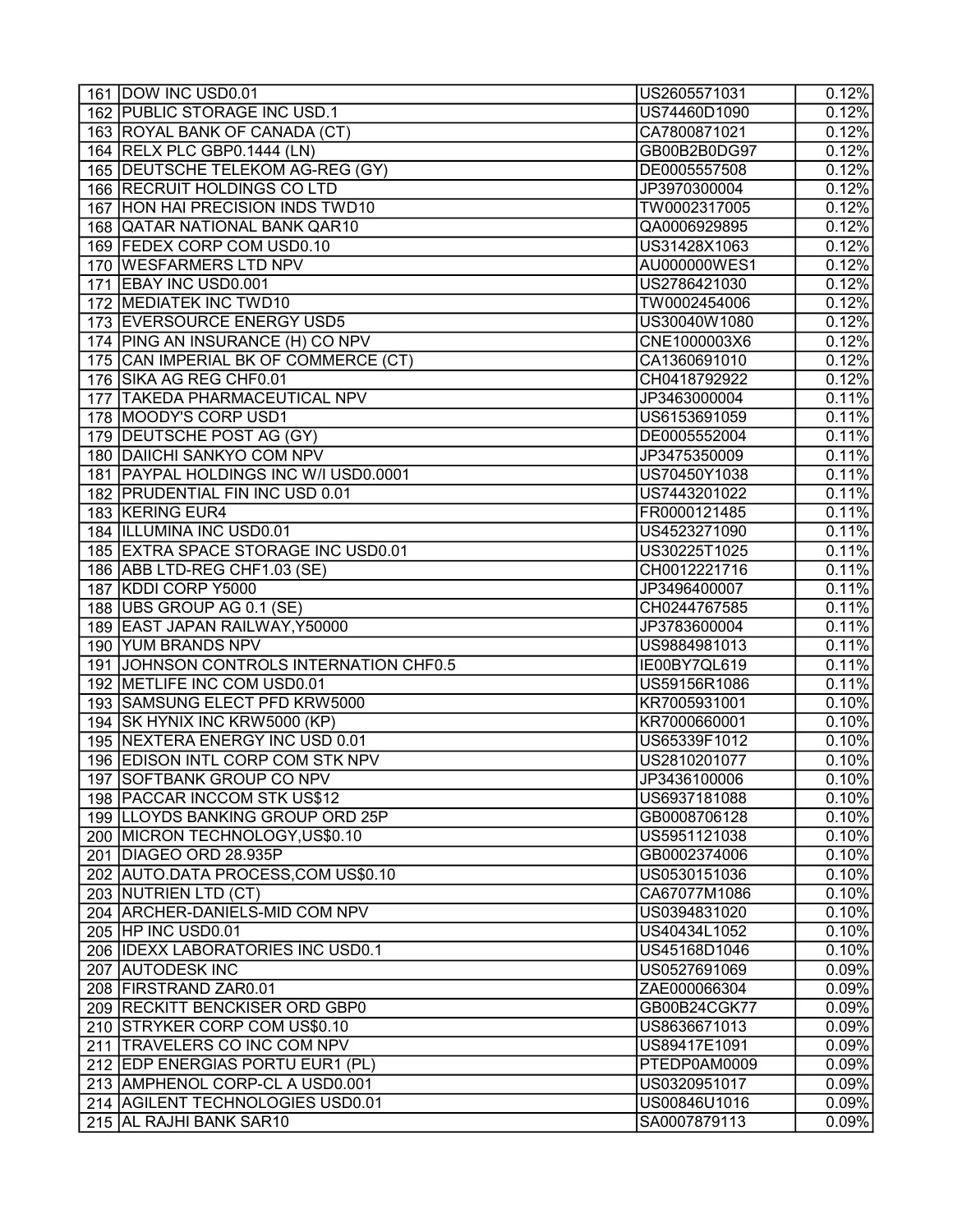| 216 ALIMENTATION COUCH MUTIPLE VTG SHS NPV | CA01626P3043 | 0.09%               |
|--------------------------------------------|--------------|---------------------|
| 217 WORLEY PARSONS LTD NPV                 | AU000000WOR2 | $\overline{0.09\%}$ |
| 218 LONDON STOCK EXCH ORD GBP0.06918604    | GB00B0SWJX34 | 0.09%               |
| 219 INFINEON TECHNOLOGIES AG               | DE0006231004 | 0.09%               |
| 220 SYNOPSYS COM STK US\$0.01              | US8716071076 | 0.09%               |
| 221 AVALONBAY COMM COM USD0.01             | US0534841012 | 0.09%               |
| 222 NXP SEMICONDUCTORS NV                  | NL0009538784 | 0.09%               |
| 223 GEN MILLS INC COM US\$0.10             | US3703341046 | 0.09%               |
| 224 ADANI GREEN ENERGY LTD INR10           | INE364U01010 | 0.09%               |
| 225 MANULIFE FINANCIAL CORP (CT)           | CA56501R1064 | 0.08%               |
| 226 DTE ENERGY INC COM US\$0.01 (US)       | US2333311072 | 0.08%               |
| 227 MERIDIAN ENERGY LTD (NZ)               | NZMELE0002S7 | 0.08%               |
| 228 PERNOD RICARD EUR1.55                  | FR0000120693 | $\overline{0.08\%}$ |
| 229 ALLSTATE CORP COM STK US\$0.01         | US0200021014 | 0.08%               |
| 230 CAP GEMINI ORD EUR8                    | FR0000125338 | 0.08%               |
| 231 FACEBOOK INC A 0.0000006               | US30303M1027 | 0.08%               |
| 232 AFLAC INC COM US\$0.10                 | US0010551028 | 0.08%               |
| 233 MURATA MANUFACTURING, Y50              | JP3914400001 | 0.08%               |
| 234 UNITED RENTALS INC USD0.01             | US9113631090 | 0.08%               |
| 235 HERMES INTL FRF10                      | FR0000052292 | 0.08%               |
| 236 SUMITOMO MITSUI FIN GRP NPV            | JP3890350006 | 0.08%               |
| 237 MUNCHENER RUCKVERS NPV VINK, (REGD)    | DE0008430026 | 0.08%               |
| 238 WORKDAY INC                            | US98138H1014 | 0.08%               |
| 239 SIMON PROPERTY COM USD0.0001           | US8288061091 | 0.08%               |
| 240 PPG INDS, COM STK US\$1.666            | US6935061076 | 0.08%               |
| 241 JD.COM INC CL A                        | KYG8208B1014 | $0.08\%$            |
| 242   REALTY INCOME CORP USD1              | US7561091049 | 0.08%               |
| 243   ANHEUSER-BUSCH IN NPV                | BE0974293251 | 0.08%               |
| 244 CUMMINS INC USD2.5                     | US2310211063 | 0.08%               |
| 245 SAFRAN EUR0.20 (FP)                    | FR0000073272 | 0.08%               |
| 246 INVESTOR AB B SHS SEK6.25              | SE0015811963 | 0.08%               |
| 247 ALEXANDRIA REAL ESTATE EQUIT USD0.01   | US0152711091 | 0.08%               |
| 248 VODAFONE GROUP PLC USD0.2095           | GB00BH4HKS39 | $\overline{0.08\%}$ |
| 249 FANUC CO., Y50                         | JP3802400006 | 0.08%               |
| 250 BAXTER INTERNATIONAL, CMN US\$1        | US0718131099 | 0.08%               |
| 251 METTLER-TOLEDO INTL USD0.01            | US5926881054 | 0.08%               |
| 252   SCHWAB(CHARLES) CORP US\$0.01        | US8085131055 | 0.08%               |
| 253 CANADIAN PACIFIC RAILWAY LTD (CT)      | CA13645T1003 | 0.08%               |
| 254   MSCI INC-A USD0.01                   | US55354G1004 | 0.08%               |
| 255 BIOGEN IDEC INC COM USD0.0005          | US09062X1037 | 0.07%               |
| 256 CONSTELLATION ENERGY W/I               | US21037T1097 | 0.07%               |
| 257 COMPAGNIE DE SAINT-GOBAIN EUR4 (FP)    | FR0000125007 | 0.07%               |
| 258 DANONE EUR 0.25                        | FR0000120644 | 0.07%               |
| 259   TOKIO MARINE HLDG NPV                | JP3910660004 | 0.07%               |
| 260 MOTOROLA SOLUTIONS INC USD0.01         | US6200763075 | 0.07%               |
| 261 VOLVO AB SER'B' NPV (POST SPLT)        | SE0000115446 | 0.07%               |
| 262 KROGER CO, COM US\$1                   | US5010441013 | 0.07%               |
| 263 REGENERON PHARMACEUTICALS              | US75886F1075 | 0.07%               |
| 264 DUPONT DE NEMOURS INC WI               | US26614N1028 | 0.07%               |
| 265 NIDEC CORP Y50                         | JP3734800000 | 0.07%               |
| 266   ORIENTAL LAND CO Y50                 | JP3198900007 | 0.07%               |
| 267 BANK OF NEW YORK MELLON CORP USD7.5    | US0640581007 | 0.07%               |
| 268   FERGUSON PLC GBP0.1                  | JE00BJVNSS43 | 0.07%               |
| 269 FMC CORP, COM US\$0.10                 | US3024913036 | 0.07%               |
| 270 INTESA SANPAOLO EUR0.52                | IT0000072618 | 0.07%               |
|                                            |              |                     |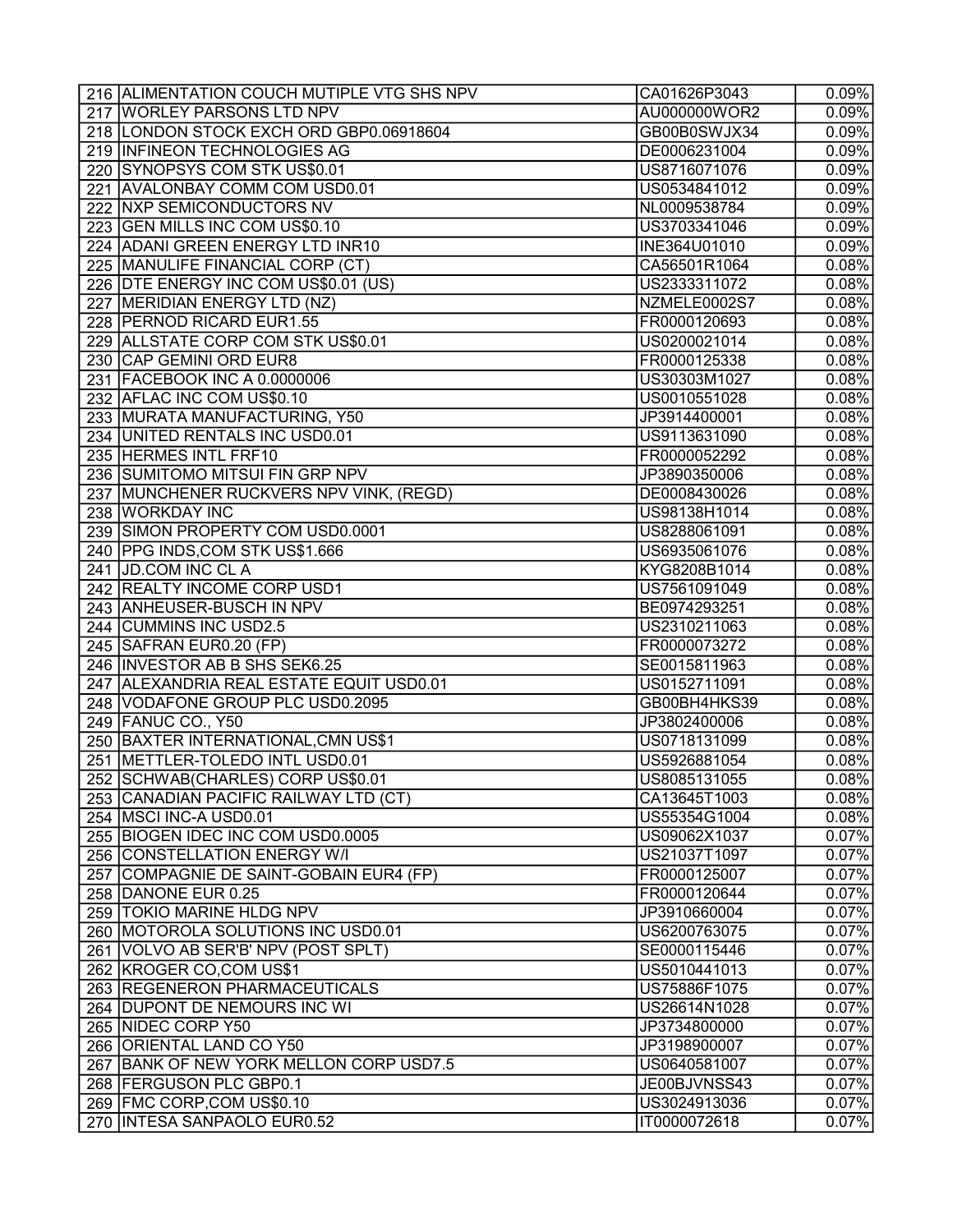| 271 SUN LIFE FINANCIAL INC (CT)                 | CA8667961053        | 0.07%               |
|-------------------------------------------------|---------------------|---------------------|
| 272 ING GROEP NV CVA EUR0.01                    | NL0011821202        | 0.07%               |
| 273 BHARTI AIRTEL LTD                           | INE397D01024        | 0.07%               |
| 274   ITAU UNIBANCO HOLDING SA                  | <b>BRITUBACNPR1</b> | 0.07%               |
| 275 GOODMAN GROUP NPV (STAPLED UNITS).          | AU000000GMG2        | 0.07%               |
| 276 HONG KONG EXCHANGES & CLEARING, LTD HKD1.00 | HK0388045442        | 0.07%               |
| 277 LG CHEM LTD KRW5000                         | KR7051910008        | 0.07%               |
| 278 BROOKFIELD ASSET MANAGE CL A (CT)           | CA1125851040        | 0.07%               |
| 279 SEVEN & I HOLDINGS NPV                      | JP3422950000        | 0.07%               |
| 280 WASTE CONNECTIONS INC (CT)                  | CA94106B1013        | 0.07%               |
| 281 FORTIS INC COM (CT)                         | CA3495531079        | 0.07%               |
| 282 NORDEA BANK ABP (FH)                        | FI4000297767        | 0.07%               |
| 283 NETEASE INC USD0.0001                       | KYG6427A1022        | $\overline{0.07\%}$ |
| 284   ASTELLAS PHARMA NPV                       | JP3942400007        | 0.07%               |
| 285 TENCENT HOLDINGS LTD HKD0.00002             | KYG875721634        | 0.07%               |
| 286 MITSUBISHI ESTATES, Y50                     | JP3899600005        | 0.07%               |
| 287 MICROCHIP TECHNOLOGY USD0.001               | US5950171042        | 0.07%               |
| 288 STEEL DYNAMICS INC USD0.01                  | US8581191009        | 0.07%               |
| 289 EQUINIX INC USD0.001 (US)                   | US29444U7000        | 0.07%               |
| 290 BOSTON SCIENTIFIC COM US\$0.01              | US1011371077        | 0.07%               |
| 291 ATLAS COPCO AB A SHS                        | SE0011166610        | 0.07%               |
| 292 EXPERIAN PLC USD0.1                         | GB00B19NLV48        | 0.07%               |
| 293 AMERICAN INTL GP, COM US\$2.50              | US0268747849        | 0.07%               |
| 294 HOUSING DEVEL FIN INR2                      | INE001A01036        | 0.07%               |
| 295 BALL CORP COM NPV (US)                      | US0584981064        | 0.07%               |
| 296 HERSHEY CO (THE) COM USD1                   | US4278661081        | 0.07%               |
| 297 NIPPON TEL&TEL, ORD Y50000                  | JP3735400008        | 0.07%               |
| 298 FIDELITY NATL INF COM USD0.0 (US)           | US31620M1062        | $0.06\%$            |
| 299   INTERCONTINENTALEXCHANGE W/I USD0.01      | US45866F1049        | $0.06\%$            |
| 300 BANCO BILBAO VIZCAYA ARGENTA                | ES0113211835        | 0.06%               |
| 301 MIZUHO FINANCIAL G NPV                      | JP3885780001        | $0.06\%$            |
| 302 EQUITY RES PROPS TST BEN \$0.01             | US29476L1070        | $0.06\%$            |
| 303 PROGRESSIVE CORP(OHIO) COM \$1              | US7433151039        | $0.06\%$            |
| 304 STANDARD BK GR LTD ZAR0.10                  | ZAE000109815        | $0.06\%$            |
| 305 SINGAPORE TELECOMMUNICATIONS (SP)           | SG1T75931496        | $0.06\%$            |
| 306 KRAFT HEINZ CO/THE USD0.01                  | US5007541064        | $0.06\%$            |
| 307 PRUDENTIAL CORP ORD 5P (LN)                 | GB0007099541        | 0.06%               |
| 308 T ROWE PRICE GROUP INCUSD0.2                | US74144T1088        | $0.06\%$            |
| 309 AKZO NOBEL EUR2                             | NL0013267909        | $0.06\%$            |
| 310 KEYSIGHT TECHNOLOGIES IN                    | US49338L1035        | $0.06\%$            |
| 311 HYUNDAI MOBIS KRW5000                       | KR7012330007        | $0.06\%$            |
| 312 FUJITSU, Y50                                | JP3818000006        | $0.06\%$            |
| 313 WALGREENS BOOTS ALLIANCE INC USD0.01        | US9314271084        | $0.06\%$            |
| 314 KIMBERLY-CLARK CP, COM US\$1.25             | US4943681035        | 0.06%               |
| 315 FUBON GRP CO TWD10                          | TW0002881000        | $0.06\%$            |
| 316 SAMSUNG SDI KRW5000, KRW5000                | KR7006400006        | $0.06\%$            |
| 317 HEWLETT PACKARD ENTERPRIS WI USD0.01        | US42824C1099        | $0.06\%$            |
| 318 BEST BUY CO INC COM US\$0.10                | US0865161014        | $0.06\%$            |
| 319 LONZA GRP AG REGD CHF1                      | CH0013841017        |                     |
| 320 BARCLAYS BK ORD GBP0.25                     |                     | 0.06%<br>$0.06\%$   |
| 321 MITSUBISHI ELECTRIC, Y50                    | GB0031348658        |                     |
|                                                 | JP3902400005        | $0.06\%$            |
| 322 ZIMMER HLDGS INC COM USD0.01 (US)           | US98956P1021        | $0.06\%$            |
| 323 CHIPOTLE MEXICAN GRILL INC USD0.01          | US1696561059        | $0.06\%$            |
| 324   MAHINDRA & MAHINDRA LTD INR5              | <b>INE101A01026</b> | $0.06\%$            |
| 325 SUZUKI MOTOR CORP Y50                       | JP3397200001        | 0.06%               |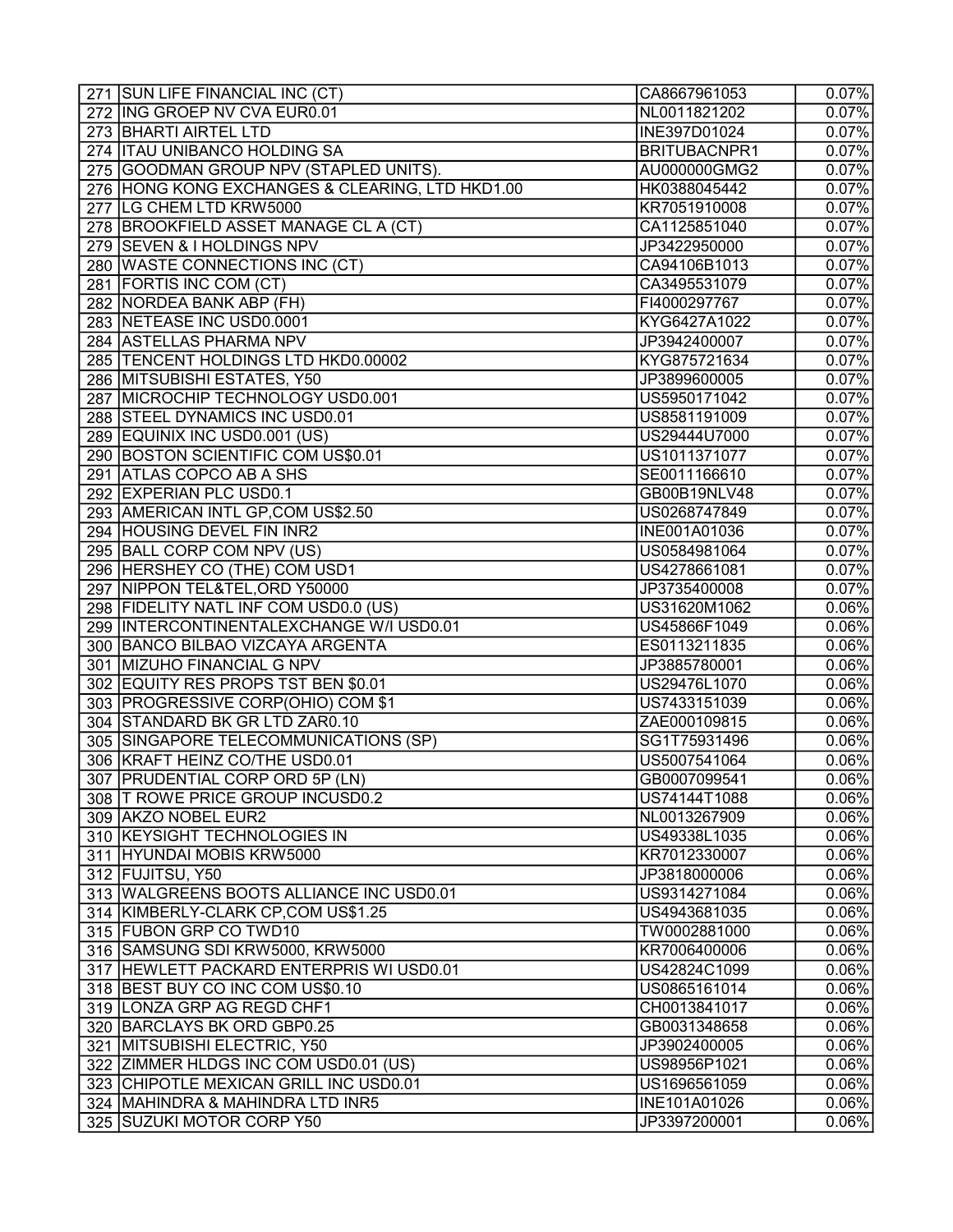| 326 FIRST ABU DHABI BK AED1                  | AEN000101016 | $0.06\%$            |
|----------------------------------------------|--------------|---------------------|
| 327 SOFTBANK CORP                            | JP3732000009 | 0.06%               |
| 328   LYONDELLBASELL INDU CL A               | NL0009434992 | $0.06\%$            |
| 329 WABTEC CORP USD0.01                      | US9297401088 | $0.06\%$            |
| 330 FAST RETAILING CO LTD JPY50              | JP3802300008 | 0.06%               |
| 331 SEVERN TRENT PLC GBP0.9789               | GB00B1FH8J72 | $0.06\%$            |
| 332 TRACTOR SUPPLY CO US\$0.008              | US8923561067 | $0.06\%$            |
| 333 UNITED UTILITIES G ORD GBP5.00           | GB00B39J2M42 | $0.06\%$            |
| 334   TATA MOTORS LTD INR2                   | INE155A01022 | $0.06\%$            |
| 335 LGIM GBP LIQUIDITY FD CLS'1'SHS          | IE00B29R7820 | 0.06%               |
| 336 FIFTH THIRD BANCORP COM STKNPV           | US3167731005 | $0.06\%$            |
| 337 KONINKLIJKE DSM NV EUR1.50               | NL0000009827 | 0.05%               |
| 338 KANSAI ELEC POWER, Y500                  | JP3228600007 | 0.05%               |
| 339 GRAINGER(WW)INC, COM US\$1               | US3848021040 | $\overline{0.05\%}$ |
| 340 JACOBS ENGINEERING GROUP USD1(US)        | US4698141078 | 0.05%               |
| 341 SHISEIDO CO, Y50                         | JP3351600006 | 0.05%               |
| 342 KONINKLIJKE PHILIPS NV EUR0.2            | NL0000009538 | 0.05%               |
| 343 INDITEX EUR0.03                          | ES0148396007 | 0.05%               |
| 344 ALBEMARLE CORP COM STK NPV               | US0126531013 | 0.05%               |
| 345 LABORATORY AMER HLDGS USD0.01            | US50540R4092 | 0.05%               |
| 346 HARTFORD FINL SERV COM US\$1             | US4165151048 | 0.05%               |
| 347 KOMATSU LTD (JT)                         | JP3304200003 | 0.05%               |
| 348 DAIMLER TRUCK HOLDING AG                 | DE000DTR0CK8 | 0.05%               |
| 349 MICHELIN (CGDE) EUR2                     | FR0000121261 | 0.05%               |
| 350 LEGRAND SA                               | FR0010307819 | 0.05%               |
| 351 AMERICA MOVIL SAB COM SER 'L'NPV (L/VTG) | MXP001691213 | 0.05%               |
| 352 VEOLIA ENVIRONMENT EUR5                  | FR0000124141 | 0.05%               |
| 353 TYSON FOODS INC CL 'A' COMUS\$0.10       | US9024941034 | 0.05%               |
| 354 NATL BANK OF CANADA COM NPV              | CA6330671034 | 0.05%               |
| 355 KONINKLIJKE AHOLD NV EUR0.01             | NL0011794037 | 0.05%               |
| 356 CANON INC                                | JP3242800005 | 0.05%               |
| 357 KEURIG DR PEPPER INC USD0.01             | US49271V1008 | 0.05%               |
| 358 GETLINK EUR0.4 (FP)                      | FR0010533075 | 0.05%               |
| 359   MARINE HARVEST ASA NOK7.50             | NO0003054108 | 0.05%               |
| 360 GEBERIT CHF0.10 (REGD) (POST SUBD)       | CH0030170408 | 0.05%               |
| 361   MERCK KGAA NPV ORD SHS                 | DE0006599905 | 0.05%               |
| 362   NOKIA OYJ (FH)                         | FI0009000681 | 0.05%               |
| 363 MTR CORPORATION HKD1                     | HK0066009694 | 0.05%               |
| 364   DELTA ELECTRONICS INC TWD10            | TW0002308004 | 0.05%               |
| 365   PALO ALTO NETWORKS INC                 | US6974351057 | 0.05%               |
| 366 MCCORMICK & CO-NON VTG SHS NPV           | US5797802064 | 0.05%               |
| 367 FISHER & PAYKEL HEALTHCARE (NZ)          | NZFAPE0001S2 | 0.05%               |
| 368 STATE STREET CORP COM US\$1              | US8574771031 | 0.05%               |
| 369 C.H. ROBINSON WORLDWIDE INC, USD.1       | US12541W2098 | 0.05%               |
| 370 KB FINANCIAL GROUP KRW5000               | KR7105560007 | 0.05%               |
| 371 STMICROELECTRONICS NV EUR1.0 (FP)        | NL0000226223 | 0.05%               |
| 372 WALMART DE MEXICO SER V                  | MX01WA000038 | 0.05%               |
| 373 WEST PHARM SERVICES USD0.25              | US9553061055 | 0.05%               |
| 374 COMPASS GROUP PLC GBP0.1105              | GB00BD6K4575 | 0.05%               |
| 375   TESCO PLC GBP0.0633333                 | GB00BLGZ9862 | 0.05%               |
| 376   MGM RESORTS INTERNATIONAL USD0.01      | US5529531015 | 0.05%               |
| 377 CNH INDUSTRIAL NV (IM)                   | NL0010545661 | 0.05%               |
| 378 SOC GENERALE ORD SHS EUR1.25             | FR0000130809 | 0.05%               |
| 379 ESSILORLUXOTTICA EUR0.35 (FP)            | FR0000121667 | 0.05%               |
| 380 LG ELECTRONICS INC KRW5000               | KR7066570003 | 0.05%               |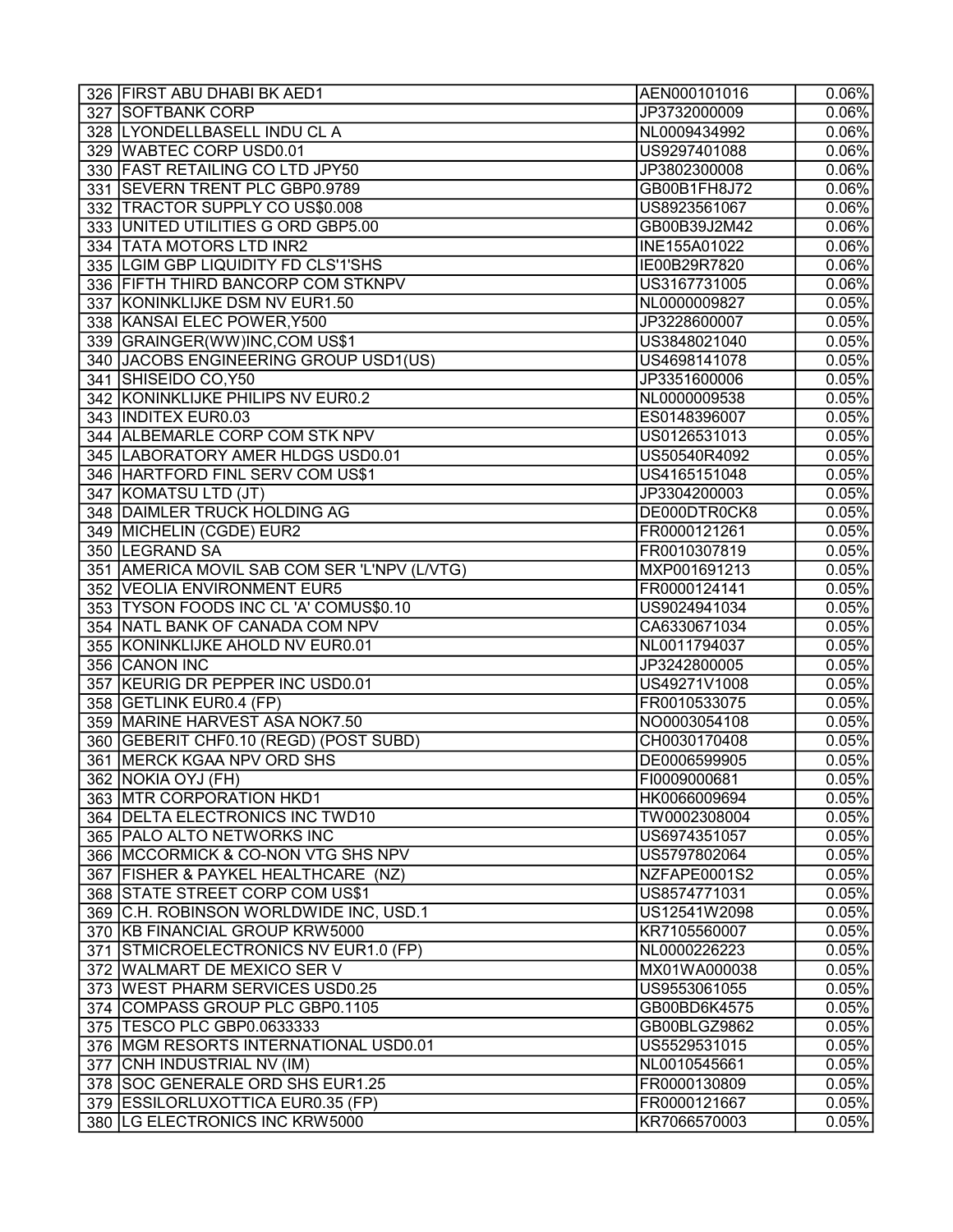| 381 WATERS CORP COM US\$0.01                    | US9418481035                 | 0.05%               |
|-------------------------------------------------|------------------------------|---------------------|
| 382 KINGSPAN GROUP PLC IRISH LINEEURO (ID)      | IE0004927939                 | 0.05%               |
| 383 REPUBLIC SERVICES INC USD0.01               | US7607591002                 | 0.05%               |
| 384 UBER TECHNOLOGIES INC USD0.00001            | US90353T1007                 | 0.05%               |
| 385 INVITATION HOMES INC USD0.01                | US46187W1071                 | 0.05%               |
| 386 TELEFONICA SA EUR1                          | ES0178430E18                 | 0.05%               |
| 387 CRODA INTL ORD GBP0.10609756                | GB00BJFFLV09                 | 0.05%               |
| 388 CATHAY FINANCIAL HLDG TWD10                 | TW0002882008                 | 0.05%               |
| 389 BAYER MOTOREN WERK EUR1                     | DE0005190003                 | 0.05%               |
| 390 ESSEX PROPERTY TRUST INC USD0.0001          | US2971781057                 | 0.05%               |
| 391 NORTHERN TRUST CP COM US\$1.666             | US6658591044                 | 0.05%               |
| 392 ERICSSON LM B SHS SEK5 (SS)                 | SE0000108656                 | 0.05%               |
| 393 CHUBU ELECTRIC POWER CO., Y500              | JP3526600006                 | 0.05%               |
| 394 ASSICURAZ GENERALI, EUR1                    | IT0000062072                 | $\overline{0.05\%}$ |
| 395 CHUGAI PHARMACEUTICAL, Y50                  | JP3519400000                 | 0.05%               |
| 396 OLYMPUS CORP NPV                            | JP3201200007                 | 0.05%               |
| 397 VMWARE INC-CLASS A                          | US9285634021                 | 0.05%               |
| 398 CHURCH & DWIGHT CO INC USD1                 | US1713401024                 | 0.05%               |
| 399 KUBOTA CORPORATION Y50                      | JP3266400005                 | 0.05%               |
| 400 VERBUND (OEST) CLASS' (AV)                  | AT0000746409                 | 0.05%               |
| 401 BRENNTAG AG                                 | DE000A1DAHH0                 | 0.05%               |
| 402 ROGERS COMMUNICATIONS INC-B (CT)            | CA7751092007                 | 0.05%               |
| 403 SHINHAN FIN GROUP KRW5000                   | KR7055550008                 | 0.05%               |
| 404 GRUPO FINANCIERO BANORTE-O                  | MXP370711014                 | 0.05%               |
| 405 SWISS RE AG ORD SHS CHF0.1                  | CH0126881561                 | 0.05%               |
| 406 STANLEY BLACK & DECKER INC USD2.5           | US8545021011                 | 0.05%               |
| 407 CHUNGHWA TELECOM CO LTD TWD10               | TW0002412004                 | 0.05%               |
| 408 IQVIA HOLDINGS INC USD0.01                  | US46266C1053                 | 0.04%               |
| 409 CELANESE CORP-SERIES A USD0.0001            | US1508701034                 | 0.04%               |
| 410 PARKER HANNIFEN, COM NPV                    | US7010941042                 | 0.04%               |
| 411 QBE INSURANCE GROUP LTD (AU)                | AU000000QBE9                 | 0.04%               |
| 412 SANDVIK AB NPV                              | SE0000667891                 | $\overline{0.04\%}$ |
| 413 TRIMBLE NAVIGATION COM NPV                  | US8962391004                 | 0.04%               |
| 414 NAN YA PLASTIC TWD10                        | TW0001303006                 | 0.04%               |
| 415 VF CORP, COM STK NPV                        | US9182041080                 | 0.04%               |
| 416 SEAGATE TECHNOLOGY HOLDINGS USD0.00001      | IE00BKVD2N49                 | 0.04%               |
| 417  TERUMO, ORD Y50                            | JP3546800008                 | 0.04%               |
| 418 REGIONS FINANCIAL CORP                      | US7591EP1005                 | 0.04%               |
| 419 HINDUSTAN UNILEVER INR1                     | <b>INE030A01027</b>          | 0.04%               |
| 420   DAI ICHI MUTUAL LIFE INSURAN              | JP3476480003                 | 0.04%               |
| 421   BT GROUP ORD GBP0.05                      | GB0030913577                 | 0.04%               |
| 422 FUJI FILM HLD CORP NPV                      | JP3814000000                 | 0.04%               |
| 423 LINDT & SPRUENGLI CHF100 (REGD)             | CH0010570759                 | 0.04%               |
| 424   PAYCHEX INC COM US\$0.01                  | US7043261079                 | 0.04%               |
| 425 ENPHASE ENERGY INC USD0.00001               | US29355A1079                 | 0.04%               |
| 426 THOMSON-REUTERS CP COM NPV (POST REV S (CN) | CA8849037095                 | 0.04%               |
| 427 UNI-PRESIDENT ENTERPRISESTWD10              | TW0001216000                 | 0.04%               |
| 428 KELLOGG CO, COM US\$0.25                    | US4878361082                 | 0.04%               |
| 429 HUNTINGTON BANCSHRS COM NPV                 | US4461501045                 | 0.04%               |
| 430 COGNIZANT TECH SOLUTIONS-A                  | US1924461023                 | 0.04%               |
| 431 BAE SYSTEMS ORD GBP0.025                    | GB0002634946                 | 0.04%               |
| 432 HILTON WORLDWIDE HOLDINGS IN USD0.01        | US43300A2033                 | 0.04%               |
| 433   MEGA FINANCIAL HLDGS TWD10                | TW0002886009                 | 0.04%               |
| 434   PANASONIC CORPORATION                     |                              |                     |
| 435 OMNICOM GROUP COM US\$0.15                  | JP3866800000<br>US6819191064 | 0.04%               |
|                                                 |                              | 0.04%               |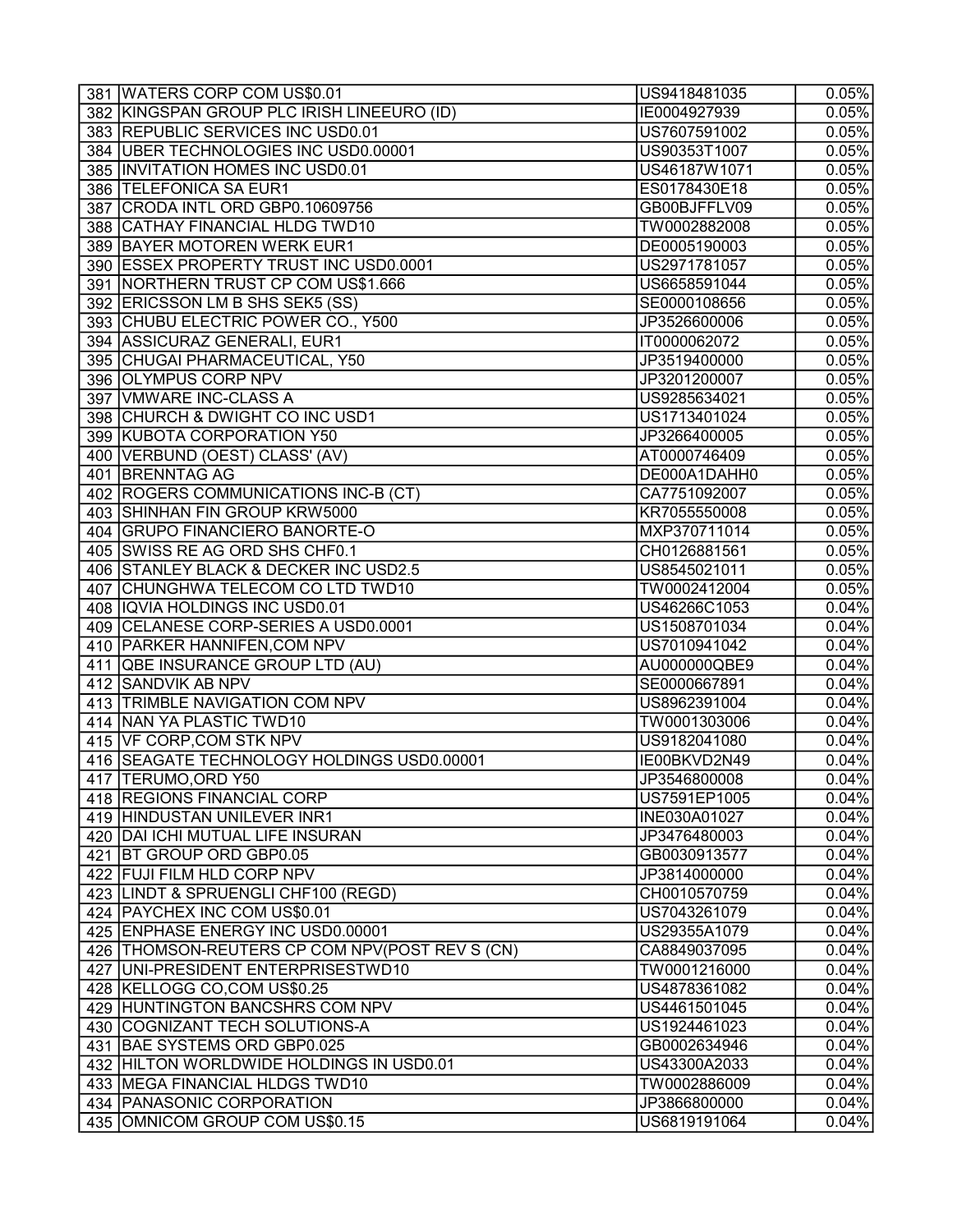| 436   TE CONNECTIVITY LTD CHF1.37             | CH0102993182        | 0.04%               |
|-----------------------------------------------|---------------------|---------------------|
| 437 FERROVIAL SA EUR0.20                      | ES0118900010        | $\overline{0.04\%}$ |
| 438 SONOVA HOLDING AG REG CHF0.05             | CH0012549785        | 0.04%               |
| 439   UNICREDIT SPA                           | IT0005239360        | 0.04%               |
| 440 ORANGE EUR4 (FP)                          | FR0000133308        | 0.04%               |
| 441 LINK REIT NPV                             | HK0823032773        | 0.04%               |
| 442 HEINEKEN NV EUR1.60                       | NL0000009165        | $\overline{0.04\%}$ |
| 443 BRAMBLES LTD (AU)                         | AU000000BXB1        | $\overline{0.04\%}$ |
| 444 WELLTOWER INC USD1                        | US95040Q1040        | 0.04%               |
| 445 BCE INC (CT)                              | CA05534B7604        | 0.04%               |
| 446 SUN COMMUNITIES INC USD0.01               | US8666741041        | 0.04%               |
| 447 VENTAS INC COM. USD 0.25                  | US92276F1003        | 0.04%               |
| 448 DAIWA HOUSE INDUSTRY CO LTD               | JP3505000004        | 0.04%               |
| 449 AVIVA ORD 25P                             | GB0002162385        | 0.04%               |
| <b>450 ARISTOCRAT LEISURE LTD</b>             | AU000000ALL7        | 0.04%               |
| 451   FRANCO-NEVADA CORP                      | CA3518581051        | 0.04%               |
| 452 BANK LEUMI LE ISRAEL ILS1                 | IL0006046119        | 0.04%               |
| 453 BRIDGESTONE CORP                          | JP3830800003        | 0.04%               |
| 454 BOSTON PROPERTIES COM USD0.01             | US1011211018        | 0.04%               |
| 455 BAIDU.COM-CLASS A                         | KYG070341048        | $\overline{0.04\%}$ |
| 456 KEYCORP COM US\$0.01                      | US4932671088        | 0.04%               |
| 457   LEGAL & GENERAL GROUP PLC GBP0.025      | GB0005603997        | 0.04%               |
| 458 E.SUN FINANCIAL HLGS CO LTD TWD10         | TW0002884004        | 0.04%               |
| 459 ELECTRICITE DE FRANCE                     | FR0010242511        | 0.04%               |
| 460 TECHTRONIC INDUSTRIES HKD0.1              | HK0669013440        | 0.04%               |
| 461 AIR LIQUIDE (L) EUR 5.5 (POSTSUBDIVISION) | FR0000120073        | 0.04%               |
|                                               |                     |                     |
| 462   FEDERAL REALTY INVS TRUST USD0.01       | US3137451015        | 0.04%               |
| 463 CADENCE DESIGN SYS COM US\$0.01           | US1273871087        | 0.04%               |
| 464 UDR INC COM USD0.01                       | US9026531049        | 0.04%               |
| 465 PRINCIPAL FINANCIAL GP USD0.01            | US74251V1026        | 0.04%               |
| 466 BROADCOM INC                              | US11135F1012        | 0.04%               |
| 467 CHINA O/SEAS LAND HK\$0.10                | HK0688002218        | $\overline{0.04\%}$ |
| 468   DNB BANK ASA NOK12.5                    | NO0010161896        | 0.04%               |
| 469 SYSCO CP, US\$1                           | US8718291078        | 0.04%               |
| 470 SEGRO PLC ORD GBP0.10                     | GB00B5ZN1N88        | 0.04%               |
| 471 TERADYNE INC, CMN US\$0.125               | US8807701029        | 0.04%               |
| 472 KAO CORP                                  | JP3205800000        | 0.04%               |
| 473 QUEST DIAGNOSTICS COM US\$0.01            | US74834L1008        | 0.04%               |
| 474 TEXTRON INC, COM STK US\$0.125(US)        | US8832031012        | 0.04%               |
| 475 NETWORK APPLIANCE NPV                     | US64110D1046        | 0.04%               |
| 476 VERISK ANALYTICS INC-CLASS A USD 0.001    | US92345Y1064        | 0.04%               |
| 477 AENA AEROPUERTOS SHARES                   | ES0105046009        | 0.04%               |
| 478 SHIONOGI & CO, Y50                        | JP3347200002        | 0.04%               |
| 479 SUN HUNG KAI PROPERTIES, HK\$0.5          | HK0016000132        | 0.04%               |
| 480   TELSTRA CORP LTD NPV                    | <b>AU000000TLS2</b> | 0.04%               |
| 481   CELLNEX TELECOM SAU EUR0.25             | ES0105066007        | 0.04%               |
| 482 ROYAL CARIBBEAN CRUISES LTD (UN)          | LR0008862868        | 0.04%               |
| 483 BROADBRIDGE FIN SOL COM STK USD0.01       | US11133T1034        | 0.04%               |
| 484 APTIV PLC COM USD0.01                     | JE00B783TY65        | 0.04%               |
| 485 CONSTELLATION BRANDS INC-A USD0.01        | US21036P1084        | 0.04%               |
| 486 AVERY DENNISON, COM US\$1                 | US0536111091        | 0.04%               |
| 487 HANG SENG BANK, HK\$5                     | HK0011000095        | 0.04%               |
| 488   LINDE PLC COM USD0.001 (US)             | IE00BZ12WP82        | 0.04%               |
| 489 UNIBAIL RODAMCO WESTFIELD EUR0.5 (NA)     | FR0013326246        | 0.04%               |
| 490 AKAMAI TECHNOLOGIES INCUSD \$0.01         | US00971T1016        | 0.04%               |
|                                               |                     |                     |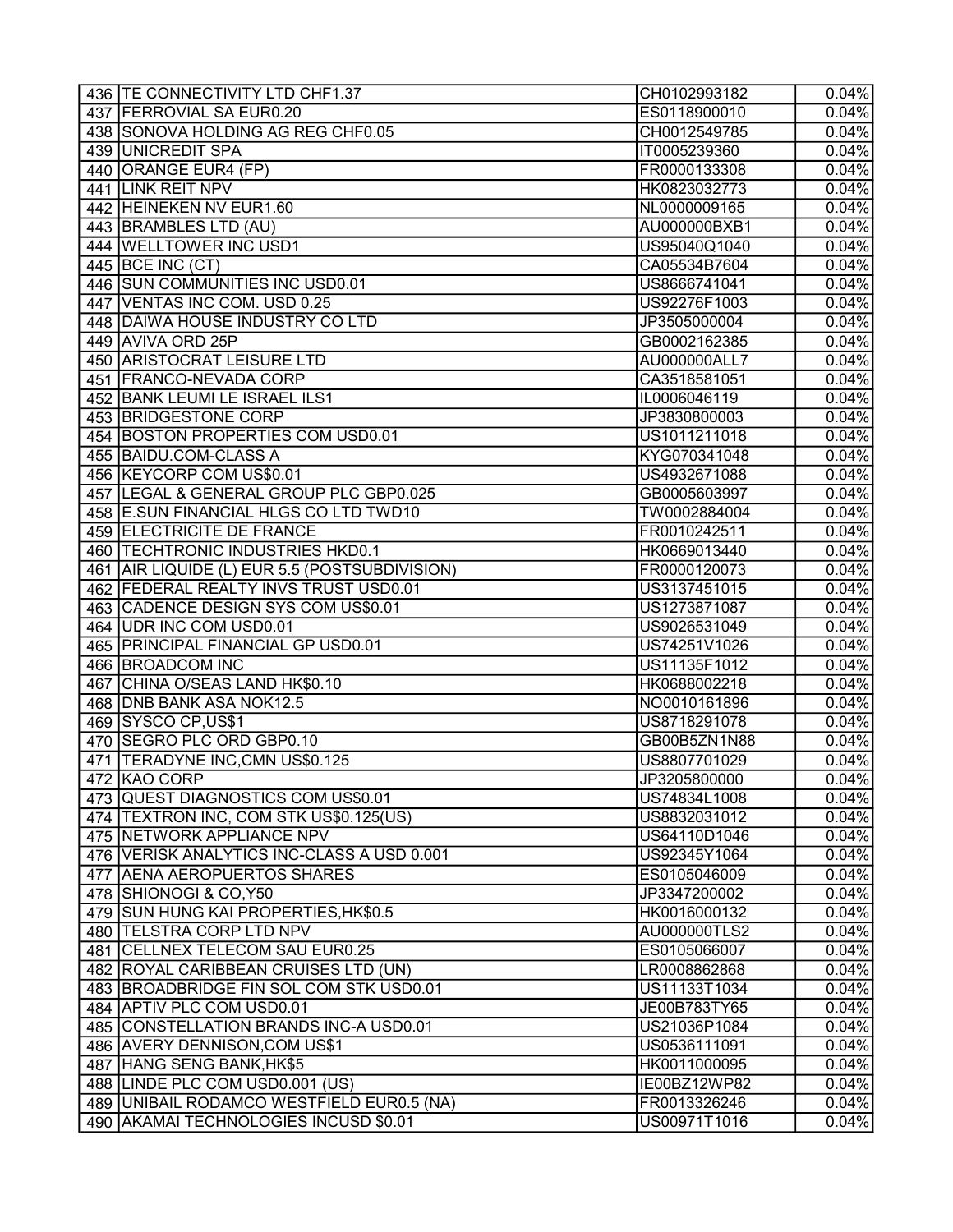| 491 UNITED OVERSEAS BK, SIN\$1              | SG1M31001969                 | 0.04%               |
|---------------------------------------------|------------------------------|---------------------|
| 492 AMBEV SA                                | BRABEVACNOR1                 | 0.04%               |
| 493 NOVOZYMES A/S B SHARES DKK2             | DK0060336014                 | 0.03%               |
| 494 DENSO CORP Y50                          | JP3551500006                 | 0.03%               |
| 495 NITTO DENKO CORP Y50                    | JP3684000007                 | 0.03%               |
| 496 ATLANTIA SPA EUR1 (IM)                  | IT0003506190                 | 0.03%               |
| 497 KBC GROUP NV NPV                        | BE0003565737                 | 0.03%               |
| 498 BANK CENTRAL ASIA IDR125                | ID1000109507                 | 0.03%               |
| 499 SWISS LIFE HOLDING AG                   | CH0014852781                 | 0.03%               |
| 500 SONIC HEALTHCARE AUD0.20                | AU000000SHL7                 | 0.03%               |
| 501 NTT DATA JPY5000                        | JP3165700000                 | 0.03%               |
| 502 ARTHUR J GALLAGHER USD1                 | US3635761097                 | 0.03%               |
| 503 PLUG POWER INC USD0.01                  | US72919P2020                 | 0.03%               |
| 504 ASAHI KASEI CORPORATION ORDY50          | JP3111200006                 | $\overline{0.03\%}$ |
| 505 CP ALL PCL                              | TH0737010Y16                 | 0.03%               |
| 506   TOTO, Y50                             | JP3596200000                 | 0.03%               |
| 507 ASAHI GROUP HOLDINGS LTD                | JP3116000005                 | 0.03%               |
| 508 ROCKWELL AUTOMATION COM USD1            | US7739031091                 | 0.03%               |
| 509 EISAI, ORD YEN 50                       | JP3160400002                 | 0.03%               |
| 510 KYOCERA CORP, Y50                       | JP3249600002                 | 0.03%               |
| 511 LAS VEGAS SANDS CORP                    | US5178341070                 | 0.03%               |
| 512 BOLIDEN AB NPV (POST SPLIT)             | SE0015811559                 | 0.03%               |
| 513 CLOROX CO. COM US\$1                    | US1890541097                 | 0.03%               |
| 514 ANGLO PLATINUM LTD ZAR0.10              | ZAE000013181                 | 0.03%               |
| 515 DEXUS PROPERTY GROUP                    | AU000000DXS1                 | 0.03%               |
| 516 ATLAS COPCO AB B SHS                    | SE0011166628                 | 0.03%               |
| 517 ABSA GROUP LTD ZAR200                   | ZAE000255915                 | 0.03%               |
| 518 INTERPUBLIC GROUP OF COS INC USD0.1     | US4606901001                 | 0.03%               |
| 519 SUMITOMO REALTY & DEV, ORD Y50          | JP3409000001                 | 0.03%               |
| 520 BAYER MOTOREN WERK NON VTG, PRF EUR1    | DE0005190037                 | 0.03%               |
| 521 SOLAREDGE TECHNOLOGIES INC USD0.0001    | US83417M1045                 | 0.03%               |
| 522 SAMSUNG C&T CORPORATION                 | KR7028260008                 | 0.03%               |
| 523 CARREFOUR EUR2.5                        | FR0000120172                 | 0.03%               |
| 524 SUMITOMO METAL MINING, Y50              | JP3402600005                 | 0.03%               |
| 525 SANLAM ZAR0.01                          | ZAE000070660                 | 0.03%               |
| 526 STANDARD CHARTERED PLC USD0. (LN)       | GB0004082847                 | 0.03%               |
| 527 UNICHARM CORP                           | JP3951600000                 |                     |
| 528 KIMCO REALTY COM US\$0.01               |                              | 0.03%<br>0.03%      |
| 529 YASKAWA ELECTRIC, Y50                   | US49446R1095<br>JP3932000007 | 0.03%               |
| 530 BUNGE LTD USD.01                        |                              |                     |
|                                             | BMG169621056                 | 0.03%               |
| 531 LEIDOS HOLDINGS INC USD0.0001           | US5253271028                 | 0.03%               |
| 532 KERRY GROUP PLC IRISH LINE EURO (ID)    | IE0004906560                 | 0.03%               |
| 533 TRANSDIGM GROUP INC USD0.01             | US8936411003                 | 0.03%               |
| 534 NEWCREST MINING A\$ 0.50                | AU000000NCM7                 | 0.03%               |
| 535 SECOM CO, Y50                           | JP3421800008                 | 0.03%               |
| 536 CONTACT ENERGY LTD                      | NZCENE0001S6                 | 0.03%               |
| 537 ALCON INC CHF0.04                       | CH0432492467                 | 0.03%               |
| 538 SKANDINAVISKA ENSKILDA 'A'BANKEN SWKR10 | SE0000148884                 | 0.03%               |
| 539 WPP PLC GBP0.1                          | JE00B8KF9B49                 | 0.03%               |
| 540 RESTAURANT BRANDS INTERN (CT)           | CA76131D1033                 | 0.03%               |
| 541 CREDIT SUISSE GROUP CHF1                | CH0012138530                 | 0.03%               |
| 542 ETSY INC USD0.001                       | US29786A1060                 | 0.03%               |
| 543 HOTAI MOTOR CO LTD TWD10                | TW0002207008                 | 0.03%               |
| 544 MITSUI FUDOSAN CO Y50                   | JP3893200000                 | 0.03%               |
| 545 JOHNSON MATTHEY PLC                     | GB00BZ4BQC70                 | 0.03%               |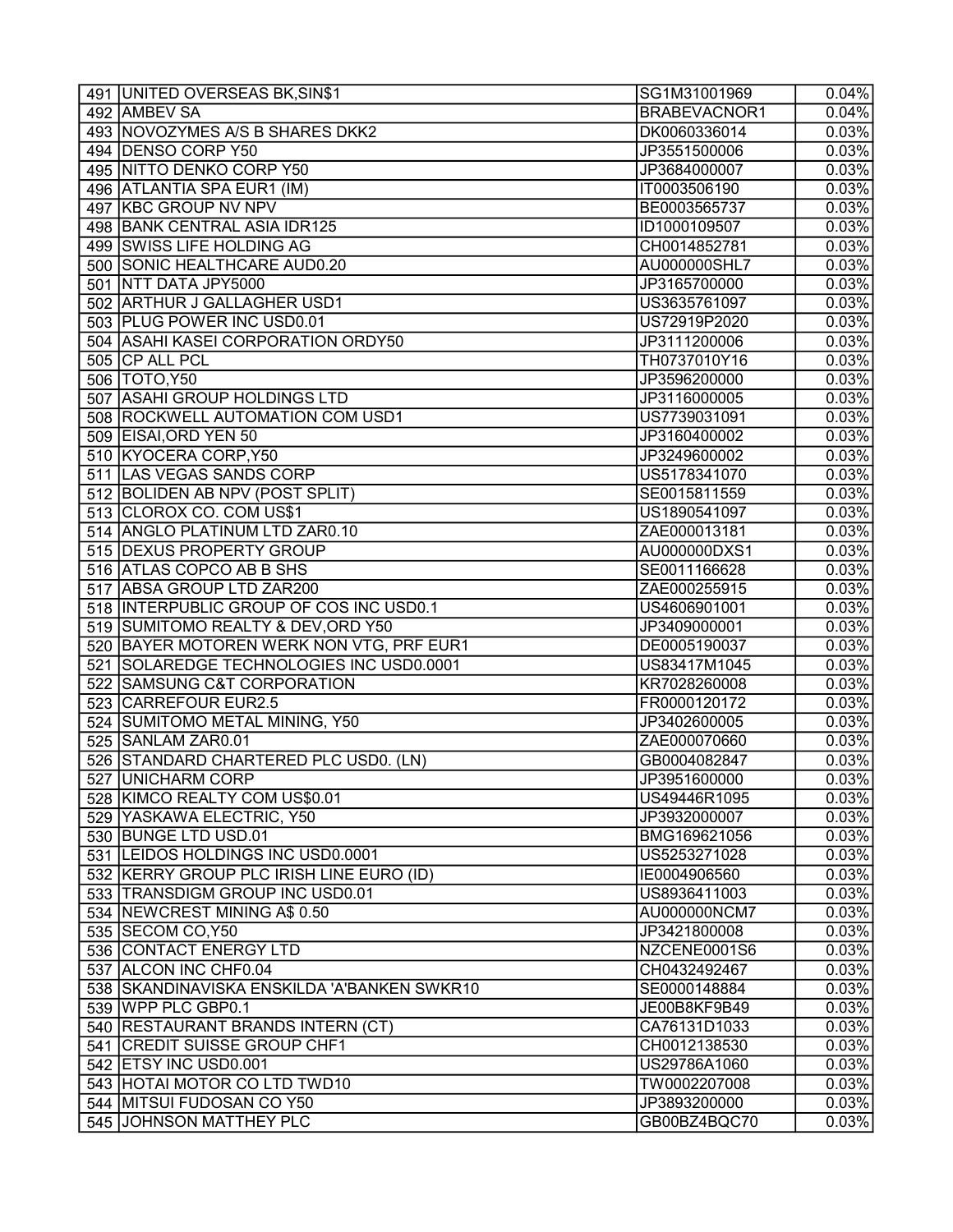| 546 BORGWARNER INC USD 0.01              | US0997241064                 | $\overline{0.03\%}$ |
|------------------------------------------|------------------------------|---------------------|
| 547 SMITH & NEPHEW ORD USD0.20           | GB0009223206                 | $\overline{0.03\%}$ |
| 548 CROWDSTRIKE HOLDINGS INC A           | US22788C1053                 | 0.03%               |
| 549 SYSMEX CORP NPV                      | JP3351100007                 | 0.03%               |
| 550 AGNICO EAGLE MINES LTD (CT)          | CA0084741085                 | 0.03%               |
| 551 MOBILE TEL SYSTEMS KWD0.1            | KW0EQ0601058                 | 0.03%               |
| 552 OTSUKA HOLDINGS COLTD                | JP3188220002                 | 0.03%               |
| 553 DR REDDY'S LABS INR5                 | INE089A01023                 | 0.03%               |
| 554 HOST HOTELS & RESO COM US\$1         | US44107P1049                 | 0.03%               |
| 555 HASBRO INC, COM US\$0.50             | US4180561072                 | 0.03%               |
| 556  INMOBILIARIA COLONIAL SA EUR2.5     | ES0139140174                 | 0.03%               |
| 557 EDENRED EUR2                         | FR0010908533                 | 0.03%               |
| 558 SWISSCOM AG CHF9 (REGD)              | CH0008742519                 | 0.03%               |
| 559 AMERIPRISE FINANCI COM STK USD0.01   | US03076C1062                 | 0.03%               |
| 560 BUNZL ORD GBP0.3214857               | GB00B0744B38                 | 0.03%               |
| 561 ASHTEAD GROUP PLC GBP0.1             | GB0000536739                 | 0.03%               |
| 562 CAPITALAND INVESTMENT LTD/SI         | SGXE62145532                 | 0.03%               |
| 563   UCB NPV                            | BE0003739530                 | 0.03%               |
| 564 HANA FINANCIAL GROUP KRW5000 (KR)    | KR7086790003                 | 0.03%               |
| 565 NISSAN CHEM INDS Y50                 | JP3670800006                 | 0.03%               |
| 566 PUBLICIS GROUPE SA EUR0.4            | FR0000130577                 | 0.03%               |
| 567 LOGITECH INTERNATIONAL-REG CHF0.25   | CH0025751329                 | 0.03%               |
| 568 HENKEL AG & CO KGAA                  | DE0006048432                 | 0.03%               |
| 569 UPM KYMMENE OY EURNPV                | FI0009005987                 | 0.03%               |
| 570 KIRIN HOLDINGS CO LTD                | JP3258000003                 | 0.03%               |
| 571 CANADIAN PACIFIC RAILWAY LTD (US)    | CA13645T1003                 | 0.03%               |
| 572 IRON MOUNTAIN INC                    | US46284V1017                 | 0.03%               |
| 573 ANTA SPORTS PROD HKD0.1              | KYG040111059                 | 0.03%               |
| 574 HORMEL FOODS USD0.0586               | US4404521001                 | 0.03%               |
| 575   MS AND AD INSURANCE GROUP HOLDINGS | JP3890310000                 | 0.03%               |
| 576 STATE BANK OF INDIA INR1             | INE062A01020                 | 0.03%               |
| 577 WHIRLPOOL CORP, COM STK US\$1        | US9633201069                 | 0.03%               |
| 578 SMUCKER (JM) CO COM NPV              | US8326964058                 | 0.03%               |
| 579 AMADEUS IT HOLDING SA A SHS EUR0.01  | ES0109067019                 | 0.03%               |
| 580 SUNCORP GROUP LTD (AU)               | AU000000SUN6                 | 0.03%               |
| 581 THALES EUR3 (FP)                     | FR0000121329                 | 0.03%               |
| 582 ICL-ISRAEL CHEMILS1                  | IL0002810146                 | 0.03%               |
| 583 KKR & CO INC A (US)                  | US48251W1045                 | 0.03%               |
| 584 ASSA ABLOY AB B SEK1                 | SE0007100581                 | 0.03%               |
| 585 NN GROUP NV                          | NL0010773842                 | 0.03%               |
| 586 BANK RAKYAT INDONESIA IDR500         |                              |                     |
| 587 VONOVIA SE                           | ID1000118201<br>DE000A1ML7J1 | 0.03%<br>0.03%      |
|                                          |                              |                     |
| 588 NEC CORP, Y50                        | JP3733000008                 | 0.03%               |
| 589 YUANTA FINANCIAL HOLDING CO LT TWD10 | TW0002885001                 | 0.03%               |
| 590 AEON CO LTD JPY50                    | JP3388200002                 | 0.03%               |
| 591 SAUDI BRITISH BANK SAR10             | SA0007879089                 | 0.03%               |
| 592 NORTONLIFELOCK INC USD0.01           | US6687711084                 | 0.03%               |
| 593 EQUITY LIFESTYLE PROPERTIES          | US29472R1086                 | 0.03%               |
| 594 ADVANTEST CORP                       | JP3122400009                 | 0.03%               |
| 595 LINCOLN NATL CORP, COM US\$1.25      | US5341871094                 | 0.03%               |
| 596 COLES GROUP LTD                      | AU0000030678                 | 0.03%               |
| 597 SVB FINANCIAL GROUP USD.001          | US78486Q1013                 | 0.03%               |
| 598 LUMEN TECHNOLOGIES INC USD1          | US5502411037                 | 0.03%               |
| 599  TOWER SEMICONDUCTOR LTD (IT)        | IL0010823792                 | 0.03%               |
| 600 NIBE INDUSTRIER AB B SHS SEK0.03906  | SE0015988019                 | 0.03%               |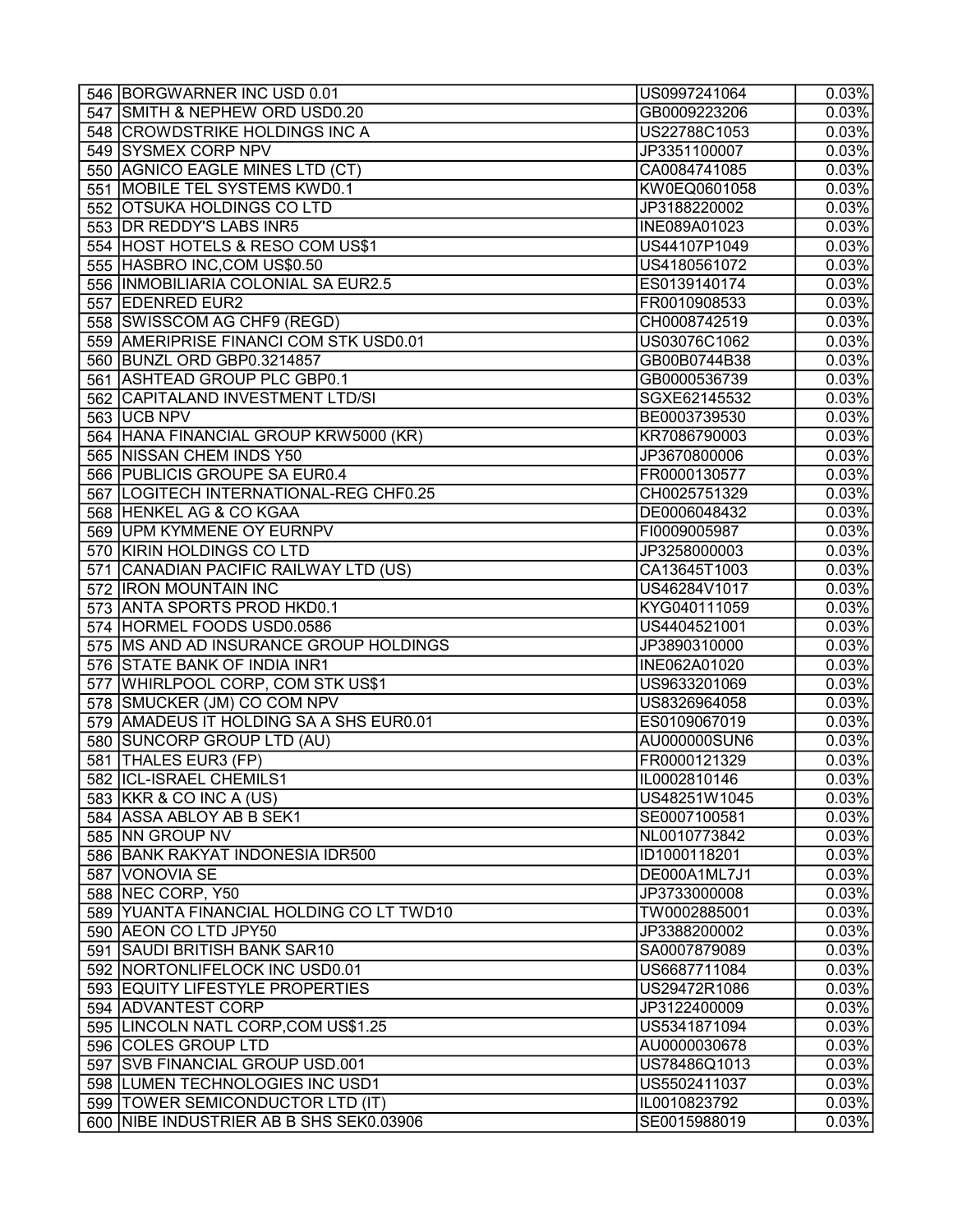| 602 WILLIS TOWERS WATSON PLC USD0.000304635<br>0.03%<br>IE00BDB6Q211<br>603 DEUTSCHE BOERSE AG<br>0.03%<br>DE0005810055<br>604 TOYOTA INDUSTRIES CORP JPY50<br>0.03%<br>JP3634600005<br>605 CK ASSET HOLDINGS LTD (HK)<br>KYG2177B1014<br>0.03%<br>606 EXPEDITORS INTL WASH USD.01<br>0.03%<br>US3021301094<br>607 NIPPON EXPRESS HOLDINGS COL<br>0.03%<br>JP3688370000<br>0.03%<br>608 TECH MAHINDRA LTD INR5<br>INE669C01036<br>609 NKSJ HOLDINGS INC<br>0.03%<br>JP3165000005<br>610 NATWEST GROUP PLC ORD GBP1<br>0.03%<br>GB00B7T77214<br>0.03%<br>611   MAGNA INTERNATIONAL INC (CT)<br>CA5592224011<br>612   ONO PHARMACEUTICAL CO LTD<br>0.03%<br>JP3197600004<br>613 CAIXABANK EUR1<br>ES0140609019<br>0.03%<br>614 NISSAN MOTOR CO, Y50<br>0.03%<br>JP3672400003<br>615 MTU AERO ENGINES GMBH<br>DE000A0D9PT0<br>0.03%<br>616 AJINOMOTO CO., Y50<br>0.03%<br>JP3119600009<br>617 WILMAR INTERNATIONAL LTD SGD0.5<br>SG1T56930848<br>0.03%<br>618 DELL TECHNOLOGIES C<br>0.03%<br>US24703L2025<br>619 SNOWFLAKE INC CLASS A<br>0.03%<br>US8334451098<br>620 STRAUMANN HOLDING AG REG CHF0.01 (REGD) (POST SPLIT)<br>0.03%<br>CH1175448666<br>621 INTACT FINL CORP COM NPV (CT)<br>0.03%<br>CA45823T1066<br>622 XYLEM INC W/I<br>0.03%<br>US98419M1009<br>623 LAND SECURITIES GROUP PLC GBP0.1066667<br>0.03%<br>GB00BYW0PQ60<br>624 WOLTERS KLUWER CVA EUR0.12<br>0.03%<br>NL0000395903<br>625 GROWTHPOINT PROPERTIES LTD ZAR5<br>0.03%<br>ZAE000179420<br>0.03%<br>626   TDK CORP (JT)<br>JP3538800008<br>627 HONG KONG LAND US\$0.10( (SP)<br>0.03%<br>BMG4587L1090<br>628 FIRST FINANCIAL HLDGS CO TWD10<br>0.03%<br>TW0002892007<br>629 GENERAL DYNAMICS, COM STK US\$1(US)<br>US3695501086<br>0.03%<br>630 CREDIT AGRICOLE SA EUR3<br>0.03%<br>FR0000045072<br>631 BOOKING HOLDINGS INC USD0.008<br>0.03%<br>US09857L1089<br>0.03%<br>632 WEST JAPAN RAILWAY JPY50000<br>JP3659000008<br>0.03%<br>633 XPENG INC ADR USD0.00001<br>US98422D1054<br>634 UNITED MICROELECTRONICS CORPTWD10<br>0.03%<br>TW0002303005<br>635 LG HOUSEHOLD & HEALTHCARE<br>0.03%<br>KR7051900009<br>0.02%<br>636 SPIRAX SARCO ENGINEERING PLC GBP0.269231<br>GB00BWFGQN14<br>637 OMRON CORP JPY50<br>0.02%<br>JP3197800000<br>0.02%<br>638 SIGNIFY NV 0.01<br>NL0011821392<br>639 BCO BRADESCO SA PRF NPV<br>0.02%<br>BRBBDCACNPR8<br>640 MITSUBISHI HEAVY INDS, Y50<br>0.02%<br>JP3900000005<br>641 SGS HOLDING SWF20 (REGD)<br>CH0002497458<br>0.02%<br>642 ASUSTEK COMPUTER TWD10<br>0.02%<br>TW0002357001<br>643 COMMERZBANK AG<br>0.02%<br>DE000CBK1001<br>0.02%<br>644 AXIS BANK LTD INR2<br>INE238A01034 | 601 CARNIVAL CORP COM USD0.01 (PAIRED STOCK) | PA1436583006 | 0.03% |
|---------------------------------------------------------------------------------------------------------------------------------------------------------------------------------------------------------------------------------------------------------------------------------------------------------------------------------------------------------------------------------------------------------------------------------------------------------------------------------------------------------------------------------------------------------------------------------------------------------------------------------------------------------------------------------------------------------------------------------------------------------------------------------------------------------------------------------------------------------------------------------------------------------------------------------------------------------------------------------------------------------------------------------------------------------------------------------------------------------------------------------------------------------------------------------------------------------------------------------------------------------------------------------------------------------------------------------------------------------------------------------------------------------------------------------------------------------------------------------------------------------------------------------------------------------------------------------------------------------------------------------------------------------------------------------------------------------------------------------------------------------------------------------------------------------------------------------------------------------------------------------------------------------------------------------------------------------------------------------------------------------------------------------------------------------------------------------------------------------------------------------------------------------------------------------------------------------------------------------------------------------------------------------------------------------------------------------------------------------------------------------------------------------------------------------------------------------------------------------------------------------------------------------------------------------------------------------------------------------|----------------------------------------------|--------------|-------|
|                                                                                                                                                                                                                                                                                                                                                                                                                                                                                                                                                                                                                                                                                                                                                                                                                                                                                                                                                                                                                                                                                                                                                                                                                                                                                                                                                                                                                                                                                                                                                                                                                                                                                                                                                                                                                                                                                                                                                                                                                                                                                                                                                                                                                                                                                                                                                                                                                                                                                                                                                                                                         |                                              |              |       |
|                                                                                                                                                                                                                                                                                                                                                                                                                                                                                                                                                                                                                                                                                                                                                                                                                                                                                                                                                                                                                                                                                                                                                                                                                                                                                                                                                                                                                                                                                                                                                                                                                                                                                                                                                                                                                                                                                                                                                                                                                                                                                                                                                                                                                                                                                                                                                                                                                                                                                                                                                                                                         |                                              |              |       |
|                                                                                                                                                                                                                                                                                                                                                                                                                                                                                                                                                                                                                                                                                                                                                                                                                                                                                                                                                                                                                                                                                                                                                                                                                                                                                                                                                                                                                                                                                                                                                                                                                                                                                                                                                                                                                                                                                                                                                                                                                                                                                                                                                                                                                                                                                                                                                                                                                                                                                                                                                                                                         |                                              |              |       |
|                                                                                                                                                                                                                                                                                                                                                                                                                                                                                                                                                                                                                                                                                                                                                                                                                                                                                                                                                                                                                                                                                                                                                                                                                                                                                                                                                                                                                                                                                                                                                                                                                                                                                                                                                                                                                                                                                                                                                                                                                                                                                                                                                                                                                                                                                                                                                                                                                                                                                                                                                                                                         |                                              |              |       |
|                                                                                                                                                                                                                                                                                                                                                                                                                                                                                                                                                                                                                                                                                                                                                                                                                                                                                                                                                                                                                                                                                                                                                                                                                                                                                                                                                                                                                                                                                                                                                                                                                                                                                                                                                                                                                                                                                                                                                                                                                                                                                                                                                                                                                                                                                                                                                                                                                                                                                                                                                                                                         |                                              |              |       |
|                                                                                                                                                                                                                                                                                                                                                                                                                                                                                                                                                                                                                                                                                                                                                                                                                                                                                                                                                                                                                                                                                                                                                                                                                                                                                                                                                                                                                                                                                                                                                                                                                                                                                                                                                                                                                                                                                                                                                                                                                                                                                                                                                                                                                                                                                                                                                                                                                                                                                                                                                                                                         |                                              |              |       |
|                                                                                                                                                                                                                                                                                                                                                                                                                                                                                                                                                                                                                                                                                                                                                                                                                                                                                                                                                                                                                                                                                                                                                                                                                                                                                                                                                                                                                                                                                                                                                                                                                                                                                                                                                                                                                                                                                                                                                                                                                                                                                                                                                                                                                                                                                                                                                                                                                                                                                                                                                                                                         |                                              |              |       |
|                                                                                                                                                                                                                                                                                                                                                                                                                                                                                                                                                                                                                                                                                                                                                                                                                                                                                                                                                                                                                                                                                                                                                                                                                                                                                                                                                                                                                                                                                                                                                                                                                                                                                                                                                                                                                                                                                                                                                                                                                                                                                                                                                                                                                                                                                                                                                                                                                                                                                                                                                                                                         |                                              |              |       |
|                                                                                                                                                                                                                                                                                                                                                                                                                                                                                                                                                                                                                                                                                                                                                                                                                                                                                                                                                                                                                                                                                                                                                                                                                                                                                                                                                                                                                                                                                                                                                                                                                                                                                                                                                                                                                                                                                                                                                                                                                                                                                                                                                                                                                                                                                                                                                                                                                                                                                                                                                                                                         |                                              |              |       |
|                                                                                                                                                                                                                                                                                                                                                                                                                                                                                                                                                                                                                                                                                                                                                                                                                                                                                                                                                                                                                                                                                                                                                                                                                                                                                                                                                                                                                                                                                                                                                                                                                                                                                                                                                                                                                                                                                                                                                                                                                                                                                                                                                                                                                                                                                                                                                                                                                                                                                                                                                                                                         |                                              |              |       |
|                                                                                                                                                                                                                                                                                                                                                                                                                                                                                                                                                                                                                                                                                                                                                                                                                                                                                                                                                                                                                                                                                                                                                                                                                                                                                                                                                                                                                                                                                                                                                                                                                                                                                                                                                                                                                                                                                                                                                                                                                                                                                                                                                                                                                                                                                                                                                                                                                                                                                                                                                                                                         |                                              |              |       |
|                                                                                                                                                                                                                                                                                                                                                                                                                                                                                                                                                                                                                                                                                                                                                                                                                                                                                                                                                                                                                                                                                                                                                                                                                                                                                                                                                                                                                                                                                                                                                                                                                                                                                                                                                                                                                                                                                                                                                                                                                                                                                                                                                                                                                                                                                                                                                                                                                                                                                                                                                                                                         |                                              |              |       |
|                                                                                                                                                                                                                                                                                                                                                                                                                                                                                                                                                                                                                                                                                                                                                                                                                                                                                                                                                                                                                                                                                                                                                                                                                                                                                                                                                                                                                                                                                                                                                                                                                                                                                                                                                                                                                                                                                                                                                                                                                                                                                                                                                                                                                                                                                                                                                                                                                                                                                                                                                                                                         |                                              |              |       |
|                                                                                                                                                                                                                                                                                                                                                                                                                                                                                                                                                                                                                                                                                                                                                                                                                                                                                                                                                                                                                                                                                                                                                                                                                                                                                                                                                                                                                                                                                                                                                                                                                                                                                                                                                                                                                                                                                                                                                                                                                                                                                                                                                                                                                                                                                                                                                                                                                                                                                                                                                                                                         |                                              |              |       |
|                                                                                                                                                                                                                                                                                                                                                                                                                                                                                                                                                                                                                                                                                                                                                                                                                                                                                                                                                                                                                                                                                                                                                                                                                                                                                                                                                                                                                                                                                                                                                                                                                                                                                                                                                                                                                                                                                                                                                                                                                                                                                                                                                                                                                                                                                                                                                                                                                                                                                                                                                                                                         |                                              |              |       |
|                                                                                                                                                                                                                                                                                                                                                                                                                                                                                                                                                                                                                                                                                                                                                                                                                                                                                                                                                                                                                                                                                                                                                                                                                                                                                                                                                                                                                                                                                                                                                                                                                                                                                                                                                                                                                                                                                                                                                                                                                                                                                                                                                                                                                                                                                                                                                                                                                                                                                                                                                                                                         |                                              |              |       |
|                                                                                                                                                                                                                                                                                                                                                                                                                                                                                                                                                                                                                                                                                                                                                                                                                                                                                                                                                                                                                                                                                                                                                                                                                                                                                                                                                                                                                                                                                                                                                                                                                                                                                                                                                                                                                                                                                                                                                                                                                                                                                                                                                                                                                                                                                                                                                                                                                                                                                                                                                                                                         |                                              |              |       |
|                                                                                                                                                                                                                                                                                                                                                                                                                                                                                                                                                                                                                                                                                                                                                                                                                                                                                                                                                                                                                                                                                                                                                                                                                                                                                                                                                                                                                                                                                                                                                                                                                                                                                                                                                                                                                                                                                                                                                                                                                                                                                                                                                                                                                                                                                                                                                                                                                                                                                                                                                                                                         |                                              |              |       |
|                                                                                                                                                                                                                                                                                                                                                                                                                                                                                                                                                                                                                                                                                                                                                                                                                                                                                                                                                                                                                                                                                                                                                                                                                                                                                                                                                                                                                                                                                                                                                                                                                                                                                                                                                                                                                                                                                                                                                                                                                                                                                                                                                                                                                                                                                                                                                                                                                                                                                                                                                                                                         |                                              |              |       |
|                                                                                                                                                                                                                                                                                                                                                                                                                                                                                                                                                                                                                                                                                                                                                                                                                                                                                                                                                                                                                                                                                                                                                                                                                                                                                                                                                                                                                                                                                                                                                                                                                                                                                                                                                                                                                                                                                                                                                                                                                                                                                                                                                                                                                                                                                                                                                                                                                                                                                                                                                                                                         |                                              |              |       |
|                                                                                                                                                                                                                                                                                                                                                                                                                                                                                                                                                                                                                                                                                                                                                                                                                                                                                                                                                                                                                                                                                                                                                                                                                                                                                                                                                                                                                                                                                                                                                                                                                                                                                                                                                                                                                                                                                                                                                                                                                                                                                                                                                                                                                                                                                                                                                                                                                                                                                                                                                                                                         |                                              |              |       |
|                                                                                                                                                                                                                                                                                                                                                                                                                                                                                                                                                                                                                                                                                                                                                                                                                                                                                                                                                                                                                                                                                                                                                                                                                                                                                                                                                                                                                                                                                                                                                                                                                                                                                                                                                                                                                                                                                                                                                                                                                                                                                                                                                                                                                                                                                                                                                                                                                                                                                                                                                                                                         |                                              |              |       |
|                                                                                                                                                                                                                                                                                                                                                                                                                                                                                                                                                                                                                                                                                                                                                                                                                                                                                                                                                                                                                                                                                                                                                                                                                                                                                                                                                                                                                                                                                                                                                                                                                                                                                                                                                                                                                                                                                                                                                                                                                                                                                                                                                                                                                                                                                                                                                                                                                                                                                                                                                                                                         |                                              |              |       |
|                                                                                                                                                                                                                                                                                                                                                                                                                                                                                                                                                                                                                                                                                                                                                                                                                                                                                                                                                                                                                                                                                                                                                                                                                                                                                                                                                                                                                                                                                                                                                                                                                                                                                                                                                                                                                                                                                                                                                                                                                                                                                                                                                                                                                                                                                                                                                                                                                                                                                                                                                                                                         |                                              |              |       |
|                                                                                                                                                                                                                                                                                                                                                                                                                                                                                                                                                                                                                                                                                                                                                                                                                                                                                                                                                                                                                                                                                                                                                                                                                                                                                                                                                                                                                                                                                                                                                                                                                                                                                                                                                                                                                                                                                                                                                                                                                                                                                                                                                                                                                                                                                                                                                                                                                                                                                                                                                                                                         |                                              |              |       |
|                                                                                                                                                                                                                                                                                                                                                                                                                                                                                                                                                                                                                                                                                                                                                                                                                                                                                                                                                                                                                                                                                                                                                                                                                                                                                                                                                                                                                                                                                                                                                                                                                                                                                                                                                                                                                                                                                                                                                                                                                                                                                                                                                                                                                                                                                                                                                                                                                                                                                                                                                                                                         |                                              |              |       |
|                                                                                                                                                                                                                                                                                                                                                                                                                                                                                                                                                                                                                                                                                                                                                                                                                                                                                                                                                                                                                                                                                                                                                                                                                                                                                                                                                                                                                                                                                                                                                                                                                                                                                                                                                                                                                                                                                                                                                                                                                                                                                                                                                                                                                                                                                                                                                                                                                                                                                                                                                                                                         |                                              |              |       |
|                                                                                                                                                                                                                                                                                                                                                                                                                                                                                                                                                                                                                                                                                                                                                                                                                                                                                                                                                                                                                                                                                                                                                                                                                                                                                                                                                                                                                                                                                                                                                                                                                                                                                                                                                                                                                                                                                                                                                                                                                                                                                                                                                                                                                                                                                                                                                                                                                                                                                                                                                                                                         |                                              |              |       |
|                                                                                                                                                                                                                                                                                                                                                                                                                                                                                                                                                                                                                                                                                                                                                                                                                                                                                                                                                                                                                                                                                                                                                                                                                                                                                                                                                                                                                                                                                                                                                                                                                                                                                                                                                                                                                                                                                                                                                                                                                                                                                                                                                                                                                                                                                                                                                                                                                                                                                                                                                                                                         |                                              |              |       |
|                                                                                                                                                                                                                                                                                                                                                                                                                                                                                                                                                                                                                                                                                                                                                                                                                                                                                                                                                                                                                                                                                                                                                                                                                                                                                                                                                                                                                                                                                                                                                                                                                                                                                                                                                                                                                                                                                                                                                                                                                                                                                                                                                                                                                                                                                                                                                                                                                                                                                                                                                                                                         |                                              |              |       |
|                                                                                                                                                                                                                                                                                                                                                                                                                                                                                                                                                                                                                                                                                                                                                                                                                                                                                                                                                                                                                                                                                                                                                                                                                                                                                                                                                                                                                                                                                                                                                                                                                                                                                                                                                                                                                                                                                                                                                                                                                                                                                                                                                                                                                                                                                                                                                                                                                                                                                                                                                                                                         |                                              |              |       |
|                                                                                                                                                                                                                                                                                                                                                                                                                                                                                                                                                                                                                                                                                                                                                                                                                                                                                                                                                                                                                                                                                                                                                                                                                                                                                                                                                                                                                                                                                                                                                                                                                                                                                                                                                                                                                                                                                                                                                                                                                                                                                                                                                                                                                                                                                                                                                                                                                                                                                                                                                                                                         |                                              |              |       |
|                                                                                                                                                                                                                                                                                                                                                                                                                                                                                                                                                                                                                                                                                                                                                                                                                                                                                                                                                                                                                                                                                                                                                                                                                                                                                                                                                                                                                                                                                                                                                                                                                                                                                                                                                                                                                                                                                                                                                                                                                                                                                                                                                                                                                                                                                                                                                                                                                                                                                                                                                                                                         |                                              |              |       |
|                                                                                                                                                                                                                                                                                                                                                                                                                                                                                                                                                                                                                                                                                                                                                                                                                                                                                                                                                                                                                                                                                                                                                                                                                                                                                                                                                                                                                                                                                                                                                                                                                                                                                                                                                                                                                                                                                                                                                                                                                                                                                                                                                                                                                                                                                                                                                                                                                                                                                                                                                                                                         |                                              |              |       |
|                                                                                                                                                                                                                                                                                                                                                                                                                                                                                                                                                                                                                                                                                                                                                                                                                                                                                                                                                                                                                                                                                                                                                                                                                                                                                                                                                                                                                                                                                                                                                                                                                                                                                                                                                                                                                                                                                                                                                                                                                                                                                                                                                                                                                                                                                                                                                                                                                                                                                                                                                                                                         |                                              |              |       |
|                                                                                                                                                                                                                                                                                                                                                                                                                                                                                                                                                                                                                                                                                                                                                                                                                                                                                                                                                                                                                                                                                                                                                                                                                                                                                                                                                                                                                                                                                                                                                                                                                                                                                                                                                                                                                                                                                                                                                                                                                                                                                                                                                                                                                                                                                                                                                                                                                                                                                                                                                                                                         |                                              |              |       |
|                                                                                                                                                                                                                                                                                                                                                                                                                                                                                                                                                                                                                                                                                                                                                                                                                                                                                                                                                                                                                                                                                                                                                                                                                                                                                                                                                                                                                                                                                                                                                                                                                                                                                                                                                                                                                                                                                                                                                                                                                                                                                                                                                                                                                                                                                                                                                                                                                                                                                                                                                                                                         |                                              |              |       |
|                                                                                                                                                                                                                                                                                                                                                                                                                                                                                                                                                                                                                                                                                                                                                                                                                                                                                                                                                                                                                                                                                                                                                                                                                                                                                                                                                                                                                                                                                                                                                                                                                                                                                                                                                                                                                                                                                                                                                                                                                                                                                                                                                                                                                                                                                                                                                                                                                                                                                                                                                                                                         |                                              |              |       |
|                                                                                                                                                                                                                                                                                                                                                                                                                                                                                                                                                                                                                                                                                                                                                                                                                                                                                                                                                                                                                                                                                                                                                                                                                                                                                                                                                                                                                                                                                                                                                                                                                                                                                                                                                                                                                                                                                                                                                                                                                                                                                                                                                                                                                                                                                                                                                                                                                                                                                                                                                                                                         |                                              |              |       |
|                                                                                                                                                                                                                                                                                                                                                                                                                                                                                                                                                                                                                                                                                                                                                                                                                                                                                                                                                                                                                                                                                                                                                                                                                                                                                                                                                                                                                                                                                                                                                                                                                                                                                                                                                                                                                                                                                                                                                                                                                                                                                                                                                                                                                                                                                                                                                                                                                                                                                                                                                                                                         |                                              |              |       |
|                                                                                                                                                                                                                                                                                                                                                                                                                                                                                                                                                                                                                                                                                                                                                                                                                                                                                                                                                                                                                                                                                                                                                                                                                                                                                                                                                                                                                                                                                                                                                                                                                                                                                                                                                                                                                                                                                                                                                                                                                                                                                                                                                                                                                                                                                                                                                                                                                                                                                                                                                                                                         |                                              |              |       |
|                                                                                                                                                                                                                                                                                                                                                                                                                                                                                                                                                                                                                                                                                                                                                                                                                                                                                                                                                                                                                                                                                                                                                                                                                                                                                                                                                                                                                                                                                                                                                                                                                                                                                                                                                                                                                                                                                                                                                                                                                                                                                                                                                                                                                                                                                                                                                                                                                                                                                                                                                                                                         |                                              |              |       |
|                                                                                                                                                                                                                                                                                                                                                                                                                                                                                                                                                                                                                                                                                                                                                                                                                                                                                                                                                                                                                                                                                                                                                                                                                                                                                                                                                                                                                                                                                                                                                                                                                                                                                                                                                                                                                                                                                                                                                                                                                                                                                                                                                                                                                                                                                                                                                                                                                                                                                                                                                                                                         |                                              |              |       |
|                                                                                                                                                                                                                                                                                                                                                                                                                                                                                                                                                                                                                                                                                                                                                                                                                                                                                                                                                                                                                                                                                                                                                                                                                                                                                                                                                                                                                                                                                                                                                                                                                                                                                                                                                                                                                                                                                                                                                                                                                                                                                                                                                                                                                                                                                                                                                                                                                                                                                                                                                                                                         | 645 TAIWAN COOPERATIVE FINANCIAL             | TW0005880009 | 0.02% |
| 646 TOKYU CORP, Y50<br>JP3574200006<br>0.02%                                                                                                                                                                                                                                                                                                                                                                                                                                                                                                                                                                                                                                                                                                                                                                                                                                                                                                                                                                                                                                                                                                                                                                                                                                                                                                                                                                                                                                                                                                                                                                                                                                                                                                                                                                                                                                                                                                                                                                                                                                                                                                                                                                                                                                                                                                                                                                                                                                                                                                                                                            |                                              |              |       |
| 647 NOMURA HOLDINGS INC NPV<br>0.02%<br>JP3762600009                                                                                                                                                                                                                                                                                                                                                                                                                                                                                                                                                                                                                                                                                                                                                                                                                                                                                                                                                                                                                                                                                                                                                                                                                                                                                                                                                                                                                                                                                                                                                                                                                                                                                                                                                                                                                                                                                                                                                                                                                                                                                                                                                                                                                                                                                                                                                                                                                                                                                                                                                    |                                              |              |       |
| 648 ALIGN TECHNOLOGY I COM USD0.0001<br>US0162551016<br>0.02%                                                                                                                                                                                                                                                                                                                                                                                                                                                                                                                                                                                                                                                                                                                                                                                                                                                                                                                                                                                                                                                                                                                                                                                                                                                                                                                                                                                                                                                                                                                                                                                                                                                                                                                                                                                                                                                                                                                                                                                                                                                                                                                                                                                                                                                                                                                                                                                                                                                                                                                                           |                                              |              |       |
| 649 SUMITOMO MITSUI TRUST HOLDINGS<br>JP3892100003<br>0.02%                                                                                                                                                                                                                                                                                                                                                                                                                                                                                                                                                                                                                                                                                                                                                                                                                                                                                                                                                                                                                                                                                                                                                                                                                                                                                                                                                                                                                                                                                                                                                                                                                                                                                                                                                                                                                                                                                                                                                                                                                                                                                                                                                                                                                                                                                                                                                                                                                                                                                                                                             |                                              |              |       |
| 650 SEKISUI HOUSE, ORD Y50<br>JP3420600003<br>0.02%                                                                                                                                                                                                                                                                                                                                                                                                                                                                                                                                                                                                                                                                                                                                                                                                                                                                                                                                                                                                                                                                                                                                                                                                                                                                                                                                                                                                                                                                                                                                                                                                                                                                                                                                                                                                                                                                                                                                                                                                                                                                                                                                                                                                                                                                                                                                                                                                                                                                                                                                                     |                                              |              |       |
| 651 DOVER CORP, COM STK US\$1<br>US2600031080<br>0.02%                                                                                                                                                                                                                                                                                                                                                                                                                                                                                                                                                                                                                                                                                                                                                                                                                                                                                                                                                                                                                                                                                                                                                                                                                                                                                                                                                                                                                                                                                                                                                                                                                                                                                                                                                                                                                                                                                                                                                                                                                                                                                                                                                                                                                                                                                                                                                                                                                                                                                                                                                  |                                              |              |       |
| 652 CHINA DEV FIN HLDG TWD10<br>TW0002883006<br>0.02%                                                                                                                                                                                                                                                                                                                                                                                                                                                                                                                                                                                                                                                                                                                                                                                                                                                                                                                                                                                                                                                                                                                                                                                                                                                                                                                                                                                                                                                                                                                                                                                                                                                                                                                                                                                                                                                                                                                                                                                                                                                                                                                                                                                                                                                                                                                                                                                                                                                                                                                                                   |                                              |              |       |
| 653 HORIZON PHARMA PLC USD0.0001<br>0.02%<br>IE00BQPVQZ61                                                                                                                                                                                                                                                                                                                                                                                                                                                                                                                                                                                                                                                                                                                                                                                                                                                                                                                                                                                                                                                                                                                                                                                                                                                                                                                                                                                                                                                                                                                                                                                                                                                                                                                                                                                                                                                                                                                                                                                                                                                                                                                                                                                                                                                                                                                                                                                                                                                                                                                                               |                                              |              |       |
| 654 WIPRO LTD INR2<br><b>INE075A01022</b><br>0.02%                                                                                                                                                                                                                                                                                                                                                                                                                                                                                                                                                                                                                                                                                                                                                                                                                                                                                                                                                                                                                                                                                                                                                                                                                                                                                                                                                                                                                                                                                                                                                                                                                                                                                                                                                                                                                                                                                                                                                                                                                                                                                                                                                                                                                                                                                                                                                                                                                                                                                                                                                      |                                              |              |       |
| 655 NASPERS LIMITED 'N' ZAR0.02<br>ZAE000015889<br>0.02%                                                                                                                                                                                                                                                                                                                                                                                                                                                                                                                                                                                                                                                                                                                                                                                                                                                                                                                                                                                                                                                                                                                                                                                                                                                                                                                                                                                                                                                                                                                                                                                                                                                                                                                                                                                                                                                                                                                                                                                                                                                                                                                                                                                                                                                                                                                                                                                                                                                                                                                                                |                                              |              |       |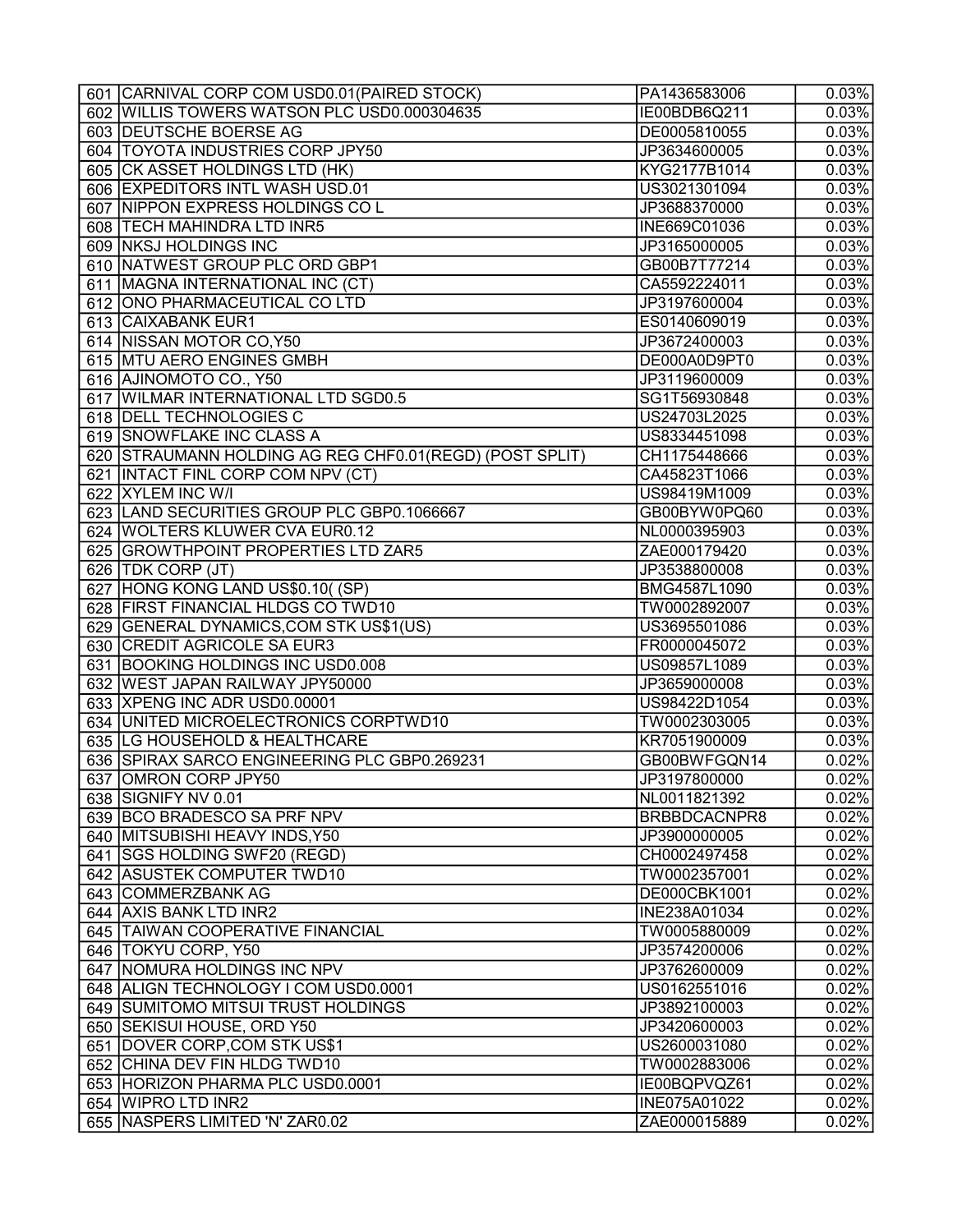| 656 CITIZENS FINANCIAL GROUP USD0.01          | US1746101054        | 0.02%               |
|-----------------------------------------------|---------------------|---------------------|
| 657 COLOPLAST B DKK1                          | DK0060448595        | 0.02%               |
| 658 COMERICA INC COM US\$5                    | US2003401070        | 0.02%               |
| 659 SG HOLDINGS CO LTD                        | JP3162770006        | 0.02%               |
| 660 SINOPAC HLDGS TWD10                       | TW0002890001        | 0.02%               |
| 661 CHINA YANGTZE POWER CO LTD-A (C1)         | CNE000001G87        | 0.02%               |
| 662 KASIKORNBANK PCL THB10 (ALIEN)            | TH0016010017        | 0.02%               |
| 663 GREAT WEST LIFECO INC                     | CA39138C1068        | 0.02%               |
| 664 ISUZU MOTORS, Y50                         | JP3137200006        | 0.02%               |
| 665 LEND LEASE CORP ORD A\$0.50               | AU000000LLC3        | 0.02%               |
| 666 CTBC FINANCIAL HOLDING COLT               | TW0002891009        | 0.02%               |
| 667 ULTA SALON COSMETICS & FRAGR USD0.01      | US90384S3031        | $\overline{0.02\%}$ |
| 668 SHIMADZU CORP NPV                         | JP3357200009        | 0.02%               |
| 669 REA GROUP LTD                             | AU000000REA9        | 0.02%               |
| 670 REGENCY CENTERS CORP USD0.01              | US7588491032        | 0.02%               |
| 671 PRESIDENT CHAIN CORP TWD10                |                     |                     |
|                                               | TW0002912003        | 0.02%               |
| 672 ROCHE HLDGS AG CHF100 (BR)                | CH0012032113        | 0.02%               |
| 673 LINDT & SPRUENGLI CHF10 (PTG CERT         | CH0010570767        | 0.02%               |
| 674 KIKKOMAN SHOYU, Y50                       | JP3240400006        | 0.02%               |
| 675 ASE INDUSTRIAL HOLDING CO LT TWD10        | TW0003711008        | 0.02%               |
| 676 BROWN FORMAN CORPCOM STK CLASS'B'US\$0.15 | US1156372096        | 0.02%               |
| 677 AMDOCS ORD GBP0.01                        | GB0022569080        | 0.02%               |
| 678 AMOREPACIFIC (NEW) KRW5000                | KR7090430000        | 0.02%               |
| 679 INFORMA PLC GBP4.35                       | GB00BMJ6DW54        | 0.02%               |
| 680 NEDBANK GROUP LTD ZAR1 (SJ)               | ZAE000004875        | 0.02%               |
| 681 JUNIPER NETWORKS INC \$.00001             | US48203R1041        | 0.02%               |
| 682 ANGLOGOLD ZAR0.25 (SJ)                    | ZAE000043485        | 0.02%               |
| 683 RENTOKIL INITIAL ORD GBP0.01 (POST REORG) | GB00B082RF11        | 0.02%               |
| 684 DAITO TRUST CONS Y50                      | JP3486800000        | 0.02%               |
| 685  LENOVO GROUP LRD HKD0.025                | HK0992009065        | 0.02%               |
| 686 SOC.QUIMICA Y MINERA CHILE-B NPV          | CLP8716X1082        | 0.02%               |
| 687 AEGON NV EUR0.12                          | NL0000303709        | 0.02%               |
| 688 FAIRFAX FINANCIAL HLDGS LTD (CT)          | CA3039011026        | 0.02%               |
| 689 PARTNERS GROUP - REG CHF0.01              | CH0024608827        | 0.02%               |
| 690 MINEBEA CO, Y50                           | JP3906000009        | 0.02%               |
| 691 TELEDYNE TECHNOLOG COM USD0.01            | US8793601050        | 0.02%               |
| 692 GOLD FIELDS LTD                           | ZAE000018123        | 0.02%               |
| 693 DATADOG INC CLASS A                       | US23804L1035        | 0.02%               |
| 694 CIMB GROUP HOLDINGS BHD MYR1              | MYL1023OO000        | 0.02%               |
| 695 QIAGEN N.V. EUR0.01 (GY)                  | NL0012169213        | 0.02%               |
| 696 INSURANCE AUSTRALIA GROUP                 | AU000000IAG3        | 0.02%               |
| 697 SCB X PCL FOREIGN THB10                   | THA790010013        | 0.02%               |
| 698   VORNADO REALTY TST COM US\$0.04         | US9290421091        | 0.02%               |
| 699 VOLVO AB SER 'A' NPV (POST SPLIT)         | SE0000115420        | 0.02%               |
| 700   TAB CORP HLDGS A\$1                     | AU000000TAH8        | 0.02%               |
| 701 CIA ENERGETICA MINAS GER PRF BRL5         | <b>BRCMIGACNPR3</b> | 0.02%               |
| 702 VODACOM GROUP (PTY) LTD                   | ZAE000132577        | 0.02%               |
| 703 HUA NAN FINL HLDGS TWD10                  | TW0002880002        | 0.02%               |
| 704 CORNING INC COM US\$0.50                  | US2193501051        | 0.02%               |
| 705 FLEETCOR TECHNOLOGIES INC                 | US3390411052        | 0.02%               |
| 706 ORIX CORP, Y50                            | JP3200450009        | 0.02%               |
| 707   UMICORE                                 | BE0974320526        | 0.02%               |
| 708 CARLSBERG 'B' DKK20                       | DK0010181759        | 0.02%               |
| 709   AMERISOURCEBERGEN CORP USD0.01          | US03073E1055        | 0.02%               |
| 710 SAMPO OYJ SER'A'NPV                       | FI0009003305        | $\overline{0.02\%}$ |
|                                               |                     |                     |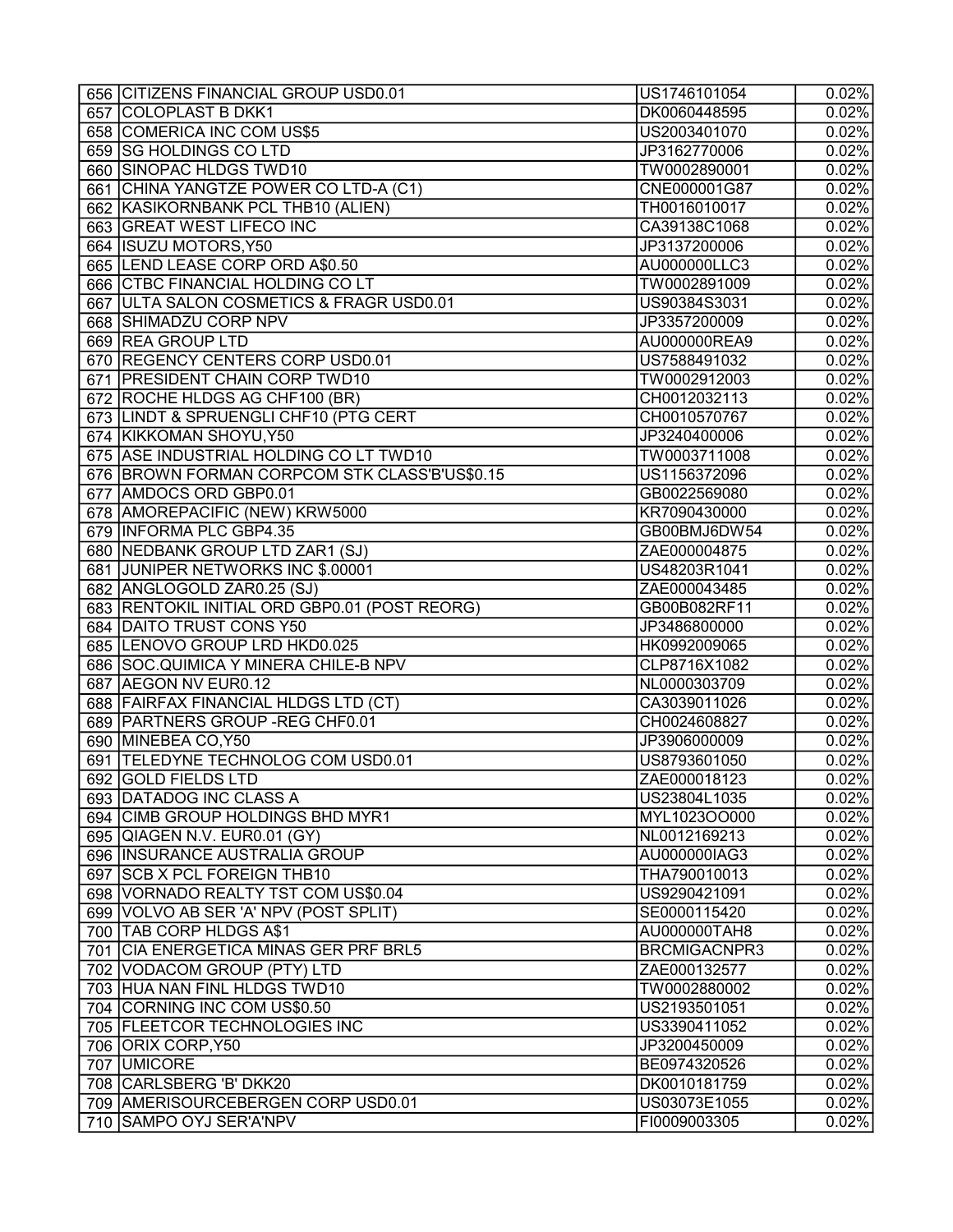| 711 ESSITY AKTIEBOLAG B                                | SE0009922164                 | 0.02%               |
|--------------------------------------------------------|------------------------------|---------------------|
| 712 KONINKLIJKE KPN EUR0.04                            | NL0000009082                 | 0.02%               |
| 713 SAMSUNG ELECTRO-MECH KRW5000                       | KR7009150004                 | 0.02%               |
| 714 ARKEMA EUR10 (FP)                                  | FR0010313833                 | 0.02%               |
| 715 QUANTA COMPUTER INC TWD10                          | TW0002382009                 | 0.02%               |
| 716 HEALTHPEAK PROPERTIES INC USD1                     | US42250P1030                 | 0.02%               |
| 717 VIACOMCBS INC COM USD0.001 CLB                     | US92556H2067                 | 0.02%               |
| 718 BANQUE SAUDI FRANSI SAR10                          | SA0007879782                 | 0.02%               |
| 719 MITSUBISHI CHEMICAL HOLDINGS (JT)                  | JP3897700005                 | 0.02%               |
| 720 CAESARS ENTERTAINMENT INC                          | US12769G1004                 | 0.02%               |
| 721 Z HOLDINGS CORP                                    | JP3933800009                 | 0.02%               |
| 722 DOOSAN HEAVY IND KRW5000                           | KR7034020008                 | 0.02%               |
| 723 KINTETSU CORP NPV                                  | JP3260800002                 | 0.02%               |
| 724 YAMATO HOLDINGS CO NPV                             | JP3940000007                 | 0.02%               |
| 725 LI AUTO INC ADR USD0.0001                          | US50202M1027                 | 0.02%               |
| 726 PIRAMAL ENTERPRISE INR2                            | INE140A01024                 | 0.02%               |
| 727 AYALA LAND INC                                     | PHY0488F1004                 | 0.02%               |
| 728 HOLOGIC INC 0.01                                   | US4364401012                 | 0.02%               |
| 729 RIYAD BANK SAR10                                   | SA0007879048                 | 0.02%               |
| 730 NEXT GROUP ORD GBP0.10                             | GB0032089863                 | 0.02%               |
| 731 NEWS CORP CLASS A                                  | US65249B1098                 | 0.02%               |
| 732 KAJIMA CORP, Y50                                   | JP3210200006                 | 0.02%               |
| 733 KEYENCE CORP, Y50                                  | JP3236200006                 | 0.02%               |
| 734 INTERTEK GROUP ORD GBP0.01                         | GB0031638363                 | 0.02%               |
| 735 SUZANO PAPEL E CELULOSE SA                         | BRSUZBACNOR0                 | 0.02%               |
| 736 AROUNDTOWN SA                                      |                              | $\overline{0.02\%}$ |
|                                                        | LU1673108939                 |                     |
| 737 LIVE NATION INC COM STK USD0.01<br>738 PUMA AG DM5 | US5380341090                 | 0.02%               |
| 739 BOUYGUES EUR1                                      | DE0006969603                 | 0.02%               |
| 740 SPARK NEW ZEALAND LTD (NZ)                         | FR0000120503<br>NZTELE0001S4 | 0.02%<br>0.02%      |
|                                                        |                              |                     |
| 741 EIFFAGE EUR4 (POST SUBDIVISION)                    | FR0000130452                 | 0.02%               |
| 742 ASSURANT INC NPV                                   | US04621X1081                 | 0.02%               |
| 743 COVESTRO AG                                        | DE0006062144                 | 0.02%               |
| 744 COCA COLA EUROPEAN PARTNERS (US)                   | GB00BDCPN049                 | 0.02%               |
| 745   WORLDLINE SA EUR0.68                             | FR0011981968                 | 0.02%               |
| 746 LOJAS RENNER S.A.                                  | BRLRENACNOR1                 | 0.02%               |
| 747 CHINA CONSTRUCTION BANK H CNY1                     | CNE1000002H1                 | 0.02%               |
| 748   TELIA CO AB (SS)                                 | SE0000667925                 | 0.02%               |
| 749 CGI INC COM NPV SUB VTG SHS CL A                   | CA12532H1047                 | 0.02%               |
| 750 DCC PLC EUR0.25 (LN)                               | IE0002424939                 | 0.02%               |
| 751 COUNTRY GARDEN HOLDINGS CO                         | KYG245241032                 | 0.02%               |
| 752 NEW WORLD DEVELOPMENT                              | HK0000608585                 | 0.02%               |
| 753 RESONA HLDGS INC NPV                               | JP3500610005                 | 0.02%               |
| 754   ICICI BANK LTD INR2                              | INE090A01021                 | 0.02%               |
| 755 VOESTALPINE AG NPV                                 | AT0000937503                 | 0.02%               |
| 756 NETFLIX INC USD0.001                               | US64110L1061                 | 0.02%               |
| 757 BEIERSDORF AS NPV (VAR)                            | DE0005200000                 | 0.02%               |
| 758 PERSIMMON ORD 10P                                  | GB0006825383                 | 0.02%               |
| 759   TAISHIN FINANCIAL TWD10                          | TW0002887007                 | 0.02%               |
| 760   WOONGJIN COWAY CO LTD                            | KR7021240007                 | 0.02%               |
| 761  SERVICENOW INC USD0.001                           | US81762P1021                 | 0.02%               |
| 762   PERKINELMER INC COM USD1                         | US7140461093                 | 0.02%               |
| 763 CINCINNATI FINL CORP, COM US\$                     | US1720621010                 | 0.02%               |
| 764 SPLUNK INC USD0.001                                | US8486371045                 | 0.02%               |
| 765 ALSTOM RGPT EUR14                                  | FR0010220475                 | 0.02%               |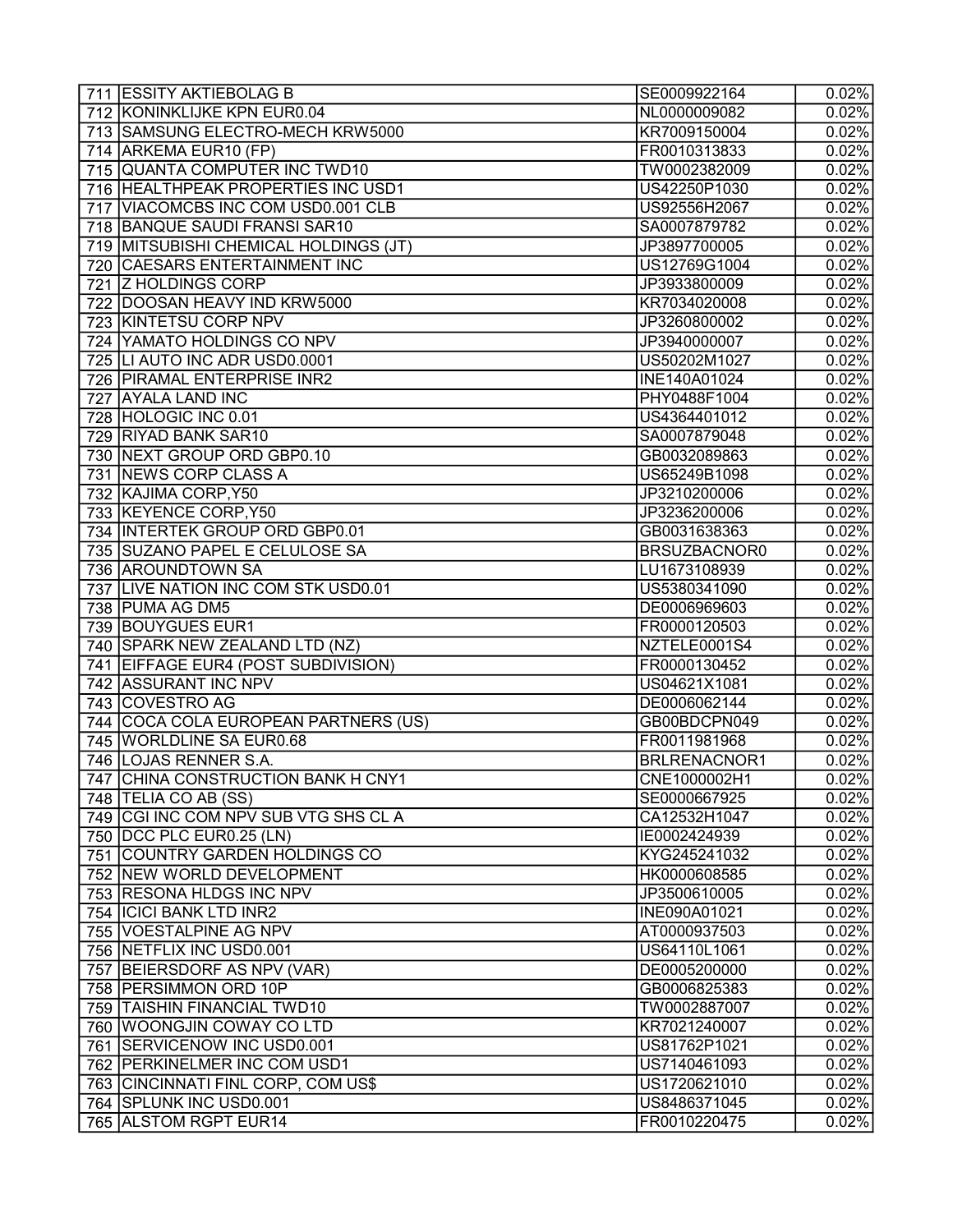|     | 766   ITAUSA INV ITAU SA PREF NPV                                                     | <b>BRITSAACNPR7</b> | 0.02%               |
|-----|---------------------------------------------------------------------------------------|---------------------|---------------------|
|     | 767 GARMIN LTD USD0.005                                                               | CH0114405324        | $\overline{0.02\%}$ |
|     | 768   SHAW COMMUNICATIONS 'B'                                                         | CA82028K2002        | 0.02%               |
|     | 769 ZALANDO SE                                                                        | DE000ZAL1111        | 0.02%               |
| 770 | CARDINAL HEALTH CORP COM NPV                                                          | US14149Y1082        | 0.02%               |
|     | 771 SALMAR ASA NOK0.25                                                                | NO0010310956        | 0.02%               |
|     | 772 ROLLS ROYCE ORD GBP1.50                                                           | GB00B63H8491        | 0.02%               |
|     | 773 DISCO Y50                                                                         | JP3548600000        | 0.02%               |
|     | 774 BEIGENE LTD USD0.0001                                                             | KYG1146Y1017        | 0.02%               |
|     | 775 SUMITOMO ELECTRICAL, ORD Y50                                                      | JP3407400005        | 0.02%               |
|     | 776 DAIWA SECURITIES Y50                                                              | JP3502200003        | 0.02%               |
| 777 | CAMPBELL SOUP CO CAP US\$0.0375                                                       | US1344291091        | $\overline{0.02\%}$ |
|     | 778 HUNT (JB) TRANSPORT SVS USD0.01                                                   | US4456581077        | $\overline{0.02\%}$ |
|     | 779 COMMERCIAL INTL BKEGP10                                                           | EGS60121C018        | $\overline{0.02\%}$ |
|     | 780   NASDAQ STOCK MARKET INC USD0.01                                                 | US6311031081        | 0.02%               |
|     | 781 SVENSKA CELLULOSA AB B SHS                                                        | SE0000112724        | 0.02%               |
|     | 782 RENESAS ELECTRONICS CORP                                                          | JP3164720009        | 0.02%               |
|     | 783 KINGFISHER ORD GBP0.157142857                                                     | GB0033195214        | 0.02%               |
|     | 784 SKANSKA AB SER 'B' SEK3 (SWEDEN)                                                  | SE0000113250        | 0.02%               |
|     | 785 ARCH CAPITAL GROUP COM USD0.01                                                    | BMG0450A1053        | 0.02%               |
|     | 786 WHEATON PRECIOUS METALS CORP (CT)                                                 | CA9628791027        | 0.02%               |
|     | 787 ADVANCE INFO SERVICES THB1 (ALIEN MKT)                                            | TH0268010Z11        | 0.02%               |
|     | 788 FLEXTRONICS INTL LTD (US)                                                         | SG9999000020        | 0.02%               |
|     | 789 GECINA EUR7.50                                                                    | FR0010040865        | 0.02%               |
|     | 790 MASCO CORP, CMN STK US\$1                                                         | US5745991068        | $\overline{0.02\%}$ |
|     | 791 TAIWAN MOBILE CO TWD10                                                            | TW0003045001        | $\overline{0.02\%}$ |
|     | 792 PANDORA A/S DKK1                                                                  | DK0060252690        | 0.02%               |
|     | 793   DEUTSCHE BANK AG REG                                                            | DE0005140008        | 0.02%               |
|     | 794 BUREAU VERITAS SA EUR0.12                                                         | FR0006174348        | 0.02%               |
|     | 795 POOL CORP USD0.001                                                                | US73278L1052        | 0.02%               |
|     | 796 HANNOVER RUECK SE                                                                 | DE0008402215        | 0.02%               |
|     | 797 JAPAN POST HOLDINGS CO LTD                                                        | JP3752900005        | 0.02%               |
|     | 798 ORICA LIMITED AUD1.00                                                             | AU000000ORI1        | 0.02%               |
|     | 799 BUDWEISER BREWING CO APAC LT                                                      | KYG1674K1013        | 0.02%               |
|     |                                                                                       | US89832Q1094        | 0.02%               |
|     | 800 TRUIST FINL CORP COM USD5<br>801   SCHINDLER-HLDG AG PTG CERT CHF0.10 (POST SUBD) | CH0024638196        | 0.02%               |
|     |                                                                                       | US18915M1071        |                     |
|     | 802 CLOUDFLARE INC CLASS A USD0.001                                                   |                     | 0.02%               |
|     | 803 PRYSMIAN SPA EUR0.1 (IM)                                                          | IT0004176001        | 0.02%               |
|     | 804 DENTSU INC NPV                                                                    | JP3551520004        | 0.02%               |
|     | 805 UNIVERSAL MUSIC GROUP BV EUR10 (NL LISTING)                                       | NL0015000IY2        | 0.02%               |
|     | 806 MOLSON COORS BREWING CO-B USD0.01 (US)                                            | US60871R2094        | 0.02%               |
|     | 807 STOCKLAND NPV                                                                     | AU000000SGP0        | 0.02%               |
|     | 808 MIRVAC GROUP                                                                      | AU000000MGR9        | 0.02%               |
|     | 809 DAVITA INC USD0.001                                                               | US23918K1088        | 0.02%               |
|     | 810 SKYWORKS SOLUTIONS USD0.25                                                        | US83088M1027        | 0.02%               |
|     | 811 KUAISHOU TECHNOLOGY USD0.0000053                                                  | KYG532631028        | 0.02%               |
|     | 812 BYD CO LTD-H                                                                      | CNE100000296        | 0.02%               |
|     | 813 LIBERTY GLOBAL PLC SERIES C USD0.01 (US)                                          | GB00B8W67B19        | 0.02%               |
|     | 814 WHARF REAL ESTATE INVESTMENT                                                      | KYG9593A1040        | 0.02%               |
|     | 815 HEINEKEN HOLDING EUR1.6                                                           | NL0000008977        | 0.02%               |
|     | 816 INTUITIVE SURGICAL INC USD0.001                                                   | US46120E6023        | 0.02%               |
|     | 817 SODEXO                                                                            | FR0000121220        | 0.02%               |
|     | 818 SIEMENS GAMESA RENEWABLE ENE EUR0.17                                              | ES0143416115        | 0.02%               |
|     | 819 BURBERRY GROUP GBP0.05                                                            | GB0031743007        | 0.02%               |
|     | 820 ZOOM VIDEO COMMUNICATIONS A USD0.001                                              | US98980L1017        | 0.02%               |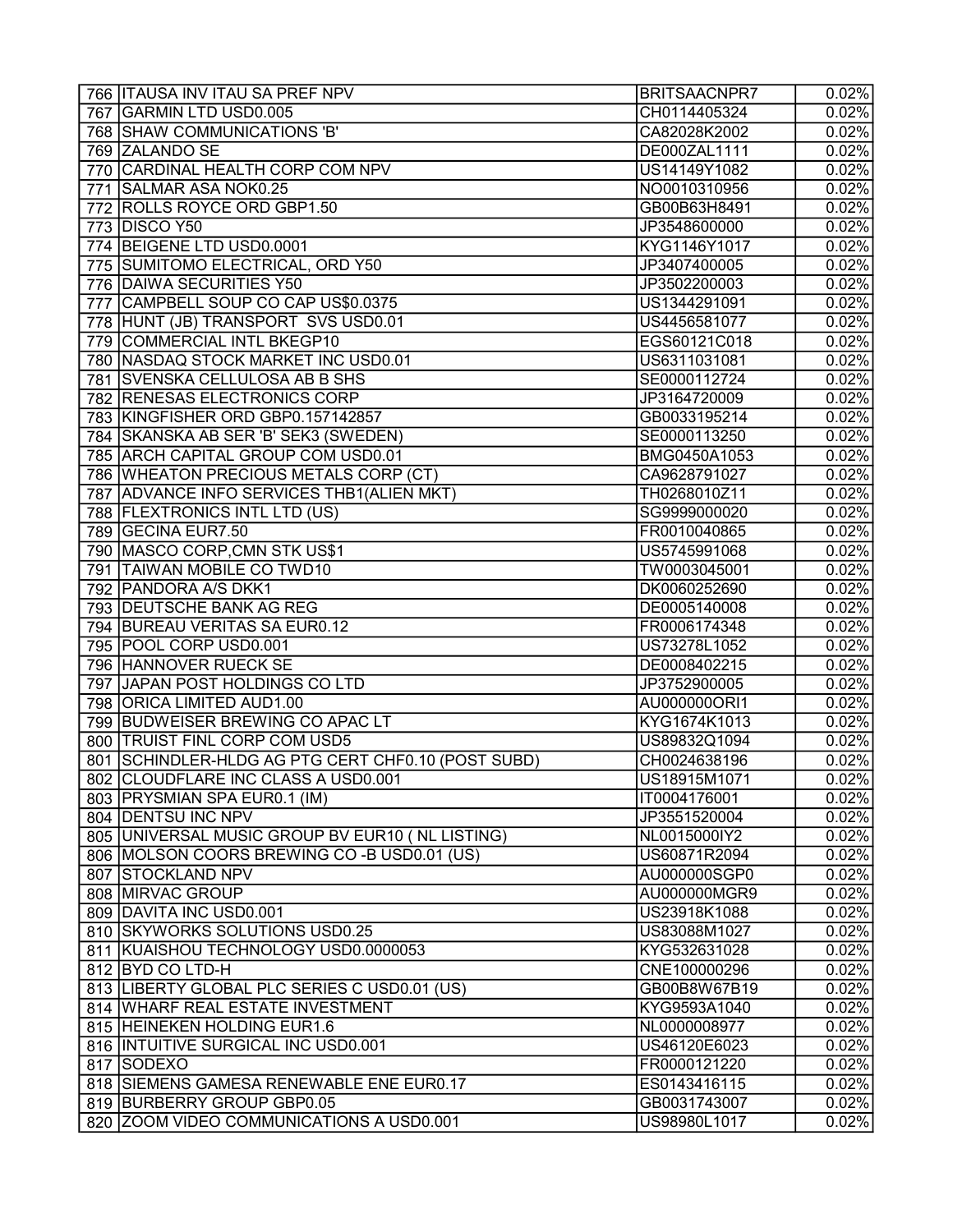| 821 ASM INTL EUR0.04                                   | NL0000334118        | 0.02%    |
|--------------------------------------------------------|---------------------|----------|
| 822 MALAYAN BANKING BERHAD, M\$1                       | MYL1155OO000        | 0.02%    |
| 823 CHAILEASE HOLDING CO LTD                           | KYG202881093        | 0.02%    |
| 824   PEGATRON CORP TWD10                              | TW0004938006        | 0.02%    |
| 825 ANTOFAGASTA HLDGS ORD 5P                           | GB0000456144        | 0.02%    |
| 826 ST JAMES'S PLACE ORD 15P                           | GB0007669376        | 0.02%    |
| 827 ASCENDAS REAL ESTATE INV TRT NPV                   | SG1M77906915        | 0.02%    |
| 828 ELISA OYJ                                          | FI0009007884        | 0.02%    |
| 829 EDP RENOVAVEIS SA EUR5                             | ES0127797019        | 0.02%    |
| 830   TAKE-TWO INTERACTIVE USD.01                      | US8740541094        | 0.02%    |
| 831 JSR CORP JPY50                                     | JP3385980002        | 0.02%    |
| 832 BARRY CALLEBAUT AG CHF100                          | CH0009002962        | 0.02%    |
| 833   PEARSON ORD 25P                                  | GB0006776081        | 0.02%    |
| 834 SAMSUNG FIRE+MARINE KRW5000                        | KR7000810002        | 0.02%    |
| 835 SBA COMMUNICATIONS CORP USD0.01                    | US78410G1040        | 0.02%    |
| 836 MERCURY NZ LTD                                     | NZMRPE0001S2        | 0.02%    |
| 837 SINGAPORE TECH ENGINE SG\$0.10                     | SG1F60858221        | 0.01%    |
| 838 BURLINGTON STORES INC USD0.0001                    | US1220171060        | 0.01%    |
| 839 MEIJI HOLDINGS CO LTD                              | JP3918000005        | 0.01%    |
| 840 MEGGITT PLC GBP0.05                                | GB0005758098        | 0.01%    |
| 841 AUTOLIV INC COM USD0.01                            | US0528001094        | 0.01%    |
| 842 CME GROUP INC USD0.01 (US)                         | US12572Q1058        | 0.01%    |
| 843 BARLOW R0.05                                       | ZAE000026639        | 0.01%    |
| 844 CONTINENTAL AG                                     | DE0005439004        | 0.01%    |
| 845 DAIFUKU Y50                                        | JP3497400006        | 0.01%    |
| 846 YAKULT HONSHA, Y50                                 | JP3931600005        | 0.01%    |
| 847 CLEANAWAY WASTE MANAGEMENT L                       | AU000000CWY3        | 0.01%    |
| 848 CAPITALAND INTEGRATED COMMER                       | SG1M51904654        | 0.01%    |
| 849   THYSSEN KRUPP AG NPV                             | DE0007500001        | 0.01%    |
| 850 ACCIONA SA EUR1                                    | ES0125220311        | 0.01%    |
| 851 BATH & BODY WORKS INC USD0.5                       | US0708301041        | 0.01%    |
| 852 CHANG HWA COMM BANK                                | TW0002801008        | 0.01%    |
| 853 BOLLORE EUR16                                      | FR0000039299        | 0.01%    |
| 854 OBAYASHI CORP Y50                                  | JP3190000004        | 0.01%    |
| 855   MOBILE TELECOMMUNICATIONS CO                     | SA121053DR18        | 0.01%    |
| 856 CLICKS GROUP LTD ZAR0.01                           | ZAE000134854        | 0.01%    |
| 857 RAIA DROGASIL SA                                   | <b>BRRADLACNOR0</b> | $0.01\%$ |
| 858 REXEL SA EUR5                                      | FR0010451203        | 0.01%    |
| 859 DELTA ELECTRONICS THB1 (ALIEN MKT)                 | TH0528010Z18        | 0.01%    |
| 860 KNORR BREMSE AG                                    | DE000KBX1006        | 0.01%    |
| 861 WESTERN DIGITAL CORP USD.01                        | US9581021055        | 0.01%    |
| 862 NESTLE INDIA LTD NPV                               | INE239A01016        | 0.01%    |
| 863 TELENOR ASA ORD NOK6                               | NO0010063308        | 0.01%    |
| 864 DOWNER GROUP NPV                                   | AU000000DOW2        | 0.01%    |
| 865 KONE CORP NPV ORD 'B'                              | FI0009013403        | 0.01%    |
| 866 REMGRO ZAR0.01                                     | ZAE000026480        | 0.01%    |
| 867 MINOR INTERNATIONAL PCL FOR THB1                   | TH0128B10Z17        | 0.01%    |
| 868 EMIRATES TELECOM GROUP CO AED1                     | AEE000401019        | 0.01%    |
| 869   M&G PRUDENTIAL PLC                               | GB00BKFB1C65        | 0.01%    |
| 870   INDORAMA VENTURES FOREIGN THB1                   | TH1027010012        | 0.01%    |
| 871 UNIPER SE                                          | DE000UNSE018        | 0.01%    |
|                                                        | JP3868400007        | 0.01%    |
| 872 MAZDA MOTOR CORP, Y50<br>873 SEKISUI CHEMICAL, Y50 | JP3419400001        | 0.01%    |
|                                                        | DE0006048408        |          |
| 874 HENKELAG & CO KGAA                                 |                     | 0.01%    |
| 875 BRITISH LAND CO. ORD 25P                           | GB0001367019        | 0.01%    |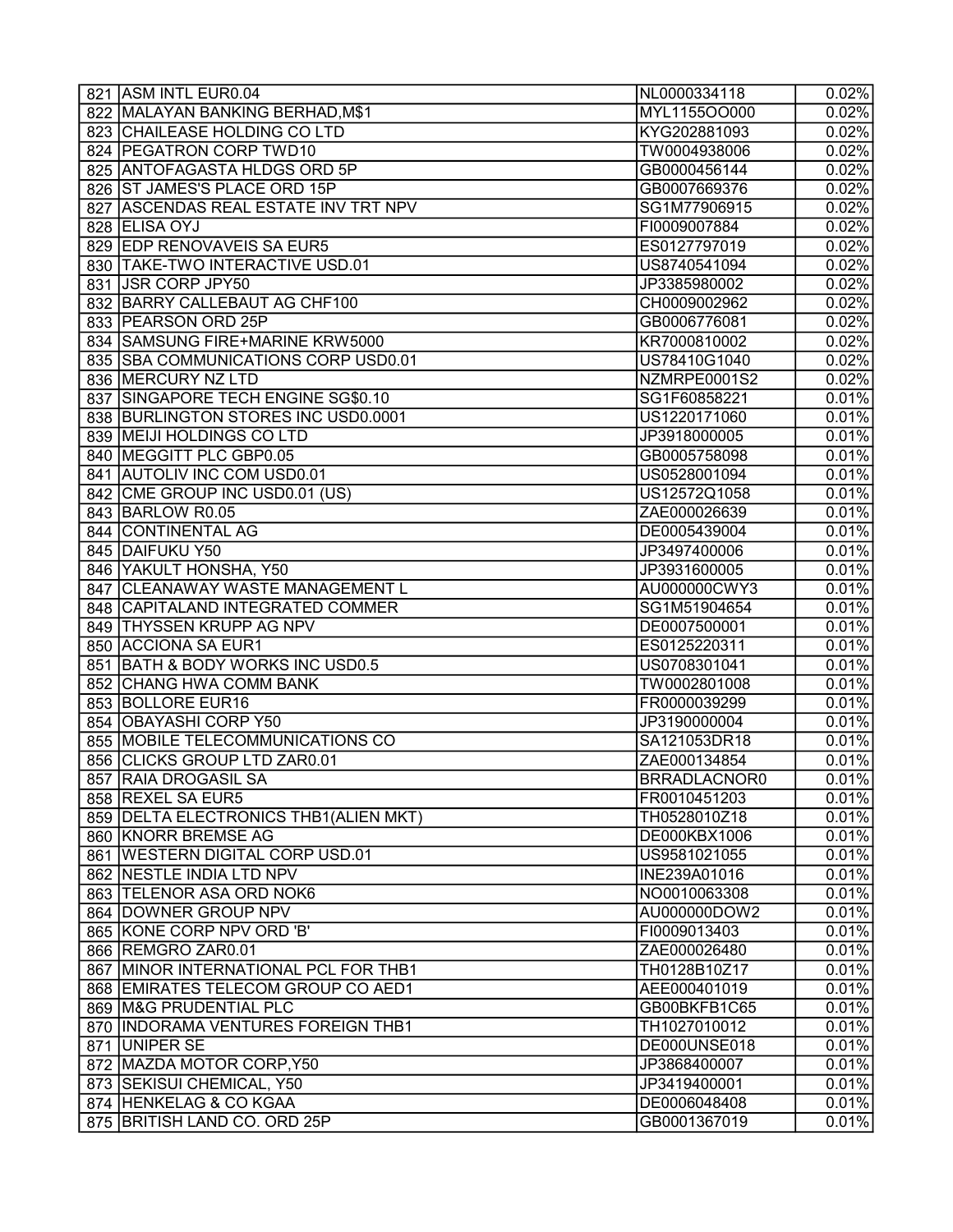| 876 PING AN INSURANCE GROUP CO-A (C1)                         | CNE000001R84        | 0.01%          |
|---------------------------------------------------------------|---------------------|----------------|
| 877 YUM CHINA HOLDINGS INC USD0.01 (US)                       | US98850P1093        | 0.01%          |
| 878 SAMSUNG ENGINEERING CO LTD, KR W5000                      | KR7028050003        | 0.01%          |
| 879 T & D HOLDINGS NPV                                        | JP3539220008        | 0.01%          |
| 880 GEA GROUP AG NPV                                          | DE0006602006        | 0.01%          |
| 881 RENAULT ORD EUR3.81                                       | FR0000131906        | 0.01%          |
| 882 NOMURA RESEARCH INSTITUTE IN                              | JP3762800005        | 0.01%          |
| 883 PAN PACIFIC INTERNATIONAL HOLDINGS CORP                   | JP3639650005        | 0.01%          |
| 884   TRYG A/S DKK5                                           | DK0060636678        | 0.01%          |
| 885 FORMOSA CHEM & FIBRE TWD10                                | TW0001326007        | 0.01%          |
| 886 PTT GLOBAL CHEMICAL PCL FOR                               | TH1074010014        | 0.01%          |
| 887 BANCO DO BRASIL NPV                                       | <b>BRBBASACNOR3</b> | 0.01%          |
| 888 LIXIL GROUP CORPORATION                                   | JP3626800001        | 0.01%          |
| 889 BERKLEY (WR) CORP, US\$0.20                               | US0844231029        | 0.01%          |
| 890 CHOW TAI FOOK JEWELLERY GROU HKD1                         | KYG211461085        | 0.01%          |
| 891 FUJI ELECTRIC HLDG NPV                                    | JP3820000002        | 0.01%          |
| 892 HALMA ORD 10P                                             | GB0004052071        | 0.01%          |
| 893 MARICO LTD                                                | INE196A01026        | 0.01%          |
| 894 CONAGRA INC, COM STK US\$5                                | US2058871029        | 0.01%          |
| 895 HERA SPA EUR1                                             | IT0001250932        | 0.01%          |
| 896 REDEFINE PROPERTIES LTD ZAR0.1                            | ZAE000190252        | 0.01%          |
| 897 MEDIOBANCA SPA EUR0.5                                     | IT0000062957        | 0.01%          |
| 898 YAMAHA MOTOR, Y50                                         | JP3942800008        | 0.01%          |
| 899 GUANGDONG HK\$0.50                                        | HK0270001396        | 0.01%          |
| 900 HAIER SMART HOME CO LTD H CNY1                            | CNE1000048K8        | 0.01%          |
| 901 WALSIN LIHWA CORP TWD10                                   | TW0001605004        | 0.01%          |
| 902 3I GROUP ORD GBP 0.738636                                 | GB00B1YW4409        | 0.01%          |
| 903 AUCKLAND INTL AIRPORT LTD (NZ)                            | NZAIAE0002S6        | 0.01%          |
| 904 EVOLUTION GAMING GROUP EUR0.015                           | SE0012673267        | 0.01%          |
| 905 SHIMIZU CONSTRUCTION CO, Y50                              | JP3358800005        | 0.01%          |
| 906 VAIL RESORTS COM US\$0.01                                 | US91879Q1094        |                |
|                                                               |                     | 0.01%          |
| 907   SAMSONITE INTERNATIONAL SA USD0.01<br>908 WEG SA COMNPV | LU0633102719        | 0.01%<br>0.01% |
|                                                               | BRWEGEACNOR0        |                |
| 909 SMC CORP Y50                                              | JP3162600005        | 0.01%          |
| 910  TAIWAN HIGH SPEED RAIL CORP TWD10                        | TW0002633005        | 0.01%          |
| 911 TAISEI CORP, ORD Y50                                      | JP3443600006        | 0.01%          |
| 912 DSV DC DKK1 (DC)                                          | DK0060079531        | 0.01%          |
| 913 SVENSKA HANDELSBANKEN A SHS                               | SE0007100599        | 0.01%          |
| 914 SAMSUNG HEAVY INDS KRW5000                                | KR7010140002        | 0.01%          |
| 915 BARRATT DEVELOPMENTS PLC GBP0.1                           | GB0000811801        | 0.01%          |
| 916 METRO INC CLASS A SUB VTG NP (CT)                         | CA59162N1096        | 0.01%          |
| 917 LITE-ON TECHNOLOGY CORP TWD10                             | TW0002301009        | 0.01%          |
| 918 CASTELLUM                                                 | SE0000379190        | 0.01%          |
| 919 SAUDI TELECOM CO SAR10                                    | SA0007879543        | 0.01%          |
| 920 AZBIL CORP                                                | JP3937200008        | 0.01%          |
| 921 CLARIANT AG CHF4.50                                       | CH0012142631        | 0.01%          |
| 922 GODREJ CONSUMER PRODUCTS LTD INR1                         | INE102D01028        | 0.01%          |
| 923 SAGE GROUP PLC/THE GBP0.01                                | GB00B8C3BL03        | 0.01%          |
| 924 WOOLWORTHS HLDGS ZAR0.0015                                | ZAE000063863        | 0.01%          |
| 925 EMBRAER EMP AER BR NEW COM NPV                            | <b>BREMBRACNOR4</b> | 0.01%          |
| 926   ASSOCIATED BRITISH FOODS PLC GBp0.0568 (LN)             | GB0006731235        | 0.01%          |
| 927   PALANTIR TECHNOLOGIES INC A USD0.001                    | US69608A1088        | 0.01%          |
| 928  IOI CORP MYR 0.10                                        | MYL1961OO001        | 0.01%          |
| 929 COVIVIO EUR3 (FP)                                         | FR0000064578        | 0.01%          |
| 930 DAI NIPPON PRINTING ORD Y50                               | JP3493800001        | 0.01%          |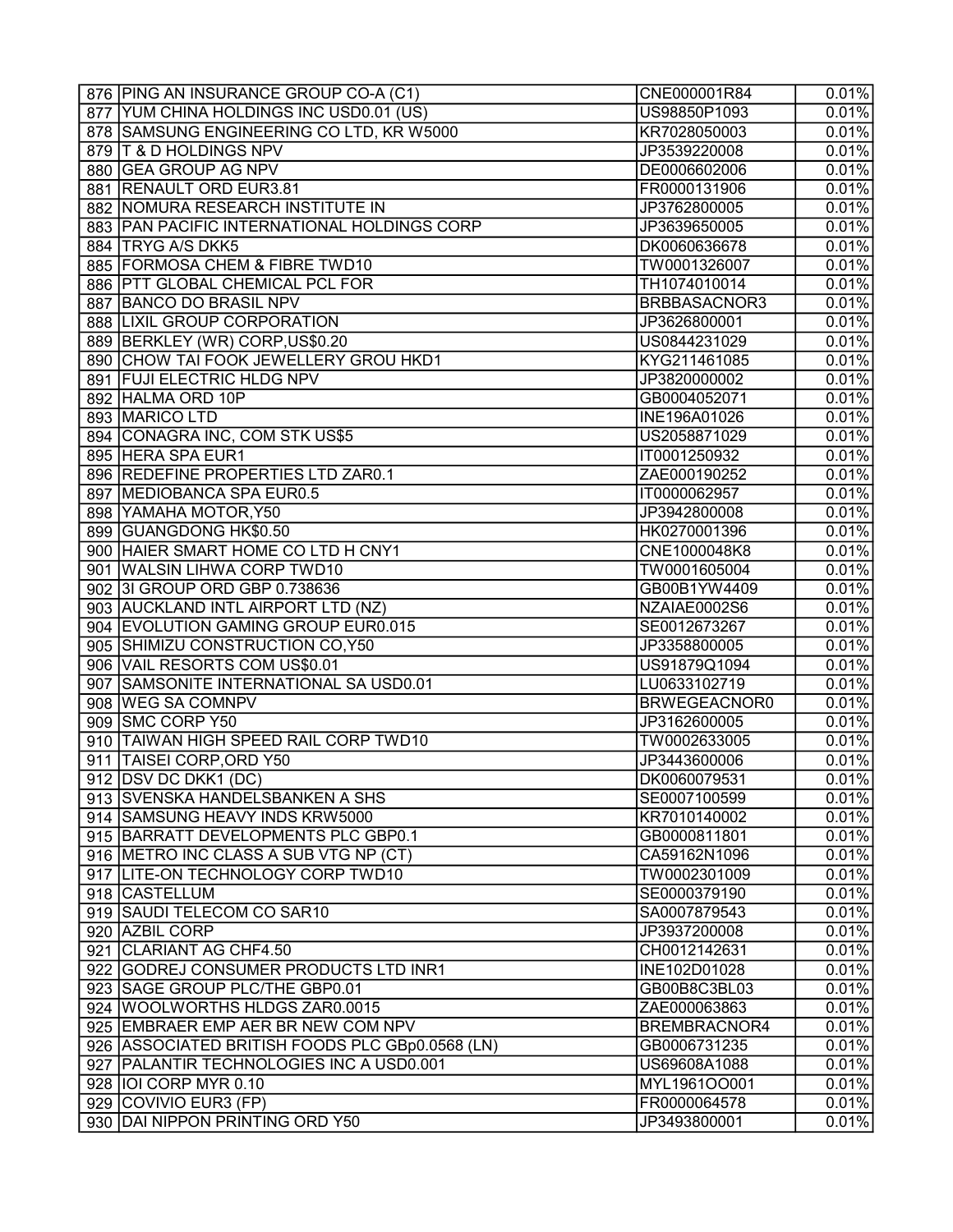| 931 EBARA MANUFACTURING, Y50             | JP3166000004        | 0.01%               |
|------------------------------------------|---------------------|---------------------|
| 932 PULTE GROUP INC USD0.01              | US7458671010        | 0.01%               |
| 933 ELECTROCOMPONENTS ORD 10P            | GB0003096442        | 0.01%               |
| 934 YAMAHA CORP, Y50                     | JP3942600002        | 0.01%               |
| 935 ENGIE BRASIL SA                      | <b>BREGIEACNOR9</b> | 0.01%               |
| 936 IND & COMM BK OF CHINA H CNY1        | CNE1000003G1        | 0.01%               |
| 937 KESKO OYJ SER'B'EUR2                 | FI0009000202        | 0.01%               |
| 938 SWISS PRIME SITE CHF25.6             | CH0008038389        | 0.01%               |
| 939 SHOPRITE HLDGS LTD ZAR0.011          | ZAE000012084        | 0.01%               |
| 940 ORKLA ASA NOK6.25                    | NO0003733800        | 0.01%               |
| 941 HAMAMATSU PHOTONICS K.K.             | JP3771800004        | 0.01%               |
| 942 LIBERTY GLOBAL PLC A USD0.01 (US)    | GB00B8W67662        | 0.01%               |
| 943 CHINA RESOURCES HK\$1                | HK0291001490        | $\overline{0.01\%}$ |
| 944 HENRY SCHEIN CORP COM USD0.001       | US8064071025        | 0.01%               |
| 945 BLACKSTONE GROUP INC/THE A           | US09260D1072        | 0.01%               |
| 946 ADECCO SA CHF1 (REGD)                | CH0012138605        | 0.01%               |
| 947 FAR EAST TEXTILE TWD10               | TW0001402006        | 0.01%               |
| 948 FAR EASTONE TELECOM TWD10            | TW0004904008        | 0.01%               |
| 949 ANSELL LTD NPV                       | AU000000ANN9        | 0.01%               |
| 950 TAYLOR WIMPEY GBP0.01                | GB0008782301        | 0.01%               |
| 951 DOLLAR GENERAL CORP USD0.875         | US2566771059        | 0.01%               |
| 952 ENLIGHT RENEWABLE ENERGY LTD ILS0.01 | IL0007200111        | 0.01%               |
| 953 RANDSTAD HLDGS NV EUR0.10            | NL0000379121        | 0.01%               |
| 954 BID CORP LTD                         | ZAE000216537        | 0.01%               |
| 955 NOVA MEASURING INSTRUMENTS           | IL0010845571        | 0.01%               |
| 956 CITY DEVELOPMENTS, SG\$0.50          | SG1R89002252        | 0.01%               |
| 957 FISERV INC COM US\$0.01              | US3377381088        | 0.01%               |
| 958 SPOTIFY TECHNOLOGY SA EUR0.000625    | LU1778762911        | 0.01%               |
| 959 UNIMICRON TECH CRP TWD10             | TW0003037008        | 0.01%               |
| 960 FISCHER (GEORG)-REG                  | CH1169151003        | 0.01%               |
| 961 WUXI BIOLOGICS CAYMAN INC USD0.00001 | KYG970081173        | 0.01%               |
| 962 FENG TAY ENTEPRISE TWD10             | TW0009910000        | 0.01%               |
| 963 GRUPO TELEVISA SAB SER CPO           | MXP4987V1378        | 0.01%               |
| 964 SHOPIFY INC CLASS A (CT)             | CA82509L1076        | 0.01%               |
| 965 ECLAT TEXTILE COMPANY LTD TWD10      | TW0001476000        | 0.01%               |
| 966   LOBLAW COMPANIES COM NPV (CT)      | CA5394811015        | 0.01%               |
| 967 IMCD GROUP NV                        | NL0010801007        | 0.01%               |
| 968 SHIN KONG FIN HLDG CO TWD10          | TW0002888005        | 0.01%               |
| 969 BERKELEY GP HLDGS ORD GBP0.053943    | GB00BLJNXL82        | 0.01%               |
| 970 ASR NEDERLAND NV                     | NL0011872643        | 0.01%               |
| 971 ROBERT HALF INTL COM US\$1           | US7703231032        | 0.01%               |
| 972 RAKUTEN INC COM STK                  | JP3967200001        | 0.01%               |
| 973 GPT UNITS A\$1                       | AU000000GPT8        | 0.01%               |
| 974 CENTRAL JAPAN RAILWAY Y50000         | JP3566800003        | 0.01%               |
| 975 EUROFINS SCIENTIFIC EUR0.1           | FR0014000MR3        | 0.01%               |
| 976 GRIFOLS SA EUR0.25                   | ES0171996087        | 0.01%               |
| 977 AEROPORTS DE PARIS EUR3              | FR0010340141        | 0.01%               |
| 978 NIELSEN HOLDINGS PLC EUR0.07         | GB00BWFY5505        | 0.01%               |
| 979 ROYAL MAIL PLC                       | GB00BDVZYZ77        | 0.01%               |
| 980 ROYALTY PHARMA PLC- CL A             | GB00BMVP7Y09        | 0.01%               |
| 981 SUNNY OPTICAL TECH HKD0.1            | KYG8586D1097        | 0.01%               |
| 982 INVESTOR AB A SHS SEK6.25            | SE0015811955        | 0.01%               |
| 983 ACCOR EUR 3                          | FR0000120404        | 0.01%               |
| 984 HYUNDAI ENG & CONSKRW5000            | KR7000720003        | 0.01%               |
| 985 TELEFONICA BRASIL S.A.               | <b>BRVIVTACNOR0</b> | 0.01%               |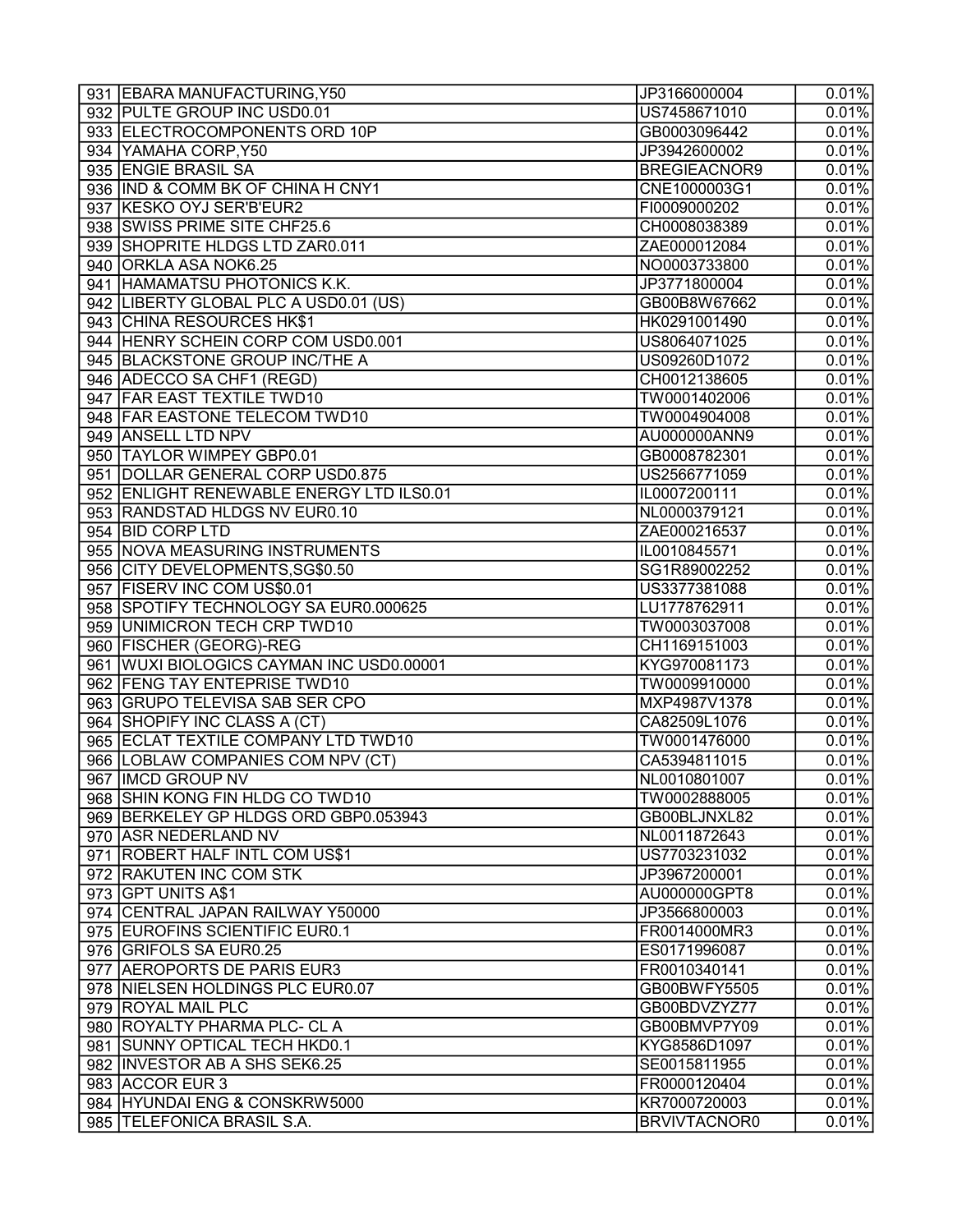| 986 HANKYU HANSHIN HLD NPV                    | JP3774200004        | 0.01%               |
|-----------------------------------------------|---------------------|---------------------|
| 987 ALFA LAVAL AB SEK10                       | SE0000695876        | $\overline{0.01\%}$ |
| 988 ENEL AMERICAS SA                          | CLP371861061        | 0.01%               |
| 989 BEIJING ENTERPRISES WATER GR HKD0.1       | BMG0957L1090        | 0.01%               |
| 990   MCKESSON CORPORATION \$0.01             | US58155Q1031        | 0.01%               |
| 991   TOKYO OHKA KOGYO, Y50                   | JP3571800006        | 0.01%               |
| 992 MOHAWK INDUSTRIES INC USD0.01             | US6081901042        | 0.01%               |
| 993 AURIZON HOLDINGS LTD                      | AU000000AZJ1        | 0.01%               |
| 994 NICE SYSTEMSILS1                          | IL0002730112        | 0.01%               |
| 995 EVEREST RE GRP USD.01                     | BMG3223R1088        | $\overline{0.01\%}$ |
| 996 LOCALIZA RENT A CAR NPV                   | <b>BRRENTACNOR4</b> | 0.01%               |
| 997 APOLLO HOSPITALS ENTERPRISE INR5          | INE437A01024        | 0.01%               |
| 998 SUNTORY BEVERAGE & FOOD LTD               | JP3336560002        | 0.01%               |
| 999 MERCADOLIBRE INC                          | US58733R1023        | 0.01%               |
| 1000 CENTRAL PATTANA PCL NVDR THB0.5          | TH0481010R10        | 0.01%               |
| 1001 TELUS CORPORATION COM NPV (NON CANADIAN) | CA87971M9969        | 0.01%               |
| 1002 KYUSHU RAILWAY COMPANY                   | JP3247010006        | 0.01%               |
| 1003 CATCHER TECHNOLOGY CO TWD10              | TW0002474004        | 0.01%               |
| 1004 MITSUI CHEMICALS Y50                     | JP3888300005        | 0.01%               |
| 1005 AISIN SEIKI CO, Y50                      | JP3102000001        | 0.01%               |
| 1006 VOYA FINANCIAL INC USD0.01               | US9290891004        | 0.01%               |
| 1007 MIZRAHI TEFAHOT BANK LTD ILS0.1          | IL0006954379        | 0.01%               |
| 1008 EVONIK INDUSTRIES AG                     | DE000EVNK013        | 0.01%               |
| 1009 RICOH CO., Y50                           | JP3973400009        | 0.01%               |
| 1010 SEEK LTD NPV                             | AU000000SEK6        | 0.01%               |
| 1011 KUMBA IRON ORE LTD NPV                   | ZAE000085346        | 0.01%               |
| 1012 MINERAL RESOURCES LTD                    | AU000000MIN4        | 0.01%               |
| 1013 IMI PLC GBP0.2857                        | GB00BGLP8L22        | 0.01%               |
| 1014 ASPEN PHARMACARE ZAR0.1390607            | ZAE000066692        | 0.01%               |
| 1015 LARGAN PRECISION CO LTD TWD10            | TW0003008009        | 0.01%               |
| 1016 MIVNE REAL ESTATE ILS1                   | IL0002260193        | 0.01%               |
| 1017 BANCOLOMBIA SA PREF COP500               | COB07PA00086        | 0.01%               |
| 1018 HOWMET AEROSPACE INC WI                  | US4432011082        | 0.01%               |
| 1019 KAWASAKI HEAVY IND, Y50                  | JP3224200000        | 0.01%               |
| 1020 BANCO DE CHILE ORD NPV                   | CLP0939W1081        | 0.01%               |
| 1021 ICADE SA NPV                             | FR0000035081        | 0.01%               |
| 1022 INDEPENDENCE GROUP NL NPV                | AU000000IGO4        | 0.01%               |
| 1023 GENERAC HOLDINGS INC USD0.01             | US3687361044        | 0.01%               |
| 1024 ENEL CHILE S.A                           | CL0002266774        | $0.00\%$            |
| 1025 BANCO SANTANDER - CHILE                  | CLP1506A1070        | $0.00\%$            |
| 1026 TELECOM ITALIA SPA NPV                   | IT0003497168        | $\overline{0.00\%}$ |
| 1027 BANK OF CHINA LTD - H CNY1               | CNE1000001Z5        | $0.00\%$            |
| 1028 THAI UNION GROUP PCL F THB0.25           | TH0450010Y16        | $\overline{0.00\%}$ |
| 1029 AU OPTRONICS CORP TWD10                  | TW0002409000        | $0.00\%$            |
| 1030 POSTAL SAVINGS BANK OF CHI H CNY1        | CNE1000029W3        | $0.00\%$            |
| 1031 COMPAL ELECTRONICS TWD10                 | TW0002324001        | $0.00\%$            |
| 1032 OLD MUTUAL LTD (SJ)                      | ZAE000255360        | $0.00\%$            |
| 1033 FORTRESS REIT LIMI A SHS NPV             | ZAE000248498        | $\overline{0.00\%}$ |
| 1034 AMP LTD                                  | AU000000AMP6        | $0.00\%$            |
| 1035 AXIATA GROUP BHD MYR1                    | MYL6888OO001        | $0.00\%$            |
| 1036 INNOLUX CORP                             | TW0003481008        | $0.00\%$            |
| 1037 COMFORTDELGRO CORP                       | SG1N31909426        | $\overline{0.00\%}$ |
| 1038 INVENTEC COLTD TWD10                     | TW0002356003        | $0.00\%$            |
| 1039 ACER INC TWD10                           | TW0002353000        | $0.00\%$            |
| 1040 WISTRON CORP TWD10                       | TW0003231007        | 0.00%               |
|                                               |                     |                     |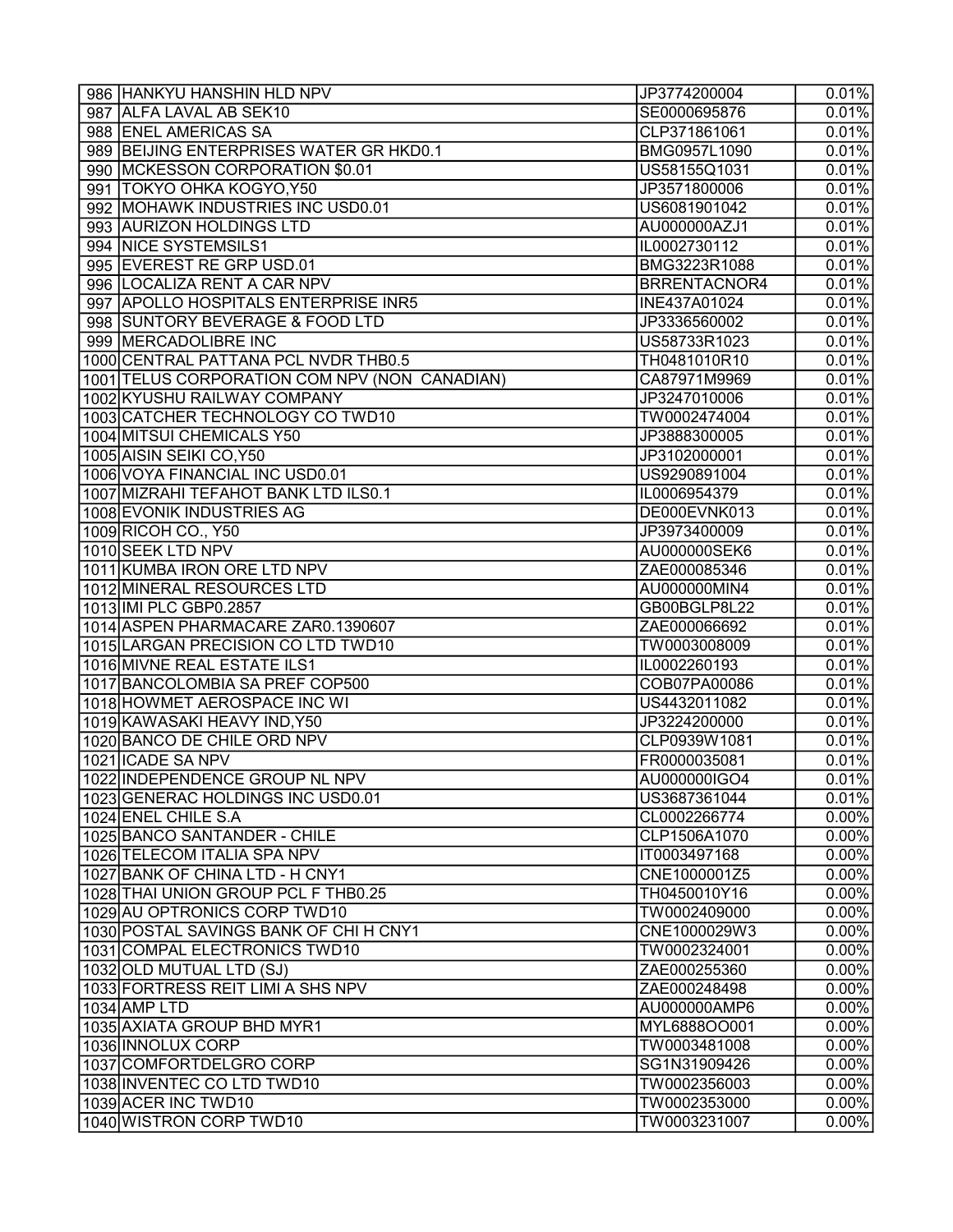| 1041 HOME PRODUCT CENTER PCL FOR THB1         | TH0661010015        | $0.00\%$            |
|-----------------------------------------------|---------------------|---------------------|
| 1042 TECO ELECTRIC & MACHINERYTWD10           | TW0001504009        | $\overline{0.00\%}$ |
| 1043 VICINITY CENTRES                         | AU000000VCX7        | $0.00\%$            |
| 1044 CEMEX S.A CPO                            | MXP225611567        | $0.00\%$            |
| 1045 FIBRA UNO ADMINISTRACION SA              | <b>MXCFFU000001</b> | $0.00\%$            |
| 1046 SINO LAND CO. HK\$1.00                   | HK0083000502        | $\overline{0.00\%}$ |
| 1047 MINOR INTERNATIONAL PCL NVDR THB1        | TH0128010R17        | $0.00\%$            |
| 1048 CHAROEN POKPHAND FOOD FORGN THB1         | TH0101A10Z19        | $0.00\%$            |
| 1049 A2A SPA EUR0.52                          | IT0001233417        | $0.00\%$            |
| 1050 POU CHEN TWD10                           | TW0009904003        | $0.00\%$            |
| 1051 BTS GROUP HOLDINGS PCL FORGN THB4        | TH0221B10Z13        | $0.00\%$            |
| 1052 CENTRAL RETAIL CORP FOREIGN              | TH9597010015        | $0.00\%$            |
| 1053 EMPRESAS CMPC SA NPV                     | CL0000001314        | $0.00\%$            |
| 1054 MOMENTUM METROPOLITAN HOLDIN ZAR0.0001   | ZAE000269890        | $0.00\%$            |
| 1055 STAR ENTERTAINMENT GRP LTD/T             | AU000000SGR6        | $0.00\%$            |
| 1056 MELROSE INDUST PLC ORD GBP0.076190476    | GB00BNR5MZ78        | $\overline{0.00\%}$ |
| 1057 CHINA VANKE CO LTD H CNY1                | CNE100001SR9        | $0.00\%$            |
| 1058 SKY CITY ENTERTAINMENT GROUP (NZ)        | NZSKCE0001S2        | $0.00\%$            |
| 1059 SWIRE PROPERTIES LTD HKD1                | HK0000063609        | 0.00%               |
| 1060 STD LIFE ABERDEEN ORD GBP0.1396825396    | GB00BF8Q6K64        | $0.00\%$            |
| 1061 THE SHANGHAI COMMERCIAL & SA TWD10       | TW0005876007        | $0.00\%$            |
| 1062 SYNNEX TECH INTL TWD10                   | TW0002347002        | $0.00\%$            |
| 1063 YADEA GROUP HOLDINGS LTD USD0.00001      | KYG9830F1063        | $0.00\%$            |
| 1064 XIAOMI CORP                              | KYG9830T1067        | $0.00\%$            |
| 1065 MEDIBANK PRIVATE LTD                     | AU000000MPL3        | $0.00\%$            |
| 1066 CONVATEC GROUP PLC                       | GB00BD3VFW73        | $0.00\%$            |
| 1067 SAINSBURY (J) ORD GBP0.28571428          | GB00B019KW72        | $0.00\%$            |
| 1068 HOME PRODUCT CENTER PCL NVDR THB1        | TH0661010R17        | $0.00\%$            |
| 1069 HANG LUNG PROPERTIES HKD1                | HK0101000591        | $0.00\%$            |
| 1070 ESR CAYMAN LTD USD0.0001                 | KYG319891092        | $0.00\%$            |
| 1071 FOXCONN TECHNOLOGY CO LTD TWD10          | TW0002354008        | $\overline{0.00\%}$ |
| 1072 NATIONAL BANK OF KUWAIT KWD100           | KW0EQ0100010        | $0.00\%$            |
| 1073 ORORA LTD                                | AU000000ORA8        | $0.00\%$            |
| 1074 DIRECT LINE INSURANCE GROUP GBP0.1090909 | GB00BY9D0Y18        | $0.00\%$            |
| 1075 BRF-BRASIL FOODS S COM NPV               | BRBRFSACNOR8        | $0.00\%$            |
| 1076 ENERGIX-RENEWABLE ENERGIES               | IL0011233553        | $0.00\%$            |
| 1077 MICRO-STAR INTL CO TWD10                 | TW0002377009        | $0.00\%$            |
| 1078 JD SPORTS FASHION ORD GBP0.0005          | GB00BM8Q5M07        | $0.00\%$            |
| 1079 CSR ORD A\$1                             | AU000000CSR5        | $0.00\%$            |
| 1080 BTS GROUP HOLDINGS PCL NVDR THB4         | TH0221010R10        | $0.00\%$            |
| 1081 ORBIA ADVANCE CORP SAB DE CV             | MX01OR010004        | $0.00\%$            |
| 1082 EVOLUTION MINING LTD                     | AU000000EVN4        | $0.00\%$            |
| 1083 OJI PAPER, Y50                           | JP3174410005        | $\overline{0.00\%}$ |
| 1084 TOKYU FUDOSAN HOLDINGS CORP              | JP3569200003        | $\overline{0.00\%}$ |
| 1085 INTL CONTAINER TERM SVCS PHP1            | PHY411571011        | $0.00\%$            |
| 1086 ATLAS ARTERIA                            | AU0000013559        | $0.00\%$            |
| 1087 KLABIN SA UNIT                           | BRKLBNCDAM18        | $0.00\%$            |
| 1088 CEMIG CIA ENERG MG COM BRL 5.00          | <b>BRCMIGACNOR6</b> | $\overline{0.00\%}$ |
| 1089 ENDEAVOUR GROUP LTD/AUSTRALI             | AU0000154833        | $\overline{0.00\%}$ |
| 1090 AGILITY KWD100                           | KW0EQ0601041        | $\overline{0.00\%}$ |
| 1091RUMO SA                                   | <b>BRRAILACNOR9</b> | $0.00\%$            |
| 1092 BCO BRADESCO SA COM NPV                  | BRBBDCACNOR1        | $0.00\%$            |
| 1093 COCA COLA FEMSA SAB DE CV                | MX01KO000002        | $0.00\%$            |
| 1094 NSK Y50                                  | JP3720800006        | $0.00\%$            |
| 1095 ENERGY ABSOLUTE PCL FOREIGN THB0.1       | TH3545010011        | 0.00%               |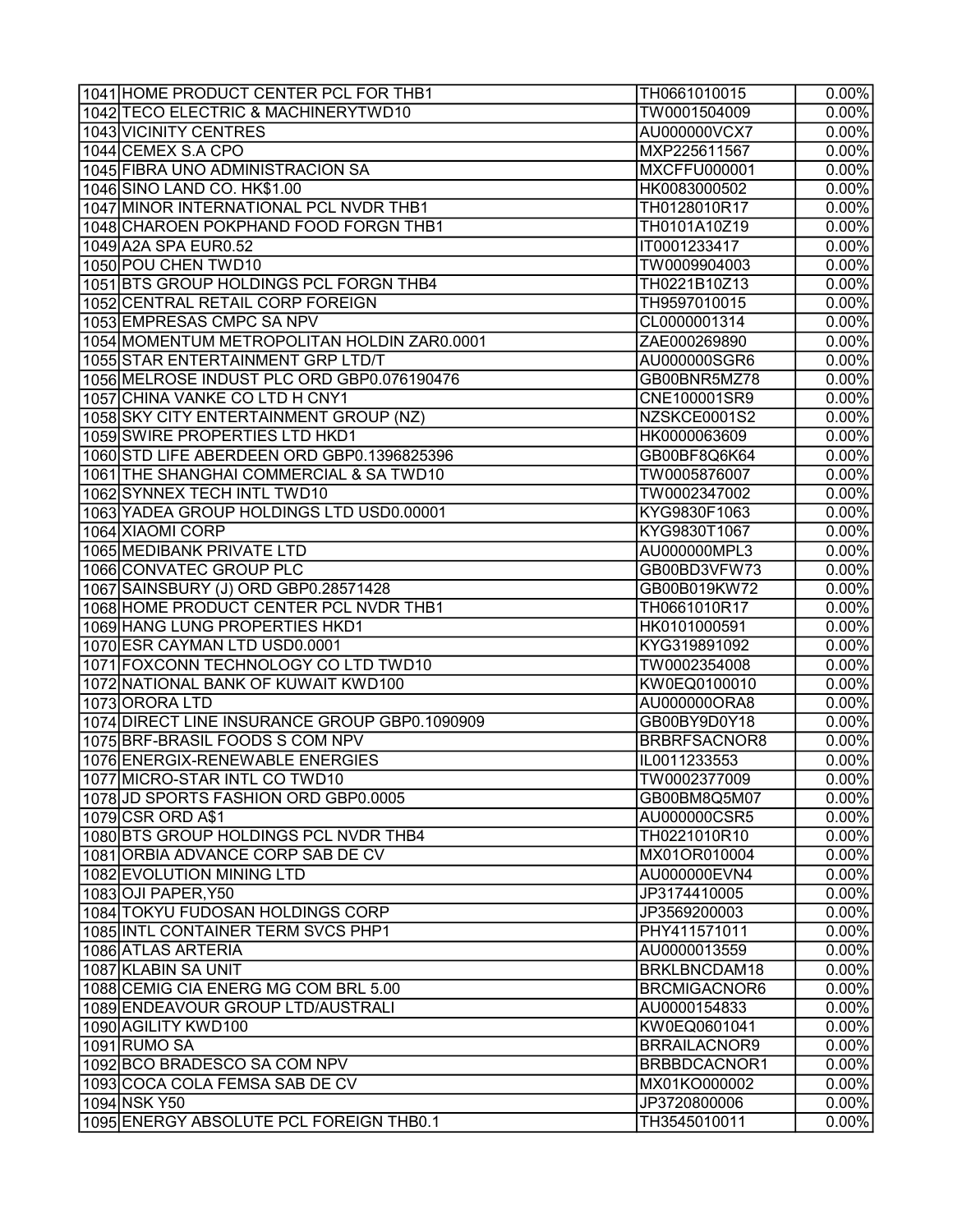| 1096 EDP-ENERGIAS DO BRASIL - NPV                  | <b>BRENBRACNOR2</b> | $0.00\%$            |
|----------------------------------------------------|---------------------|---------------------|
| 1097 PIRELLI AND C SPA                             | IT0005278236        | $\overline{0.00\%}$ |
| 1098 PERLIS PLANTATION, MAL\$1                     | MYL4065OO008        | $0.00\%$            |
| 1099 ARCA CONTINENTAL SAB DE CV                    | MX01AC100006        | $0.00\%$            |
| 1100 ITAU UNIBANCO HOLDING SA                      | BRITUBACNOR4        | $0.00\%$            |
| 1101 DAEWOO SECURITIES KSWN5000                    | KR7006800007        | $0.00\%$            |
| 1102 NATURA & CO HOLDING SA                        | BRNTCOACNOR5        | $\overline{0.00\%}$ |
| 1103 GREAT WALL AUTO-H CNY1                        | CNE100000338        | $\overline{0.00\%}$ |
| 1104 TREASURY WINE ESTATES LTD                     | AU000000TWE9        | $0.00\%$            |
| 1105 NORTHERN STAR RESOURCES LTD                   | AU000000NST8        | $0.00\%$            |
| 1106 AIRPORTS OF THAILAND PCL FOR THB1             | TH0765010Z16        | $0.00\%$            |
| 1107 PHOENIX GROUP HOLDINGS PLC GBP0.1             | GB00BGXQNP29        | $0.00\%$            |
| 1108 INTERCONEXION ELECTRICA SA                    | COE15PA00026        | $0.00\%$            |
| 1109 CPFL ENERGIA SA NPV                           | BRCPFEACNOR0        | $0.00\%$            |
| 1110 JD HEALTH INTERNATIONAL INC USD0.0000005      | KYG5074A1004        | $0.00\%$            |
| 1111 SCB X PCL NVDR THB10                          | THA790010R17        | $0.00\%$            |
| 1112 WARTSILA OYJ ABP SER 'B' EUR3.50              | FI0009003727        | $0.00\%$            |
| 1113 BANCO BTG PACTUAL SA UNIT                     | BRBPACUNT006        | $0.00\%$            |
| 1114 CENTRAL PATTANA PUB CO FOREI THB0.5           | TH0481B10Z18        | $0.00\%$            |
| 1115 NIPPON PAINT, Y50                             | JP3749400002        | $0.00\%$            |
| 1116 HINO MOTORS, Y50                              | JP3792600003        | $0.00\%$            |
| 1117 LEROY SEAFOOD GROUP NOK1                      | NO0003096208        | $0.00\%$            |
| 1118 BTS GROUP HOLDINGS PCL CW26 20/11/26          | TH0221056B05        | $0.00\%$            |
| 1119 MICROPORT SCIENTIFIC CORP                     | KYG608371046        | $0.00\%$            |
| 1120 REDE D'OR SAO LUIZ SA                         | BRRDORACNOR8        | $0.00\%$            |
| 1121 SABESP CIA SANEAME COMNPV                     | BRSBSPACNOR5        | $0.00\%$            |
| 1122 CHINA MENGNIU DAIRY HKD0.1                    | KYG210961051        | $0.00\%$            |
| 1123 CHINA MERCHANT BANK-H CNY1                    | CNE1000002M1        | $0.00\%$            |
| 1124 LINING COLTD                                  | KYG5496K1242        | $0.00\%$            |
| 1125 TOTVS SA NPV                                  | BRTOTSACNOR8        | $0.00\%$            |
| 1126 BANCO SANTANDER (BRASIL)                      | BRSANBCDAM13        | $0.00\%$            |
| 1127 SANTEN PHARMACEUTICAL, Y50                    | JP3336000009        | $\overline{0.00\%}$ |
| 1128 DABUR INDIA LTD INR1                          | INE016A01026        | 0.00%               |
| 1129 HUSQVARNA AB SER'B' NPV                       | SE0001662230        | $0.00\%$            |
| 1130 KYUSHU ELECTRIC POWER, Y500                   | JP3246400000        | $0.00\%$            |
| 1131 VIATRIS INC                                   | US92556V1061        | $0.00\%$            |
| 11132 POSTE ITALIANE SPA                           | IT0003796171        | $0.00\%$            |
| 1133 LEONARDO SPA EUR4.40 (IM)                     | IT0003856405        | $0.00\%$            |
| 1134 SIAM CEMENT CO THB1 (ALIEN MARK, ET)          | TH0003010Z12        | $0.00\%$            |
| 1135 OVERSEA-CHINESE BK SGD0.50 (POST SUBDIVISION) | SG1S04926220        | $0.00\%$            |
| 1136 DISCOVERY LTD                                 | ZAE000022331        | $0.00\%$            |
| 1137 JAPAN POST BANK CO LTD (JT)                   | JP3946750001        | $0.00\%$            |
| 1138 BANK OF QUEENSLAND A\$1.00                    | AU000000BOQ8        | $0.00\%$            |
| 1139 POP MART INTERNATIONAL GROUP USD0.0001        | KYG7170M1033        | $0.00\%$            |
| 1140 TATA GLOBAL BEVERAGES LTD INR1                | INE192A01025        | $0.00\%$            |
| 1141 RAIFFEISEN INTL BK INTL NPV                   | AT0000606306        | $0.00\%$            |
| 1142 CHARTER HALL GROUP                            | AU000000CHC0        | $0.00\%$            |
| 1143 ABN AMRO GROUP NV GDR W/I                     | NL0011540547        | $0.00\%$            |
| 1144 ELEKTA AB-B SHS NPV                           | SE0000163628        | $0.00\%$            |
| 1145 AMADA HOLDINGS COLTD                          | JP3122800000        | $0.00\%$            |
| 1146 LAURUS LABS LTD INR2                          | INE947Q01028        | $\overline{0.00\%}$ |
| 1147 VIVENDI SA EUR5.50                            | FR0000127771        | $0.00\%$            |
| 1148 ACCTON TECHNOLOGY CORP TWD10                  | TW0002345006        |                     |
|                                                    |                     | $0.00\%$            |
| 1149 HIWIN TECHNOLOGIES CORP TWD10                 | TW0002049004        | $0.00\%$            |
| 1150 INNOVENT BIOLOGICS INC USD0.00001             | KYG4818G1010        | $0.00\%$            |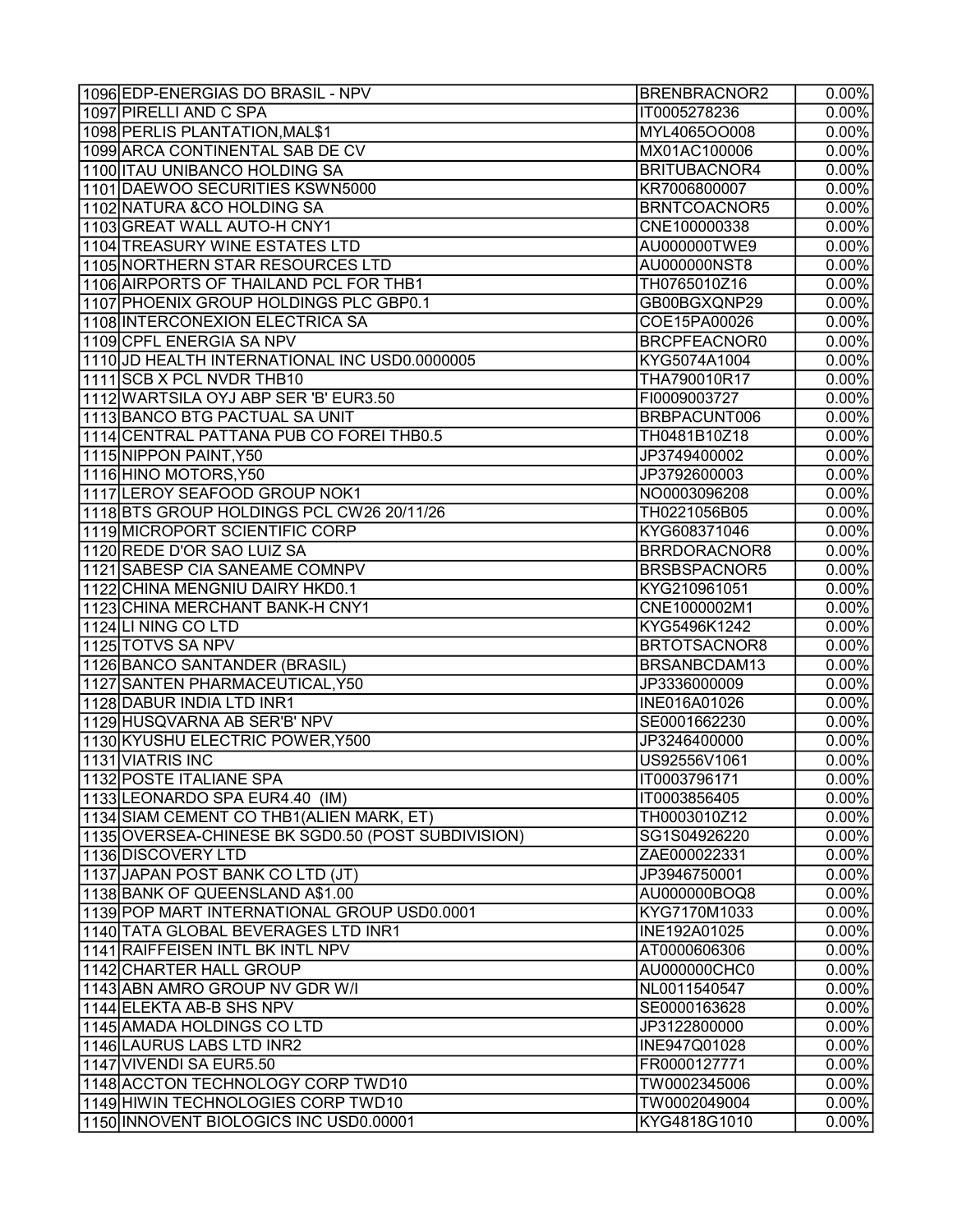| 1151 WIN SEMICONDUCTORS CORP                            | TW0003105003 | $0.00\%$            |
|---------------------------------------------------------|--------------|---------------------|
| 1152 NIKON CORP, ORD YEN50                              | JP3657400002 | $\overline{0.00\%}$ |
| 1153 SEIBU HOLDINGS INC                                 | JP3417200007 | $0.00\%$            |
| 1154 HENNES MAURITZ AB                                  | SE0000106270 | $0.00\%$            |
| 1155 IVECO GROUP NV                                     | NL0015000LU4 | $0.00\%$            |
| 1156 TEIJIN, Y50                                        | JP3544000007 | $0.00\%$            |
| 1157 YOKOGAWA ELECTRIC, ORD Y50                         | JP3955000009 | $0.00\%$            |
| 1158 WUXI APPTEC CO LTD H CNY1                          | CNE100003F19 | $0.00\%$            |
| 1159 THE FOSCHINI GROUP ZAR0.0125                       | ZAE000148466 | $0.00\%$            |
| 1160 HISCOX LTD GBP0.065                                | BMG4593F1389 | $0.00\%$            |
| 1161 GRUPO AEROPORTUARIO DEL PACIFICO S.A. DE C.V. SERI | MX01GA000004 | $0.00\%$            |
| 1162 NIPPON KAYAKU, ORD Y50                             | JP3694400007 | $0.00\%$            |
| 1163 TOPPAN PRINTING, ORD Y50                           | JP3629000005 | $0.00\%$            |
| 1164 NEXI SPA                                           | IT0005366767 | $0.00\%$            |
| 1165 SUN PHARMACEUTICAL INR5                            | INE044A01036 | $0.00\%$            |
| 1166 SPAR GROUP LTD NPV                                 | ZAE000058517 | $0.00\%$            |
| 1167 AIR WATER INC JPY50                                | JP3160670000 | $0.00\%$            |
| 1168 LG TELECOM KRW 5000                                | KR7032640005 | $0.00\%$            |
| 1169 OZ MINERALS LIMITED                                | AU000000OZL8 | $0.00\%$            |
| 1170 LION CP, Y50                                       | JP3965400009 | $0.00\%$            |
| 1171 NGK INSULATORS, Y50                                | JP3695200000 | $0.00\%$            |
| 1172 NISSHIN SEIFIN GRP JPY50                           | JP3676800000 | $0.00\%$            |
| 1173 SANWA HOLDINGS NPV                                 | JP3344400001 | $0.00\%$            |
| 1174 ADVANTECH CO LTD TWD10                             | TW0002395001 | $0.00\%$            |
| 1175 REALTEK SEMICONDUCTOR TWD10                        | TW0002379005 | $0.00\%$            |
| 1176 SEIKO EPSON CORP NPV                               |              | $0.00\%$            |
|                                                         | JP3414750004 |                     |
| 1177 IMPALA PLATINUM ZAR0.025 (POST SUBDIV)             | ZAE000083648 | $0.00\%$            |
| 1178 HULIC COLTD                                        | JP3360800001 | $0.00\%$            |
| 1179 FINECOBANK SPA                                     | IT0000072170 | $0.00\%$            |
| 1180 INTERMEDIATE CAPITAL GROUP GBP0.2625               | GB00BYT1DJ19 | $0.00\%$            |
| 1181 TRAVIS PERKINS PLC GBP0.112051                     | GB00BK9RKT01 | $0.00\%$            |
| 1182 PKO BANK PLOSKI SA PLN1                            | PLPKO0000016 | $\overline{0.00\%}$ |
| 1183 VALEO SA EUR1                                      | FR0013176526 | $\overline{0.00\%}$ |
| 1184 WEIR GROUP ORD 12.5P                               | GB0009465807 | $0.00\%$            |
| 1185 BTS GROUP HOLDINGS PCL CW24 07/11/24               | TH0221054B07 | $0.00\%$            |
| 1186 MR PRICE GROUP LTD ZAR0.025                        | ZAE000200457 | $0.00\%$            |
| 1187 MARUI CO., Y50                                     | JP3870400003 | $0.00\%$            |
| 1188 ELECTROLUX AB SER'B'NPV (POSTSPLIT)                | SE0016589188 | $0.00\%$            |
| 1189 SAPUTO GROUP INC                                   | CA8029121057 | $0.00\%$            |
| 1190 SMITHS GROUP ORD GBP 0.375                         | GB00B1WY2338 | $0.00\%$            |
| 1191 MONDI PLC EUR0.2 (LN)                              | GB00B1CRLC47 | $0.00\%$            |
| 1192 CASIO COMPUTER CO., ORD Y50                        | JP3209000003 | $0.00\%$            |
| 1193 NANKAI ELEC.RAILWAY Y50                            | JP3653000004 | $0.00\%$            |
| 1194 BLUESCOPE STEEL LTD                                | AU000000BSL0 | $0.00\%$            |
| 1195 VOLTAS LTD INR1                                    | INE226A01021 | $0.00\%$            |
| 1196 DAINIPPON SUMITOMO NPV                             | JP3495000006 | $0.00\%$            |
| 1197 ISHIKAWAJIMA HARIMA, Y50                           | JP3134800006 | $0.00\%$            |
| 1198 JERONIMO MARTINS EUR1                              | PTJMT0AE0001 | $0.00\%$            |
| 1199 AYALA CORPORATION                                  | PHY0486V1154 | $0.00\%$            |
| 1200 PINTEREST INC CLASS A                              | US72352L1061 | $0.00\%$            |
| 1201 SHARP CORP NPV                                     | JP3359600008 | $\overline{0.00\%}$ |
| 1202 THG HOLDINGS LTD WI GBP0.005                       | GB00BMTV7393 | $0.00\%$            |
| 1203 TRELLEBORG AB 'B' SWKR25                           | SE0000114837 | $0.00\%$            |
| 1204 BTS GROUP HOLDINGS PCL CW26 20/11/26               | TH0221056BR3 | $0.00\%$            |
| 1205 AMC ENTERTAINMENT HLDS CL A USD0.01                | US00165C1045 | $0.00\%$            |
|                                                         |              |                     |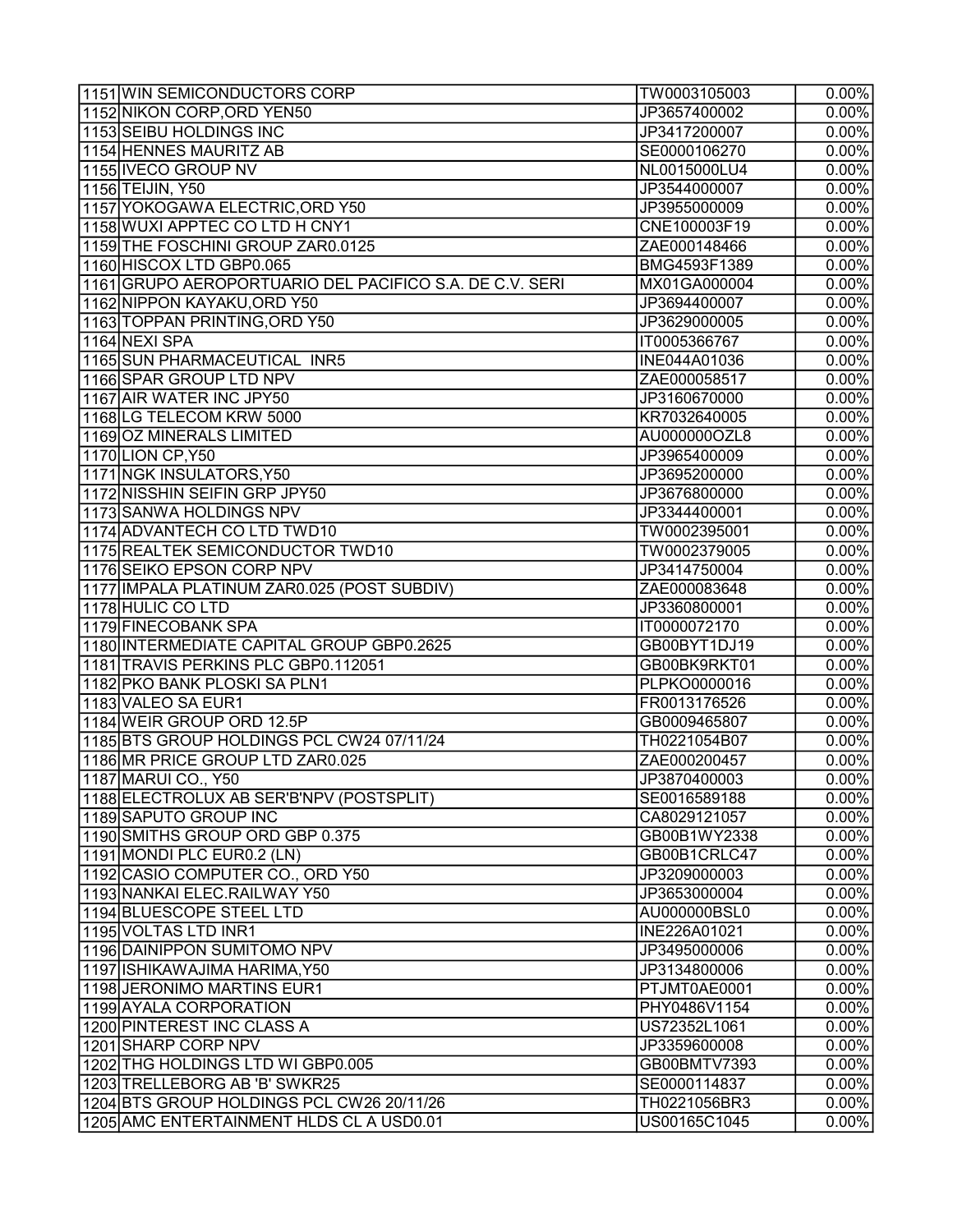| 1207 NGK SPARK PLUG CO, Y50<br>JP3738600000<br>$0.00\%$<br>1208 OCADO GROUP PLC GBP0.02<br>GB00B3MBS747<br>$0.00\%$<br>1209 KYNDRYL HOLDINGS INC W/I USD0.01<br>$0.00\%$<br>US50155Q1004<br>1210 SINCH AB SEK0.1<br>$0.00\%$<br>SE0016101844<br>1211 MITSUI O.S.K.LINES, Y50<br>JP3362700001<br>$0.00\%$<br>1212 NOMURA REAL ESTATE HOLDINGS<br>JP3762900003<br>$0.00\%$<br>1213 KE HOLDINGS INC USD0.00002<br>$0.00\%$<br>US4824971042<br>1214 HEXAGON AB B SHS EUR0.22<br>SE0015961909<br>1215 HAVELLS INDIA LTD INR1<br>INE176B01034<br>1216 ASICS CORP, Y50<br>JP3118000003<br>1217 SHOWA DENKO KK, Y50<br>JP3368000000<br>1218 TATA COMMUNICATION INR10<br>INE151A01013<br>1219 YAGEO CORPORATION TWD10<br>TW0002327004<br>1220 GLANBIA PLC PLC IRISH LINE EURO (ID)<br>IE0000669501<br>1221 HELLENIC TELECOMMUN ORGANIZA<br>GRS260333000<br>1222 CYBER AGENT LTD NPV<br>JP3311400000<br>1223 COCA COLA HBC AG CDI (LN)<br>CH0198251305<br>1224 HIKMA PHARMACEUTICALS GBP0.10<br>GB00B0LCW083<br>1225 HARGREAVES LANSDOWN PLC-WIGBP 0.04<br>GB00B1VZ0M25<br>1226 ZTO EXPRESS CAYMAN INC USD0.0001<br>KYG9897K1058<br>1227 GRUPO AEROPORTUARIO SER 'B' NP V<br>MXP001661018<br>1228 ALLEGRO.EU<br>LU2237380790<br>1229 GJENSIDIGE FORSIKRING ASA NOK2<br>NO0010582521<br>1230 DIC CORP<br>JP3493400000<br>1231 PHARMARON BEIJING CO LTD H CNY1<br>CNE100003PG4<br>1232 SUMITOMO FORESTRY,ORD Y50<br>JP3409800004<br>1233 NEWS CORP CLASS B<br>US65249B2088<br>1234 KLEPIERRE EUR4<br>FR0000121964<br>1235 SCOR SE EUR7.876972 (FP)<br>FR0010411983<br>1236 FRANKLIN RESOURCES COM US\$0.10<br>US3546131018<br>1237 CHINA INTERNATIONAL TRAVEL-A (C1)<br>CNE100000G29<br>1238 NABTESCO CORP NPV<br>JP3651210001<br>1239 SUMCO CORPORATION NPV<br>JP3322930003<br>1240 SUMITOMO HEAVY INDS, Y50<br>JP3405400007<br>1241 SIEMENS ENERGY AG<br>DE000ENER6Y0<br>1242 CLARIVATE PLC COM NPV<br>JE00BJJN4441<br>1243 KANGWON LAND INC KRW500<br>KR7035250000<br>SE0005127818<br>1245 SCHRODERS VTG SHS GBP1<br>GB0002405495<br>1246 KURITA WATER INDS., Y50<br>JP3270000007<br>1247 EICHER MOTORS LTD INR1<br>INE066A01021<br>1248 GS ENGINEERING & CONTRUCT KRW5000<br>KR7006360002<br>1249 BELLWAY ORD 12.5P<br>GB0000904986<br>1250 ACS ACTIVIDADES CONS Y SERV EUR0.5<br>ES0167050915<br>1251 EQUITABLE HOLDINGS INC USD0.01<br>US29452E1010<br>1252 TRIP.COM GROUP LTD USD0.01<br>US89677Q1076<br>1253 WOLTERS KLUWER NV DRIP RTS<br>NL0015000QW9<br>1254 NOKIAN RENKAAT NPV<br>FI0009005318<br>1255 SIG COMBIBLOC GROUP<br>CH0435377954<br>1256 HITACHI CONS MACH, Y50<br>JP3787000003<br>1257 KANSAI PAINT, Y50<br>JP3229400001<br>1258 NIHON M&A CENTER INC NPV<br>JP3689050007<br>1259 FARFETCH LTD<br>KY30744W1070<br>1260 BTS GROUP HOLDINGS PCL CW22 05/09/22<br>TH0221052903 | 1206 ENERGY ABSOLUTE PCL NVDR THB0.1 | TH3545010R19 | $0.00\%$ |
|----------------------------------------------------------------------------------------------------------------------------------------------------------------------------------------------------------------------------------------------------------------------------------------------------------------------------------------------------------------------------------------------------------------------------------------------------------------------------------------------------------------------------------------------------------------------------------------------------------------------------------------------------------------------------------------------------------------------------------------------------------------------------------------------------------------------------------------------------------------------------------------------------------------------------------------------------------------------------------------------------------------------------------------------------------------------------------------------------------------------------------------------------------------------------------------------------------------------------------------------------------------------------------------------------------------------------------------------------------------------------------------------------------------------------------------------------------------------------------------------------------------------------------------------------------------------------------------------------------------------------------------------------------------------------------------------------------------------------------------------------------------------------------------------------------------------------------------------------------------------------------------------------------------------------------------------------------------------------------------------------------------------------------------------------------------------------------------------------------------------------------------------------------------------------------------------------------------------------------------------------------------------------------------------------------------------------------------------------------------------------------------------------------------------------------------------------------------------------------------------------------------------------------------------------------------------------------------------------------------------------------------------------------------------------------------------------------------------------------------------------------------------------------------|--------------------------------------|--------------|----------|
|                                                                                                                                                                                                                                                                                                                                                                                                                                                                                                                                                                                                                                                                                                                                                                                                                                                                                                                                                                                                                                                                                                                                                                                                                                                                                                                                                                                                                                                                                                                                                                                                                                                                                                                                                                                                                                                                                                                                                                                                                                                                                                                                                                                                                                                                                                                                                                                                                                                                                                                                                                                                                                                                                                                                                                                        |                                      |              |          |
|                                                                                                                                                                                                                                                                                                                                                                                                                                                                                                                                                                                                                                                                                                                                                                                                                                                                                                                                                                                                                                                                                                                                                                                                                                                                                                                                                                                                                                                                                                                                                                                                                                                                                                                                                                                                                                                                                                                                                                                                                                                                                                                                                                                                                                                                                                                                                                                                                                                                                                                                                                                                                                                                                                                                                                                        |                                      |              |          |
|                                                                                                                                                                                                                                                                                                                                                                                                                                                                                                                                                                                                                                                                                                                                                                                                                                                                                                                                                                                                                                                                                                                                                                                                                                                                                                                                                                                                                                                                                                                                                                                                                                                                                                                                                                                                                                                                                                                                                                                                                                                                                                                                                                                                                                                                                                                                                                                                                                                                                                                                                                                                                                                                                                                                                                                        |                                      |              |          |
|                                                                                                                                                                                                                                                                                                                                                                                                                                                                                                                                                                                                                                                                                                                                                                                                                                                                                                                                                                                                                                                                                                                                                                                                                                                                                                                                                                                                                                                                                                                                                                                                                                                                                                                                                                                                                                                                                                                                                                                                                                                                                                                                                                                                                                                                                                                                                                                                                                                                                                                                                                                                                                                                                                                                                                                        |                                      |              |          |
|                                                                                                                                                                                                                                                                                                                                                                                                                                                                                                                                                                                                                                                                                                                                                                                                                                                                                                                                                                                                                                                                                                                                                                                                                                                                                                                                                                                                                                                                                                                                                                                                                                                                                                                                                                                                                                                                                                                                                                                                                                                                                                                                                                                                                                                                                                                                                                                                                                                                                                                                                                                                                                                                                                                                                                                        |                                      |              |          |
|                                                                                                                                                                                                                                                                                                                                                                                                                                                                                                                                                                                                                                                                                                                                                                                                                                                                                                                                                                                                                                                                                                                                                                                                                                                                                                                                                                                                                                                                                                                                                                                                                                                                                                                                                                                                                                                                                                                                                                                                                                                                                                                                                                                                                                                                                                                                                                                                                                                                                                                                                                                                                                                                                                                                                                                        |                                      |              |          |
|                                                                                                                                                                                                                                                                                                                                                                                                                                                                                                                                                                                                                                                                                                                                                                                                                                                                                                                                                                                                                                                                                                                                                                                                                                                                                                                                                                                                                                                                                                                                                                                                                                                                                                                                                                                                                                                                                                                                                                                                                                                                                                                                                                                                                                                                                                                                                                                                                                                                                                                                                                                                                                                                                                                                                                                        |                                      |              |          |
| $\overline{0.00\%}$<br>$0.00\%$<br>$\overline{0.00\%}$<br>$0.00\%$<br>$0.00\%$<br>$0.00\%$<br>$\overline{0.00\%}$<br>$0.00\%$<br>$0.00\%$<br>$0.00\%$<br>$0.00\%$<br>$0.00\%$<br>$0.00\%$<br>$0.00\%$<br>$0.00\%$                                                                                                                                                                                                                                                                                                                                                                                                                                                                                                                                                                                                                                                                                                                                                                                                                                                                                                                                                                                                                                                                                                                                                                                                                                                                                                                                                                                                                                                                                                                                                                                                                                                                                                                                                                                                                                                                                                                                                                                                                                                                                                                                                                                                                                                                                                                                                                                                                                                                                                                                                                      |                                      |              | $0.00\%$ |
|                                                                                                                                                                                                                                                                                                                                                                                                                                                                                                                                                                                                                                                                                                                                                                                                                                                                                                                                                                                                                                                                                                                                                                                                                                                                                                                                                                                                                                                                                                                                                                                                                                                                                                                                                                                                                                                                                                                                                                                                                                                                                                                                                                                                                                                                                                                                                                                                                                                                                                                                                                                                                                                                                                                                                                                        |                                      |              |          |
|                                                                                                                                                                                                                                                                                                                                                                                                                                                                                                                                                                                                                                                                                                                                                                                                                                                                                                                                                                                                                                                                                                                                                                                                                                                                                                                                                                                                                                                                                                                                                                                                                                                                                                                                                                                                                                                                                                                                                                                                                                                                                                                                                                                                                                                                                                                                                                                                                                                                                                                                                                                                                                                                                                                                                                                        |                                      |              |          |
|                                                                                                                                                                                                                                                                                                                                                                                                                                                                                                                                                                                                                                                                                                                                                                                                                                                                                                                                                                                                                                                                                                                                                                                                                                                                                                                                                                                                                                                                                                                                                                                                                                                                                                                                                                                                                                                                                                                                                                                                                                                                                                                                                                                                                                                                                                                                                                                                                                                                                                                                                                                                                                                                                                                                                                                        |                                      |              |          |
|                                                                                                                                                                                                                                                                                                                                                                                                                                                                                                                                                                                                                                                                                                                                                                                                                                                                                                                                                                                                                                                                                                                                                                                                                                                                                                                                                                                                                                                                                                                                                                                                                                                                                                                                                                                                                                                                                                                                                                                                                                                                                                                                                                                                                                                                                                                                                                                                                                                                                                                                                                                                                                                                                                                                                                                        |                                      |              |          |
|                                                                                                                                                                                                                                                                                                                                                                                                                                                                                                                                                                                                                                                                                                                                                                                                                                                                                                                                                                                                                                                                                                                                                                                                                                                                                                                                                                                                                                                                                                                                                                                                                                                                                                                                                                                                                                                                                                                                                                                                                                                                                                                                                                                                                                                                                                                                                                                                                                                                                                                                                                                                                                                                                                                                                                                        |                                      |              |          |
|                                                                                                                                                                                                                                                                                                                                                                                                                                                                                                                                                                                                                                                                                                                                                                                                                                                                                                                                                                                                                                                                                                                                                                                                                                                                                                                                                                                                                                                                                                                                                                                                                                                                                                                                                                                                                                                                                                                                                                                                                                                                                                                                                                                                                                                                                                                                                                                                                                                                                                                                                                                                                                                                                                                                                                                        |                                      |              |          |
|                                                                                                                                                                                                                                                                                                                                                                                                                                                                                                                                                                                                                                                                                                                                                                                                                                                                                                                                                                                                                                                                                                                                                                                                                                                                                                                                                                                                                                                                                                                                                                                                                                                                                                                                                                                                                                                                                                                                                                                                                                                                                                                                                                                                                                                                                                                                                                                                                                                                                                                                                                                                                                                                                                                                                                                        |                                      |              |          |
|                                                                                                                                                                                                                                                                                                                                                                                                                                                                                                                                                                                                                                                                                                                                                                                                                                                                                                                                                                                                                                                                                                                                                                                                                                                                                                                                                                                                                                                                                                                                                                                                                                                                                                                                                                                                                                                                                                                                                                                                                                                                                                                                                                                                                                                                                                                                                                                                                                                                                                                                                                                                                                                                                                                                                                                        |                                      |              |          |
|                                                                                                                                                                                                                                                                                                                                                                                                                                                                                                                                                                                                                                                                                                                                                                                                                                                                                                                                                                                                                                                                                                                                                                                                                                                                                                                                                                                                                                                                                                                                                                                                                                                                                                                                                                                                                                                                                                                                                                                                                                                                                                                                                                                                                                                                                                                                                                                                                                                                                                                                                                                                                                                                                                                                                                                        |                                      |              |          |
|                                                                                                                                                                                                                                                                                                                                                                                                                                                                                                                                                                                                                                                                                                                                                                                                                                                                                                                                                                                                                                                                                                                                                                                                                                                                                                                                                                                                                                                                                                                                                                                                                                                                                                                                                                                                                                                                                                                                                                                                                                                                                                                                                                                                                                                                                                                                                                                                                                                                                                                                                                                                                                                                                                                                                                                        |                                      |              |          |
|                                                                                                                                                                                                                                                                                                                                                                                                                                                                                                                                                                                                                                                                                                                                                                                                                                                                                                                                                                                                                                                                                                                                                                                                                                                                                                                                                                                                                                                                                                                                                                                                                                                                                                                                                                                                                                                                                                                                                                                                                                                                                                                                                                                                                                                                                                                                                                                                                                                                                                                                                                                                                                                                                                                                                                                        |                                      |              |          |
|                                                                                                                                                                                                                                                                                                                                                                                                                                                                                                                                                                                                                                                                                                                                                                                                                                                                                                                                                                                                                                                                                                                                                                                                                                                                                                                                                                                                                                                                                                                                                                                                                                                                                                                                                                                                                                                                                                                                                                                                                                                                                                                                                                                                                                                                                                                                                                                                                                                                                                                                                                                                                                                                                                                                                                                        |                                      |              |          |
|                                                                                                                                                                                                                                                                                                                                                                                                                                                                                                                                                                                                                                                                                                                                                                                                                                                                                                                                                                                                                                                                                                                                                                                                                                                                                                                                                                                                                                                                                                                                                                                                                                                                                                                                                                                                                                                                                                                                                                                                                                                                                                                                                                                                                                                                                                                                                                                                                                                                                                                                                                                                                                                                                                                                                                                        |                                      |              |          |
|                                                                                                                                                                                                                                                                                                                                                                                                                                                                                                                                                                                                                                                                                                                                                                                                                                                                                                                                                                                                                                                                                                                                                                                                                                                                                                                                                                                                                                                                                                                                                                                                                                                                                                                                                                                                                                                                                                                                                                                                                                                                                                                                                                                                                                                                                                                                                                                                                                                                                                                                                                                                                                                                                                                                                                                        |                                      |              |          |
| $0.00\%$<br>$0.00\%$<br>$0.00\%$<br>$0.00\%$<br>$0.00\%$<br>$0.00\%$<br>$0.00\%$<br>$0.00\%$<br>$0.00\%$<br>$0.00\%$<br>$0.00\%$<br>$0.00\%$<br>$0.00\%$<br>$0.00\%$<br>$0.00\%$<br>$0.00\%$<br>$\overline{0.00\%}$<br>$0.00\%$<br>$0.00\%$<br>$0.00\%$<br>$0.00\%$<br>$0.00\%$<br>$0.00\%$<br>$0.00\%$<br>$0.00\%$<br>$0.00\%$                                                                                                                                                                                                                                                                                                                                                                                                                                                                                                                                                                                                                                                                                                                                                                                                                                                                                                                                                                                                                                                                                                                                                                                                                                                                                                                                                                                                                                                                                                                                                                                                                                                                                                                                                                                                                                                                                                                                                                                                                                                                                                                                                                                                                                                                                                                                                                                                                                                        |                                      |              |          |
|                                                                                                                                                                                                                                                                                                                                                                                                                                                                                                                                                                                                                                                                                                                                                                                                                                                                                                                                                                                                                                                                                                                                                                                                                                                                                                                                                                                                                                                                                                                                                                                                                                                                                                                                                                                                                                                                                                                                                                                                                                                                                                                                                                                                                                                                                                                                                                                                                                                                                                                                                                                                                                                                                                                                                                                        |                                      |              |          |
|                                                                                                                                                                                                                                                                                                                                                                                                                                                                                                                                                                                                                                                                                                                                                                                                                                                                                                                                                                                                                                                                                                                                                                                                                                                                                                                                                                                                                                                                                                                                                                                                                                                                                                                                                                                                                                                                                                                                                                                                                                                                                                                                                                                                                                                                                                                                                                                                                                                                                                                                                                                                                                                                                                                                                                                        |                                      |              |          |
|                                                                                                                                                                                                                                                                                                                                                                                                                                                                                                                                                                                                                                                                                                                                                                                                                                                                                                                                                                                                                                                                                                                                                                                                                                                                                                                                                                                                                                                                                                                                                                                                                                                                                                                                                                                                                                                                                                                                                                                                                                                                                                                                                                                                                                                                                                                                                                                                                                                                                                                                                                                                                                                                                                                                                                                        |                                      |              |          |
|                                                                                                                                                                                                                                                                                                                                                                                                                                                                                                                                                                                                                                                                                                                                                                                                                                                                                                                                                                                                                                                                                                                                                                                                                                                                                                                                                                                                                                                                                                                                                                                                                                                                                                                                                                                                                                                                                                                                                                                                                                                                                                                                                                                                                                                                                                                                                                                                                                                                                                                                                                                                                                                                                                                                                                                        |                                      |              |          |
|                                                                                                                                                                                                                                                                                                                                                                                                                                                                                                                                                                                                                                                                                                                                                                                                                                                                                                                                                                                                                                                                                                                                                                                                                                                                                                                                                                                                                                                                                                                                                                                                                                                                                                                                                                                                                                                                                                                                                                                                                                                                                                                                                                                                                                                                                                                                                                                                                                                                                                                                                                                                                                                                                                                                                                                        |                                      |              |          |
|                                                                                                                                                                                                                                                                                                                                                                                                                                                                                                                                                                                                                                                                                                                                                                                                                                                                                                                                                                                                                                                                                                                                                                                                                                                                                                                                                                                                                                                                                                                                                                                                                                                                                                                                                                                                                                                                                                                                                                                                                                                                                                                                                                                                                                                                                                                                                                                                                                                                                                                                                                                                                                                                                                                                                                                        |                                      |              |          |
|                                                                                                                                                                                                                                                                                                                                                                                                                                                                                                                                                                                                                                                                                                                                                                                                                                                                                                                                                                                                                                                                                                                                                                                                                                                                                                                                                                                                                                                                                                                                                                                                                                                                                                                                                                                                                                                                                                                                                                                                                                                                                                                                                                                                                                                                                                                                                                                                                                                                                                                                                                                                                                                                                                                                                                                        |                                      |              |          |
|                                                                                                                                                                                                                                                                                                                                                                                                                                                                                                                                                                                                                                                                                                                                                                                                                                                                                                                                                                                                                                                                                                                                                                                                                                                                                                                                                                                                                                                                                                                                                                                                                                                                                                                                                                                                                                                                                                                                                                                                                                                                                                                                                                                                                                                                                                                                                                                                                                                                                                                                                                                                                                                                                                                                                                                        |                                      |              |          |
|                                                                                                                                                                                                                                                                                                                                                                                                                                                                                                                                                                                                                                                                                                                                                                                                                                                                                                                                                                                                                                                                                                                                                                                                                                                                                                                                                                                                                                                                                                                                                                                                                                                                                                                                                                                                                                                                                                                                                                                                                                                                                                                                                                                                                                                                                                                                                                                                                                                                                                                                                                                                                                                                                                                                                                                        |                                      |              |          |
|                                                                                                                                                                                                                                                                                                                                                                                                                                                                                                                                                                                                                                                                                                                                                                                                                                                                                                                                                                                                                                                                                                                                                                                                                                                                                                                                                                                                                                                                                                                                                                                                                                                                                                                                                                                                                                                                                                                                                                                                                                                                                                                                                                                                                                                                                                                                                                                                                                                                                                                                                                                                                                                                                                                                                                                        |                                      |              |          |
|                                                                                                                                                                                                                                                                                                                                                                                                                                                                                                                                                                                                                                                                                                                                                                                                                                                                                                                                                                                                                                                                                                                                                                                                                                                                                                                                                                                                                                                                                                                                                                                                                                                                                                                                                                                                                                                                                                                                                                                                                                                                                                                                                                                                                                                                                                                                                                                                                                                                                                                                                                                                                                                                                                                                                                                        |                                      |              |          |
|                                                                                                                                                                                                                                                                                                                                                                                                                                                                                                                                                                                                                                                                                                                                                                                                                                                                                                                                                                                                                                                                                                                                                                                                                                                                                                                                                                                                                                                                                                                                                                                                                                                                                                                                                                                                                                                                                                                                                                                                                                                                                                                                                                                                                                                                                                                                                                                                                                                                                                                                                                                                                                                                                                                                                                                        |                                      |              |          |
|                                                                                                                                                                                                                                                                                                                                                                                                                                                                                                                                                                                                                                                                                                                                                                                                                                                                                                                                                                                                                                                                                                                                                                                                                                                                                                                                                                                                                                                                                                                                                                                                                                                                                                                                                                                                                                                                                                                                                                                                                                                                                                                                                                                                                                                                                                                                                                                                                                                                                                                                                                                                                                                                                                                                                                                        |                                      |              |          |
|                                                                                                                                                                                                                                                                                                                                                                                                                                                                                                                                                                                                                                                                                                                                                                                                                                                                                                                                                                                                                                                                                                                                                                                                                                                                                                                                                                                                                                                                                                                                                                                                                                                                                                                                                                                                                                                                                                                                                                                                                                                                                                                                                                                                                                                                                                                                                                                                                                                                                                                                                                                                                                                                                                                                                                                        |                                      |              |          |
|                                                                                                                                                                                                                                                                                                                                                                                                                                                                                                                                                                                                                                                                                                                                                                                                                                                                                                                                                                                                                                                                                                                                                                                                                                                                                                                                                                                                                                                                                                                                                                                                                                                                                                                                                                                                                                                                                                                                                                                                                                                                                                                                                                                                                                                                                                                                                                                                                                                                                                                                                                                                                                                                                                                                                                                        | 1244 SAGAX AB B SEK1.75              |              |          |
|                                                                                                                                                                                                                                                                                                                                                                                                                                                                                                                                                                                                                                                                                                                                                                                                                                                                                                                                                                                                                                                                                                                                                                                                                                                                                                                                                                                                                                                                                                                                                                                                                                                                                                                                                                                                                                                                                                                                                                                                                                                                                                                                                                                                                                                                                                                                                                                                                                                                                                                                                                                                                                                                                                                                                                                        |                                      |              |          |
| $0.00\%$<br>$0.00\%$                                                                                                                                                                                                                                                                                                                                                                                                                                                                                                                                                                                                                                                                                                                                                                                                                                                                                                                                                                                                                                                                                                                                                                                                                                                                                                                                                                                                                                                                                                                                                                                                                                                                                                                                                                                                                                                                                                                                                                                                                                                                                                                                                                                                                                                                                                                                                                                                                                                                                                                                                                                                                                                                                                                                                                   |                                      |              |          |
|                                                                                                                                                                                                                                                                                                                                                                                                                                                                                                                                                                                                                                                                                                                                                                                                                                                                                                                                                                                                                                                                                                                                                                                                                                                                                                                                                                                                                                                                                                                                                                                                                                                                                                                                                                                                                                                                                                                                                                                                                                                                                                                                                                                                                                                                                                                                                                                                                                                                                                                                                                                                                                                                                                                                                                                        |                                      |              |          |
| $0.00\%$<br>$0.00\%$<br>0.00%                                                                                                                                                                                                                                                                                                                                                                                                                                                                                                                                                                                                                                                                                                                                                                                                                                                                                                                                                                                                                                                                                                                                                                                                                                                                                                                                                                                                                                                                                                                                                                                                                                                                                                                                                                                                                                                                                                                                                                                                                                                                                                                                                                                                                                                                                                                                                                                                                                                                                                                                                                                                                                                                                                                                                          |                                      |              |          |
|                                                                                                                                                                                                                                                                                                                                                                                                                                                                                                                                                                                                                                                                                                                                                                                                                                                                                                                                                                                                                                                                                                                                                                                                                                                                                                                                                                                                                                                                                                                                                                                                                                                                                                                                                                                                                                                                                                                                                                                                                                                                                                                                                                                                                                                                                                                                                                                                                                                                                                                                                                                                                                                                                                                                                                                        |                                      |              |          |
|                                                                                                                                                                                                                                                                                                                                                                                                                                                                                                                                                                                                                                                                                                                                                                                                                                                                                                                                                                                                                                                                                                                                                                                                                                                                                                                                                                                                                                                                                                                                                                                                                                                                                                                                                                                                                                                                                                                                                                                                                                                                                                                                                                                                                                                                                                                                                                                                                                                                                                                                                                                                                                                                                                                                                                                        |                                      |              |          |
|                                                                                                                                                                                                                                                                                                                                                                                                                                                                                                                                                                                                                                                                                                                                                                                                                                                                                                                                                                                                                                                                                                                                                                                                                                                                                                                                                                                                                                                                                                                                                                                                                                                                                                                                                                                                                                                                                                                                                                                                                                                                                                                                                                                                                                                                                                                                                                                                                                                                                                                                                                                                                                                                                                                                                                                        |                                      |              |          |
|                                                                                                                                                                                                                                                                                                                                                                                                                                                                                                                                                                                                                                                                                                                                                                                                                                                                                                                                                                                                                                                                                                                                                                                                                                                                                                                                                                                                                                                                                                                                                                                                                                                                                                                                                                                                                                                                                                                                                                                                                                                                                                                                                                                                                                                                                                                                                                                                                                                                                                                                                                                                                                                                                                                                                                                        |                                      |              |          |
|                                                                                                                                                                                                                                                                                                                                                                                                                                                                                                                                                                                                                                                                                                                                                                                                                                                                                                                                                                                                                                                                                                                                                                                                                                                                                                                                                                                                                                                                                                                                                                                                                                                                                                                                                                                                                                                                                                                                                                                                                                                                                                                                                                                                                                                                                                                                                                                                                                                                                                                                                                                                                                                                                                                                                                                        |                                      |              |          |
|                                                                                                                                                                                                                                                                                                                                                                                                                                                                                                                                                                                                                                                                                                                                                                                                                                                                                                                                                                                                                                                                                                                                                                                                                                                                                                                                                                                                                                                                                                                                                                                                                                                                                                                                                                                                                                                                                                                                                                                                                                                                                                                                                                                                                                                                                                                                                                                                                                                                                                                                                                                                                                                                                                                                                                                        |                                      |              |          |
|                                                                                                                                                                                                                                                                                                                                                                                                                                                                                                                                                                                                                                                                                                                                                                                                                                                                                                                                                                                                                                                                                                                                                                                                                                                                                                                                                                                                                                                                                                                                                                                                                                                                                                                                                                                                                                                                                                                                                                                                                                                                                                                                                                                                                                                                                                                                                                                                                                                                                                                                                                                                                                                                                                                                                                                        |                                      |              |          |
|                                                                                                                                                                                                                                                                                                                                                                                                                                                                                                                                                                                                                                                                                                                                                                                                                                                                                                                                                                                                                                                                                                                                                                                                                                                                                                                                                                                                                                                                                                                                                                                                                                                                                                                                                                                                                                                                                                                                                                                                                                                                                                                                                                                                                                                                                                                                                                                                                                                                                                                                                                                                                                                                                                                                                                                        |                                      |              |          |
|                                                                                                                                                                                                                                                                                                                                                                                                                                                                                                                                                                                                                                                                                                                                                                                                                                                                                                                                                                                                                                                                                                                                                                                                                                                                                                                                                                                                                                                                                                                                                                                                                                                                                                                                                                                                                                                                                                                                                                                                                                                                                                                                                                                                                                                                                                                                                                                                                                                                                                                                                                                                                                                                                                                                                                                        |                                      |              |          |
|                                                                                                                                                                                                                                                                                                                                                                                                                                                                                                                                                                                                                                                                                                                                                                                                                                                                                                                                                                                                                                                                                                                                                                                                                                                                                                                                                                                                                                                                                                                                                                                                                                                                                                                                                                                                                                                                                                                                                                                                                                                                                                                                                                                                                                                                                                                                                                                                                                                                                                                                                                                                                                                                                                                                                                                        |                                      |              |          |
|                                                                                                                                                                                                                                                                                                                                                                                                                                                                                                                                                                                                                                                                                                                                                                                                                                                                                                                                                                                                                                                                                                                                                                                                                                                                                                                                                                                                                                                                                                                                                                                                                                                                                                                                                                                                                                                                                                                                                                                                                                                                                                                                                                                                                                                                                                                                                                                                                                                                                                                                                                                                                                                                                                                                                                                        |                                      |              |          |
|                                                                                                                                                                                                                                                                                                                                                                                                                                                                                                                                                                                                                                                                                                                                                                                                                                                                                                                                                                                                                                                                                                                                                                                                                                                                                                                                                                                                                                                                                                                                                                                                                                                                                                                                                                                                                                                                                                                                                                                                                                                                                                                                                                                                                                                                                                                                                                                                                                                                                                                                                                                                                                                                                                                                                                                        |                                      |              |          |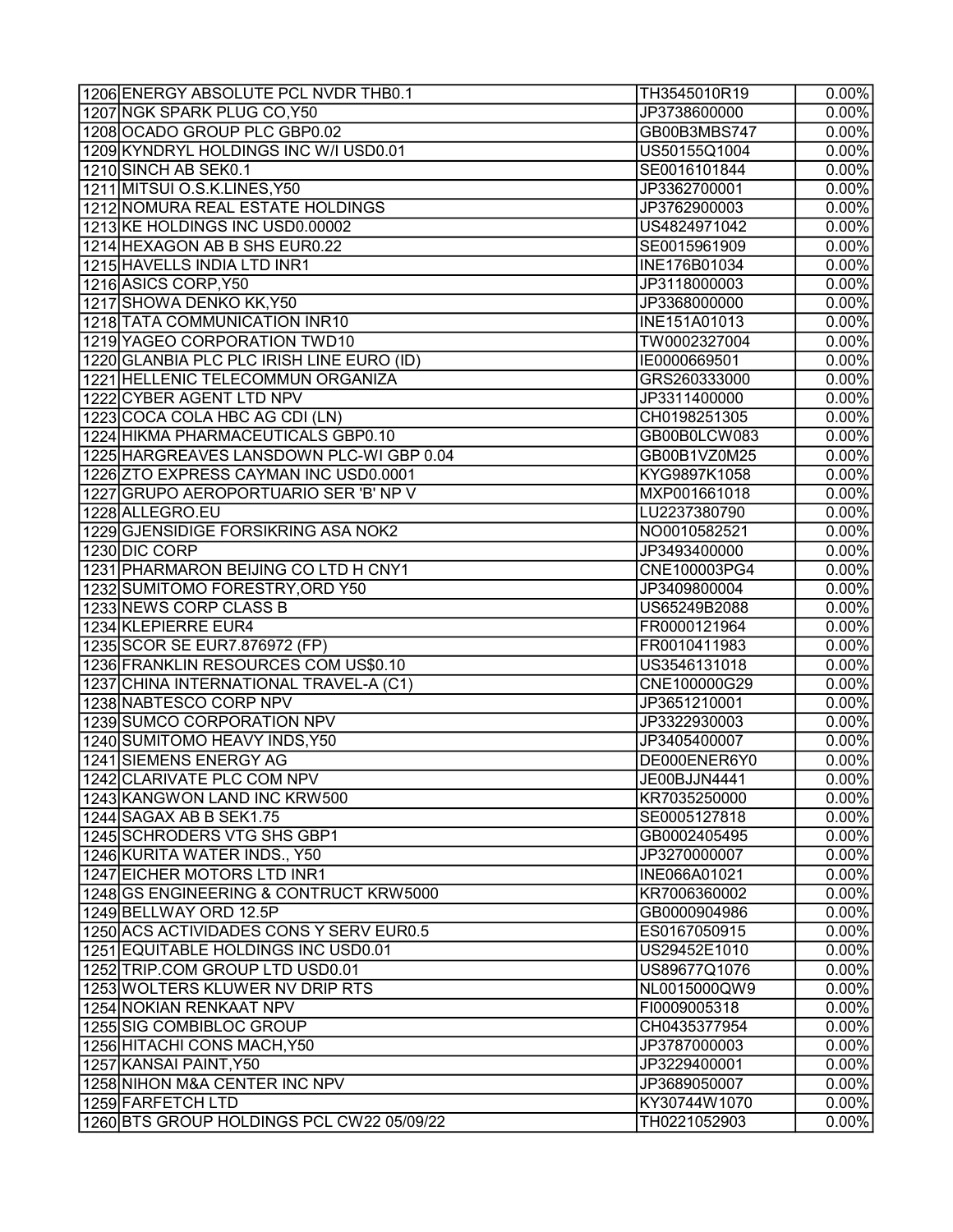| 1261 SRF LTD                                   | INE647A01010        | $0.00\%$            |
|------------------------------------------------|---------------------|---------------------|
| 1262 INDUTRADE AB                              | SE0001515552        | $\overline{0.00\%}$ |
| 1263 HANKOOK TIRE CO LTD KRW500                | KR7161390000        | $0.00\%$            |
| 1264 ATOS EUR1                                 | FR0000051732        | $0.00\%$            |
| 1265 AOZORA BANK LTD NPV                       | JP3711200000        | $0.00\%$            |
| 1266 NESTLE MALAY BHD M\$1                     | MYL4707OO005        | $0.00\%$            |
| 1267 NICHIREI CORP, ORD Y50                    | JP3665200006        | $0.00\%$            |
| 1268 TAIHEIYO CEMENT CORP                      | JP3449020001        | 0.00%               |
| 1269 THK CO. Y50                               | JP3539250005        | $0.00\%$            |
| 1270 LANXESS NPV                               | DE0005470405        | 0.00%               |
| 1271 SCHIBSTED ASA B SHS NOK0.5                | NO0010736879        | $0.00\%$            |
| 1272 DOWA MINING, ORD Y50                      | JP3638600001        | $0.00\%$            |
| 1273 NH FOODS LTD                              | JP3743000006        | $0.00\%$            |
| 1274 PEPTIDREAM INC                            | JP3836750004        | $0.00\%$            |
| 1275 TIS INC. NPV                              | JP3104890003        | $0.00\%$            |
| 1276 ORGANON & CO W/I USD0.01                  | US68622V1061        | $0.00\%$            |
| 1277 AES CORP COM US\$0.01 (US)                | US00130H1059        | $0.00\%$            |
| 1278 PLASTIC OMNIUM EUR0.5                     | FR0000124570        | $0.00\%$            |
| 1279 BTS GROUP HOLDINGS PCL CW24 07/11/24      | TH0221054BR8        | $0.00\%$            |
| 1280 AVANGRID INC USD0.01                      | US05351W1036        | $0.00\%$            |
| 1281 INDUSTRIVARDEN AB SER A NPV (POST SPLIT)  | SE0000190126        | $0.00\%$            |
| 1282 PROSUS EUR0.05                            | NL0013654783        | $0.00\%$            |
| 1283 SK TELECOM KRW500                         | KR7017670001        | $0.00\%$            |
| 1284 DRAFTKINGS INC CL A USD0.0001             | US26142R1041        | $0.00\%$            |
| 1285 IGM FINANCIAL INC COM NPV                 | CA4495861060        | $0.00\%$            |
| 1286 ODISHA CEMENT LTD INR2                    | INE00R701025        | $0.00\%$            |
| 1287 WAREHOUSES DE PAUW NPV (POST SPLIT)       | BE0974349814        | $0.00\%$            |
| 1288 WAREHOUSES DE PAUW NPV (STK DIV 13/05/22) | BE6334755731        | $0.00\%$            |
| 1289 FORTUM OYJ EUR3.40                        | FI0009007132        | $0.00\%$            |
| 1290 PENTAIR PLC USD0.167                      | IE00BLS09M33        | $0.00\%$            |
| 1291 NIHON KOHDEN CORP NPV                     | JP3706800004        | $0.00\%$            |
| 1292 TAIYO YUDEN CO LTD                        | JP3452000007        | $0.00\%$            |
| 1293 WIWYNN CORP                               | TW0006669005        | 0.00%               |
| 1294 DERWENT LONDON ORD GBP0.05                | GB0002652740        | $0.00\%$            |
| 1295 SCHIBSTED ASA SER'A'NOK0.50               | NO0003028904        | $0.00\%$            |
| 1296 ADMIRAL GROUP PLC GBP0.001                | GB00B02J6398        | $0.00\%$            |
| 1297 KION GROUP AG                             | DE000KGX8881        | $0.00\%$            |
| 1298 PELOTON INTERACTIVE INC-A                 | US70614W1009        | $0.00\%$            |
| 1299 SOHGO SECURITY SER NPV                    | JP3431900004        | $0.00\%$            |
| 1300 GETINGE AB B SHS                          | SE0000202624        | $0.00\%$            |
| 1301 JAMES HARDIE INDUSTRIES CDI EUR0.59       | AU000000JHX1        | $0.00\%$            |
| 1302 MARVELL TECHNOLOGY INC USD0.002           | US5738741041        | $0.00\%$            |
| 1303 ASIAN PAINTS LTD INR1                     | INE021A01026        | $\overline{0.00\%}$ |
| 1304 GETNET ADQUIRENCIA E SERVICO              | BRGETTCDAM17        | $0.00\%$            |
| 1305 FASTENAL, COM STK US\$0.01                | US3119001044        | $0.00\%$            |
| 1306 AGEAS                                     | BE0974264930        | $0.00\%$            |
| 1307 FASTIGHETS AB BALDER B SHRS               | SE0000455057        | $0.00\%$            |
| 1308 FAURECIA EUR7 (FP)                        | FR0000121147        | $0.00\%$            |
| 1309 DR SULAIMAN AL HABIB MEDICAL SAR10        | SA1510P1UMH1        | $0.00\%$            |
| 1310 DUKE REALTY INVEST COM US\$0.01           | US2644115055        | $0.00\%$            |
| 1311 CANSINO BIOLOGICS INC-H                   | CNE100003F01        | $0.00\%$            |
| 1312 KOBAYASHI PHARMACEUTICAL JPY50            | JP3301100008        | $0.00\%$            |
| 1313 NISSIN FOODS HOLDINGS COLTD               | JP3675600005        | $0.00\%$            |
| 1314 DASSAULT SYSTEMES EUR0.50                 | FR0014003TT8        | $0.00\%$            |
| 1315 KGHM POLSKA MIEDZ, PLN10 BR               | <b>PLKGHM000017</b> | 0.00%               |
|                                                |                     |                     |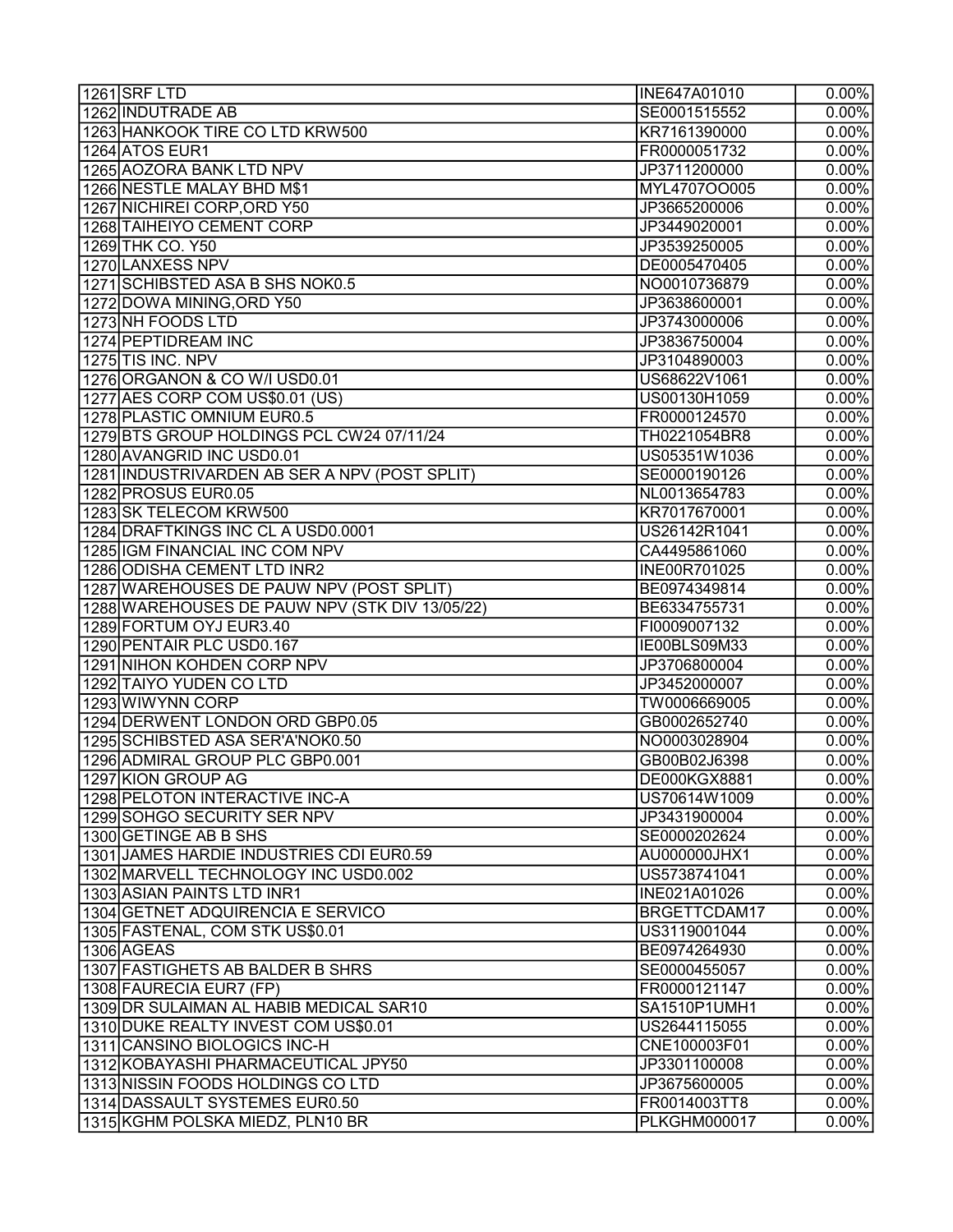| 1316 TWITTER INC USD0.000005                  | US90184L1026 | $0.00\%$            |
|-----------------------------------------------|--------------|---------------------|
| 1317 AVEVA GROUP PLC GBP0.03555556            | GB00BBG9VN75 | $0.00\%$            |
| 1318 EMBECTA CORP W/I USD0.01                 | US29082K1051 | $0.00\%$            |
| 1319 LAMB WESTON HOLDING INC W/I USD1         | US5132721045 | $0.00\%$            |
| 1320 ITOEN LTD Y50                            | JP3143000002 | $0.00\%$            |
| 1321 IBIDEN CO Y50                            | JP3148800000 | $0.00\%$            |
| 1322 ROHM COM Y50                             | JP3982800009 | $0.00\%$            |
| 1323 XPO LOGISTICS INC 0.001                  | US9837931008 | $0.00\%$            |
| 1324 NRG ENERGY INC USD0.01 (US)              | US6293775085 | $0.00\%$            |
| 1325 SK SQUARE CO LTD KRW100                  | KR7402340004 | $0.00\%$            |
| 1326 DONGBU INSURANCE CO LTD KRW500           | KR7005830005 | $0.00\%$            |
| 1327 UNITED CONTINENTAL HOLDINGS USD0.01      | US9100471096 | $0.00\%$            |
| 1328 INTERCONTL HOTELS ORD GBP0.208521303     | GB00BHJYC057 | $0.00\%$            |
| 1329 ZAI LAB LTD                              | US98887Q1040 | $0.00\%$            |
| 1330 CENTENE CORP USD0.001                    | US15135B1017 | $0.00\%$            |
| 1331 UNITY SOFTWARE INC                       | US91332U1016 | $0.00\%$            |
| 1332 ORION OFFICE REIT INC W/I                | US68629Y1038 | $0.00\%$            |
| 1333 TELADOC INC                              | US87918A1051 | $0.00\%$            |
| 1334 ASTRAZENECA SPONS ADR USD0.25            | US0463531089 | $0.00\%$            |
| 1335 DOORDASH INC                             | US25809K1051 | $0.00\%$            |
| 1336 SIAM CEMENT CO THB1 (NVDR)               | TH0003010R12 | $0.00\%$            |
| 1337 MAINFREIGHT LTD                          | NZMFTE0001S9 | $0.00\%$            |
| 1338 DECHRA PHARM ORD GBP0.01                 | GB0009633180 | $0.00\%$            |
| 1339 HYUNDAI HEAVY INDUSTRIESKRW5000          | KR7009540006 | $0.00\%$            |
| 1340 BTS GROUP HOLDINGS PCL CW22 05/09/22     | TH02210529R6 | $0.00\%$            |
| 1341 HELLOFRESH AG                            | DE000A161408 | $0.00\%$            |
| 1342 ALLIANT ENERGY CORP USD0.01              | US0188021085 | $0.00\%$            |
| 1343 ALIBABA GROUP HOLDING SP ADR USD0.000025 | US01609W1027 | $0.00\%$            |
| 1344 DAINIPPON SCREEN Y50                     | JP3494600004 | $0.00\%$            |
| 1345 BIOMERIEUX                               | FR0013280286 | $0.00\%$            |
| 1346 SQUARE INC A USD0.000001                 | US8522341036 | $0.00\%$            |
| 1347 SOUTHERN CO COM US\$5 (US)               | US8425871071 | $\overline{0.00\%}$ |
| 1348 XCEL ENERGY USD2.5 (US)                  | US98389B1008 | $0.00\%$            |
| 1349 FORTIVE CORP USD0.01                     | US34959J1088 | $0.00\%$            |
| 1350 ROSS STORES, CMN US\$0.01                | US7782961038 | $0.00\%$            |
| 1351 EVERGY INC                               | US30034W1062 | $0.00\%$            |
| 1352 GXO LOGISTICS INC W/I USD0.01            | US36262G1013 | 0.00%               |
| 1353 HYUNDAI WIA CORP KRW5000                 | KR7011210002 | $0.00\%$            |
| 1354 NOVOCURE LTD                             | JE00BYSS4X48 | $0.00\%$            |
| 1355 IPSEN EUR1                               | FR0010259150 | $0.00\%$            |
| 1356 ENTERGY CORP COM US\$5                   | US29364G1031 | $0.00\%$            |
| 1357 HIROSE ELECTRIC, ORD Y50                 |              | $0.00\%$            |
|                                               | JP3799000009 |                     |
| 1358 HOYA CORP, Y50                           | JP3837800006 | $0.00\%$            |
| 1359 RINNAI CORP Y50                          | JP3977400005 | $0.00\%$            |
| 1360 EURAZEO EUR0.00                          | FR0000121121 | $0.00\%$            |
| 1361 PINNACLE WEST, COM US\$2.50 (US)         | US7234841010 | $0.00\%$            |
| 1362 PSP SWISS PROPERTY CHF 10.5              | CH0018294154 | $0.00\%$            |
| 1363 HEIDELBERG CEMENT NPV (GY)               | DE0006047004 | $0.00\%$            |
| 1364 LEG IMMOBILIEN AG                        | DE000LEG1110 | $0.00\%$            |
| 1365 AMEREN CORP COM USD0.01 (US)             | US0236081024 | $0.00\%$            |
| 1366 TEMENOS GROUP AG CHF5                    | CH0012453913 | $0.00\%$            |
| 1367 AMERICAN ELECTRIC POWER USD6.5 (US)      | US0255371017 | $0.00\%$            |
| 1368 SEB SA EUR1.00                           | FR0000121709 | $0.00\%$            |
| 1369 BE SEMICONDUCTOR INDUSTRIES EUR0.01      | NL0012866412 | $0.00\%$            |
| 1370 ELECTRONIC ARTS COM NPV                  | US2855121099 | $0.00\%$            |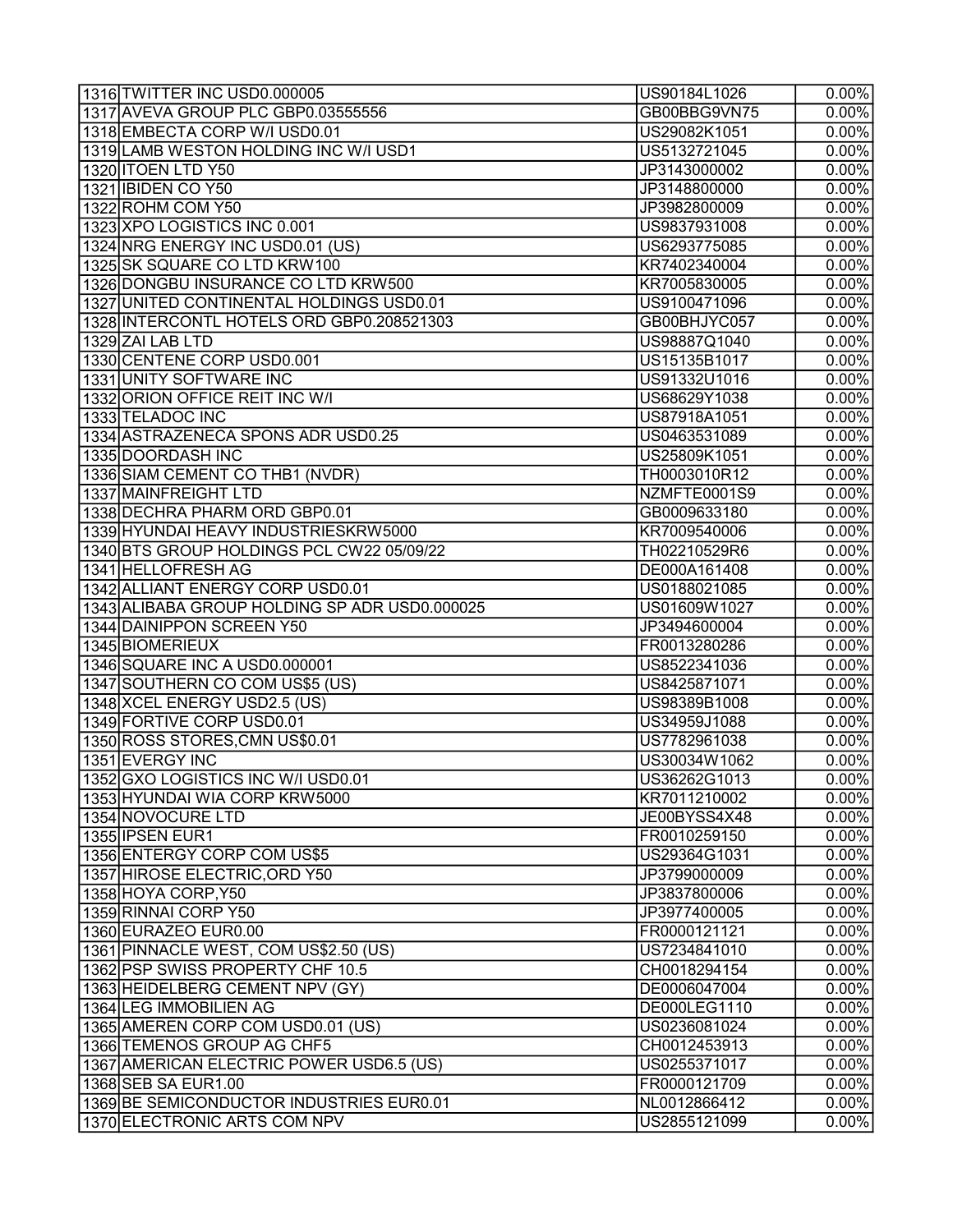| 1371 LENNAR CORP-A                                     | US5260571048 | $0.00\%$             |
|--------------------------------------------------------|--------------|----------------------|
| 1372 GLOBAL PAYMENTS INC NPV                           | US37940X1028 | $0.00\%$             |
| 1373 WEC ENERGY GROUP INC USD0.01 (US)                 | US92939U1060 | $0.00\%$             |
| 1374 MONSTER BEVERAGE CORP                             | US61174X1090 | $0.00\%$             |
| 1375 HYUDAI GLOVIS CO LTD KRW500                       | KR7086280005 | $0.00\%$             |
| 1376 SK BIOPHARMACEUTICALS CO LTD KRW500               | KR7326030004 | $0.00\%$             |
| 1377 DISCOVER FINANCIAL SERVICES USD0.01               | US2547091080 | $0.00\%$             |
| 1378 BHARTI AIRTEL PARTLY PAID INR1.25                 | IN9397D01014 | 0.00%                |
| 1379 KOSE JPY 50                                       | JP3283650004 | 0.00%                |
| 1380 DUKE ENERGY CORP COM NPV (POST REV S (US)         | US26441C2044 | $0.00\%$             |
| 1381 CANADIAN TIRE, 'A'CUM NON V.NPV                   | CA1366812024 | $0.00\%$             |
| 1382 VIFOR PHARMA AG/NEW                               | CH1156060167 | $0.00\%$             |
| 1383 AMETEK INC COM US0.01                             | US0311001004 | $0.00\%$             |
| 1384 REMY COINTREAU EUR1.60                            | FR0000130395 | $0.00\%$             |
| 1385 ZIMVIE INC USD0.01                                | US98888T1079 | $0.00\%$             |
| 1386 SK BIOSCIENCE CO LTD KRW500                       | KR7302440003 | $\overline{0.00\%}$  |
| 1387 COPART INC NPV                                    | US2172041061 | $0.00\%$             |
| 1388 RENAISSANCERE HLDGS LTD USD1                      | BMG7496G1033 | $\overline{0.00\%}$  |
| 1389 HCA HOLDINGS INC                                  | US40412C1018 | 0.00%                |
| 1390 MID AMERICA APARTMENT COMM USD0.01                | US59522J1034 | $0.00\%$             |
| 1391 ORPEA EUR1.25                                     | FR0000184798 | $0.00\%$             |
| 1392 SILERGY CORP                                      | KYG8190F1028 | $0.00\%$             |
| 1393 DIGITAL REALTY TRUST INC USD0.01                  | US2538681030 | 0.00%                |
| 1394 BIG SHOPPING CENTERS 2004 LT                      | IL0010972607 | $0.00\%$             |
| 1395 CELLTRION PHARM INC KRW500                        | KR7068760008 | $0.00\%$             |
| 1396 SCHINDLER-HLDG AG CHF0.1 9REGD) (POST-SUBD)       | CH0024638212 | $0.00\%$             |
| 1397 KOREA EXPRESS CO, KRW5000                         | KR7000120006 | $0.00\%$             |
| 1398 EXPEDIA INC W/I                                   | US30212P3038 | $0.00\%$             |
| 1399 KWEICHOW MOUTAI CO LTD-A (C1)                     | CNE0000018R8 | $0.00\%$             |
| 1400 VULCAN MATERIALS, COM US\$1                       | US9291601097 | $0.00\%$             |
| 1401 FLUTTER ENTERTAINMENT PLC ORDEUR0.09 UK LINE (LN) | IE00BWT6H894 | $0.00\%$             |
| 1402 ZTO EXPRESS CAYMAN INC ADR USD0.001               | US98980A1051 | $0.00\%$             |
|                                                        |              |                      |
| 1403 COCHLEAR LTD A\$0.10<br>1404 WIX.COM LTD          | AU000000COH5 | $0.00\%$<br>$0.00\%$ |
| 1405 FIRST REPUBLIC BANK/CA USD0.01                    | IL0011301780 |                      |
|                                                        | US33616C1009 | $0.00\%$             |
| 1406 ADIDAS AG NPV (GY)                                | DE000A1EWWW0 | $0.00\%$             |
| 1407 BAIDU COM ADR                                     | US0567521085 | $0.00\%$             |
| 1408 BIG HIT ENTERTAINMENT CO LTD KRW500               | KR7352820005 | $0.00\%$             |
| 1409 DOCUSIGN INC USD 0.0001                           | US2561631068 | $0.00\%$             |
| 1410 CJ CHEILJEDANG KRW500                             | KR7097950000 | $0.00\%$             |
| 1411 NAVER CORP KRW500                                 | KR7035420009 | $0.00\%$             |
| 1412 KLA-TENCOR CORPORATION USD0.001                   | US4824801009 | $0.00\%$             |
| 1413 RESMED INC USD0.004                               | US7611521078 | $0.00\%$             |
| 1414 LG CHEMICALS PREF KRW5000                         | KR7051911006 | $0.00\%$             |
| 1415 TWILIO INC A USD0.001                             | US90138F1021 | $0.00\%$             |
| 1416 CARL ZEISS MEDITEC AG                             | DE0005313704 | 0.00%                |
| 1417 BENDIGO AND ADELAIDE AUD1                         | AU000000BEN6 | $0.00\%$             |
| 1418 LULELEMON ATHLETICA INC                           | US5500211090 | 0.00%                |
| 1419 OLD DOMINION FREIGHT LINE USD0.1                  | US6795801009 | $0.00\%$             |
| 1420 EQUIFAX INC COM US\$2.50                          | US2944291051 | $0.00\%$             |
| 1421 ATLASSIAN CORP PLC-CLASS A                        | GB00BZ09BD16 | $0.00\%$             |
| 1422 NINTENDO CO, Y50                                  | JP3756600007 | $0.00\%$             |
| 1423 OKTA INC                                          | US6792951054 | $0.00\%$             |
| 1424 ROPER INDUSTRIES INC USD0.01                      | US7766961061 | $0.00\%$             |
| 1425 VAT GROUP AG CHF0.1                               | CH0311864901 | 0.00%                |